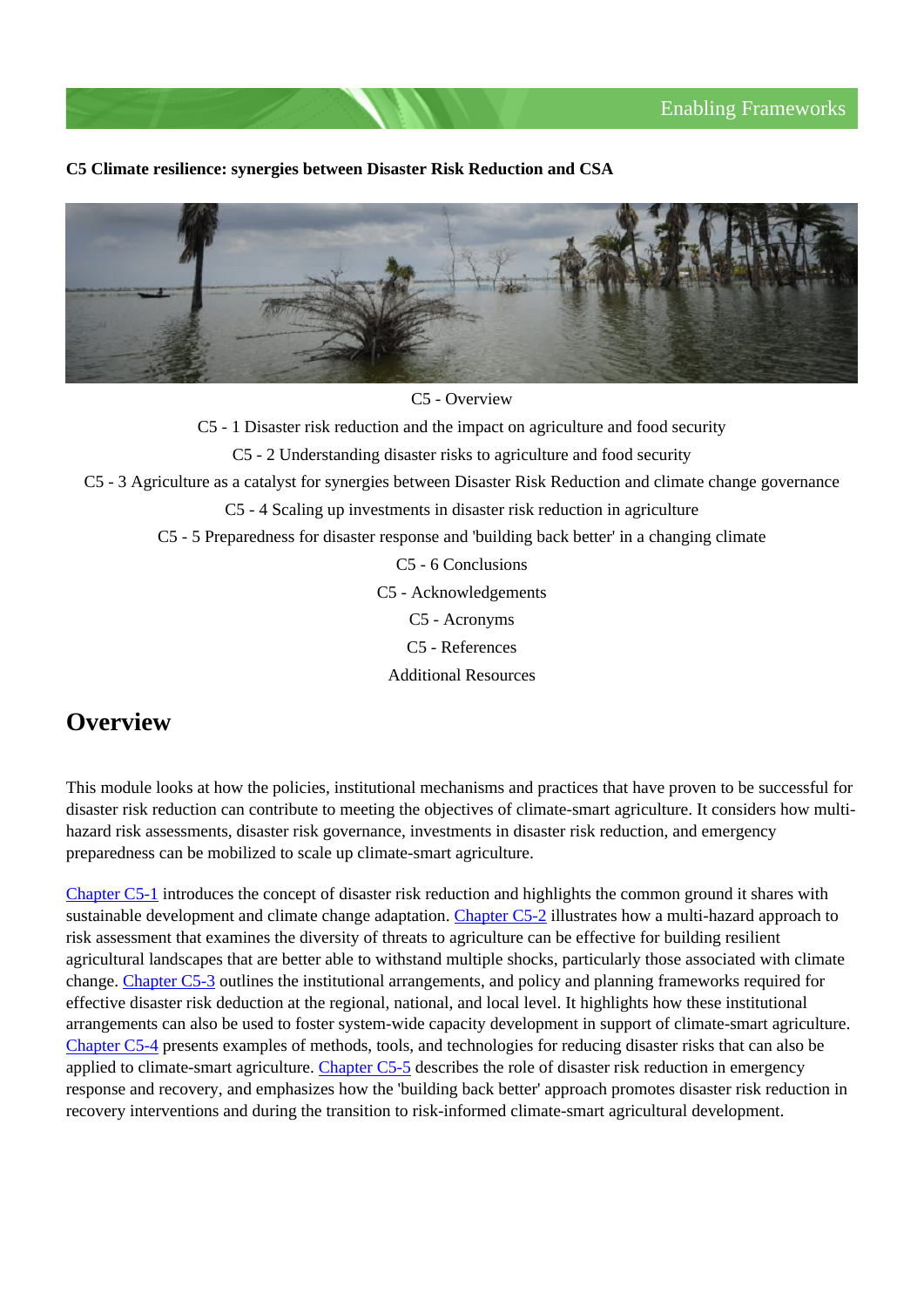# **Key messages**

- In developing countries, the agriculture sectors absorb about one-quarter of the economic impact of climaterelated disasters. Droughts cause up to 84 percent of the total reported damage and losses in agriculture.
- Disaster risk reduction is key to sustainable agriculture development.
- Disaster risk reduction is the first line of action in adapting to climate change, particularly to the impacts of extreme weather events that are expect to increase in intensity and frequency.
- Multi-hazard risk assessment and mapping as applied in disaster risk reduction in combination with climate change scenarios provide a holistic framework for assessing the risks of multiple hazards to livelihoods in a given geographic area.
- Building on existing disaster risk reduction systems to advance climate-smart agriculture reinforces national and local capacities.
- Validated disaster risk reduction technologies and practices provide a valuable catalogue of resources and lessons learned that can be used to promote and increase investments in climate-smart agriculture.
- Community-based disaster risk management is a proven participatory approach for assessing and reducing local risks, and supporting local planning. It can also be a vehicle to promote climate-smart agriculture locally.
- Improved early warning and information systems for early action are a critical component of resilience to shocks, climate variability and change.
- Disaster risk reduction can help bridge the gap between humanitarian interventions and sustainable development programmes. Linking disaster risk reduction and climate-smart agriculture can facilitate the integration of short-, medium-, and long-term development actions in the recovery period after climaterelated disasters.
- For farmers, there is little distinction between disaster risk reduction and climate change adaptation. Farmers' concerns are mainly linked to threats to their livelihoods and family food security.

# **Disaster risk reduction and climate change adaptation**

The economic losses of natural disasters have reached levels of USD 250 to 300 billion per year. Out of more than 6 400 recorded major disasters over the last twenty years, 90 percent have been caused by weather-related events [\(UNISDR, 2015a](http://www.preventionweb.net/publications/view/46796)). Agriculture and the people, who depend on it, are particularly exposed to climate and weather conditions. The impacts of climate-related extremes disrupt food production and water supply, and damage infrastructure. Between 2006 and 2016, 26 percent of the economic impact caused by climate-related disasters was recorded in the agriculture sectors in developing countries. In the case of droughts, up to 83 percent of the damage and losses are on agriculture (FAO, 2017).

Experience shows that the negative and cumulative impact of these disasters erodes livelihoods and coping capacities over time, reduces food production and increases hunger. The clear link between disasters and hunger is an indication of the fragility of food production systems and their vulnerability to natural hazards (FAO, 2011a). The most vulnerable groups – smallholder agricultural producers – are often the most food insecure and exposed to risks. They have smaller plots of land; they may have scarce water resources; and they may have limited access to seeds and planting materials. When a disaster strikes, vulnerable farmers can be deprived of their livelihoods not only in the immediate aftermath of the disaster, but for the entire production cycle, and perhaps beyond. Because farming households need more time to recover, they can be forced to adopt negative coping strategies, such as selling their assets, to meet their needs in the aftermath of a disaster. The cascading series of impacts set off by disasters can diminish or even reverse the gains that have been made in sustainable development and poverty reduction.

Household who depend on agriculture are particularly vulnerable to natural hazards and climate change. There is an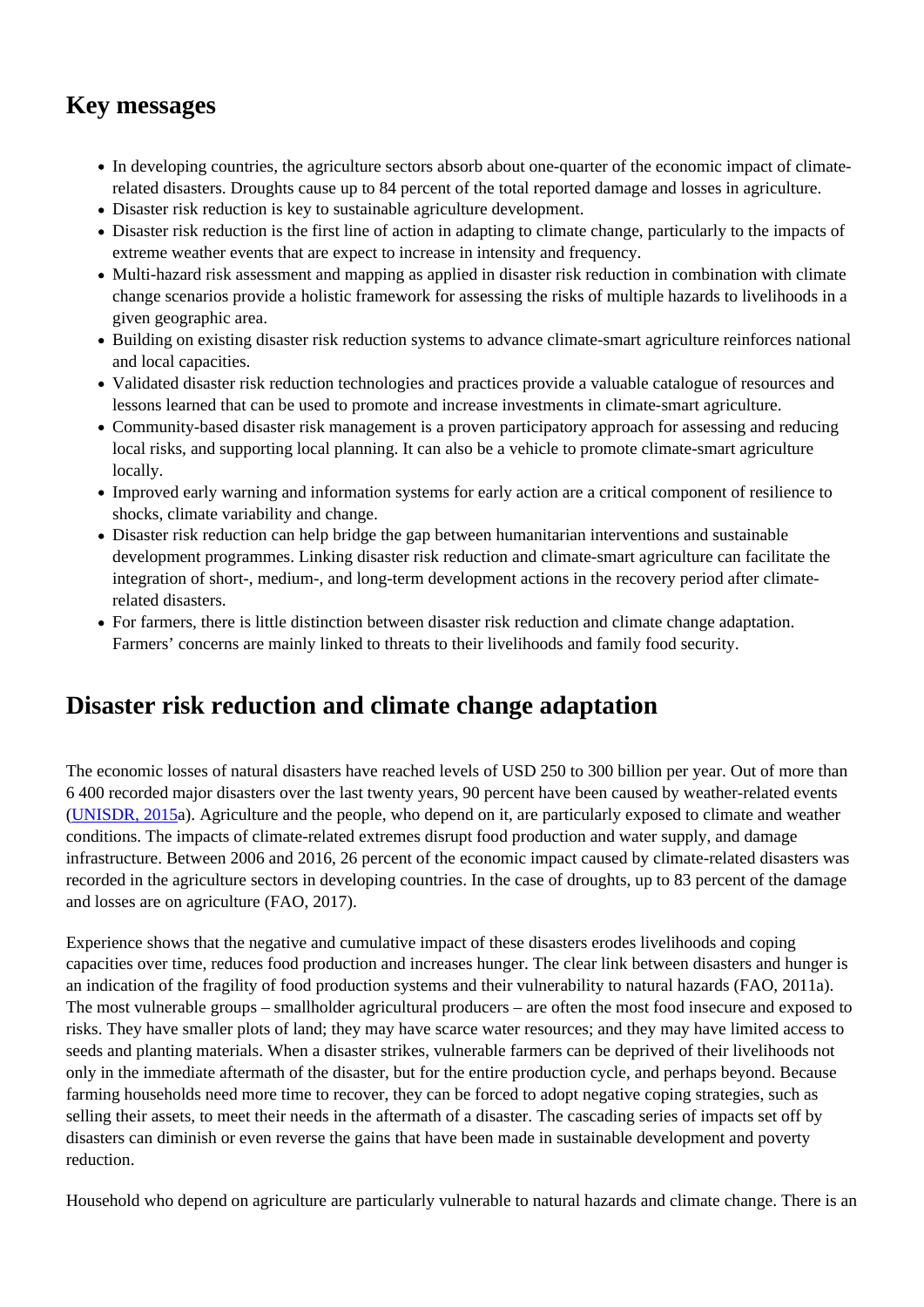urgent need to promote measures that reduce or even eliminate disaster risk in the agricultural sectors. In situations where all risks cannot be avoided, residual risks need to be anticipated and preparations must be made to limit these risks and cope with the potential impacts on livelihoods and food security.

#### **C5 - 1.1 What is disaster risk reduction in agriculture?**

Disaster risk reduction is defined as actions:

*aimed at preventing new and reducing existing disaster risk and managing residual risk, all of which contributes to strengthening resilience and therefore to the achievement of sustainable development. (UNISDR, 2016a, p.16).*

The international community has been constantly increasing its efforts to promoting proactive risk management (Box C5.1). In the Sendai Framework for Disaster Risk Reduction 2105-2030, the expected outcome of disaster risk reduction is described as:

*The substantial reduction of disaster risk and losses in lives, livelihoods and health and in the economic, physical, social, cultural and environmental assets of persons, businesses, communities and countries. (UNISDR, 2015b, p12).*

## **Box C5.1 From the Hyogo Framework for Action to Sendai Framework for Disaster Risk Reduction**

Between 2005 and 2015, vigorous global efforts, which had been guided by the Hyogo Framework for Action (HFA) 2005-2015, helped strengthen the capacity of communities and nations to cope with natural hazards, and reduce their exposure and vulnerability.

Approved in 2015, the Sendai Framework for Disaster Risk Reduction (SFDRR) 2015-2030, was established as a direct follow-up mechanism to the HFA. The Sendai Framework emphasizes the importance of disaster risk reduction as a key aspect of sustainable development. Notable innovations of the SFDRR include the shift to a wider multi-hazard approach to risk management that covers transboundary, technological, and biological hazards and disasters. The SFDRR also stresses the need for stronger sectoral engagement in the planning and delivery of disaster risk reduction, and articulates the important role disaster risk governance plays in this regard. It highlights the importance of making greater use of science and technology in the policy-making process. It also promotes the value of disaster risk reduction by focusing on its contribution to 'building back better' during recovery, rehabilitation and reconstruction.

From a food security, nutrition and agriculture perspective, the innovative elements in the SFDRR include the call for more coherent development policies that integrate food security and and social safety net mechanisms. SFDRR specifically refers to the need for protecting livelihoods and productive assets, such as livestock, tools and seeds.

The SFDRR, like the HFA before it, emphasizes the need to address climate change as one of the drivers of increased risk of disaster. Actions in this area include linking risk assessment with climate change scenarios, building greater cross-sectoral coherence in policy implementation, and regularly updating of preparedness and contingency policies based on climate change scenarios and their impact on disaster risk. The principles and priorities agreed on in the SFDRR were taken up and reinforced in the World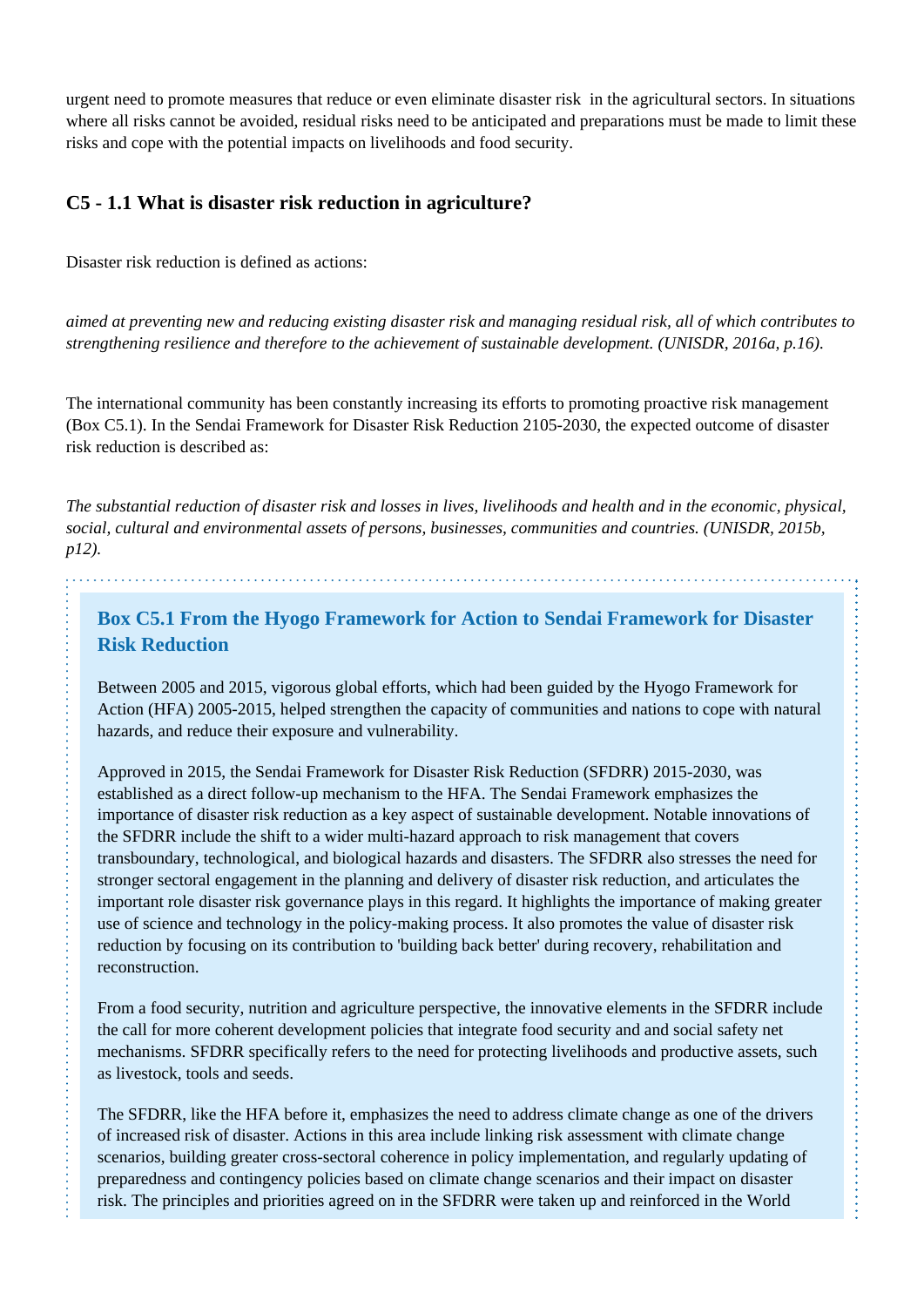#### Humanitarian Summit, the Sustainable Development Goals and the Paris Agreement.

To achieve these outcomes, disaster risk reduction encompasses a number of distinct activities, including disaster risk prevention, risk mitigation and preparedness. In the aftermath of disasters, disaster risk reduction activities support response and recovery interventions. Disaster risk reduction also involves building a wider understanding of risk and vulnerabilities through assessments, awareness raising campaigns and information management. The systematic integration of disaster risk reduction into wider sustainable development efforts depends on having an effective enabling environment in place that is supported by sound legal and institutional frameworks. Translating concepts and plans into action requires technical expertise and technologies that have been proven effective at reducing hazards; early warning systems that reach vulnerable communities; and practices to enhance preparedness. It also requires that attention be paid to the lessons that have been learned from previous disasters so that affected communities can build back better after future emergencies (Figure C5.1).

In the agricultures sectors, disaster risk reduction can involve using risk analysis and weather alerts to inform farm management. These actions are combined with good agricultural practices and technologies that increase the resilience of the farming system against common stresses and shocks, including those associated with climate change. At an institutional level, mainstreaming disaster risk reduction into agricultural development entails ensuring that disaster risk management measures, the agencies responsible for implementing them and the budgets allocations that make them possible are all integrated into sectoral strategies, plans and investments. Disaster risk reduction in agriculture builds bridges connecting humanitarian support and long-term development goals. For example, risk transfer mechanisms, such as crop insurance or contingency funds, can help keep resource-poor farmers from falling into a 'poverty trap and give them the opportunity to recover more quickly. [Module](http://www.fao.org/climate-smart-agriculture-sourcebook/enabling-frameworks/module-c7-social-protection/c7-overview/en/) [C7](http://www.fao.org/climate-smart-agriculture-sourcebook/enabling-frameworks/module-c7-social-protection/c7-overview/en/) addresses social protection for climate-smart agriculture.

#### **Figure C5.1. Processes of the disaster risk reduction and management (DRM) framework**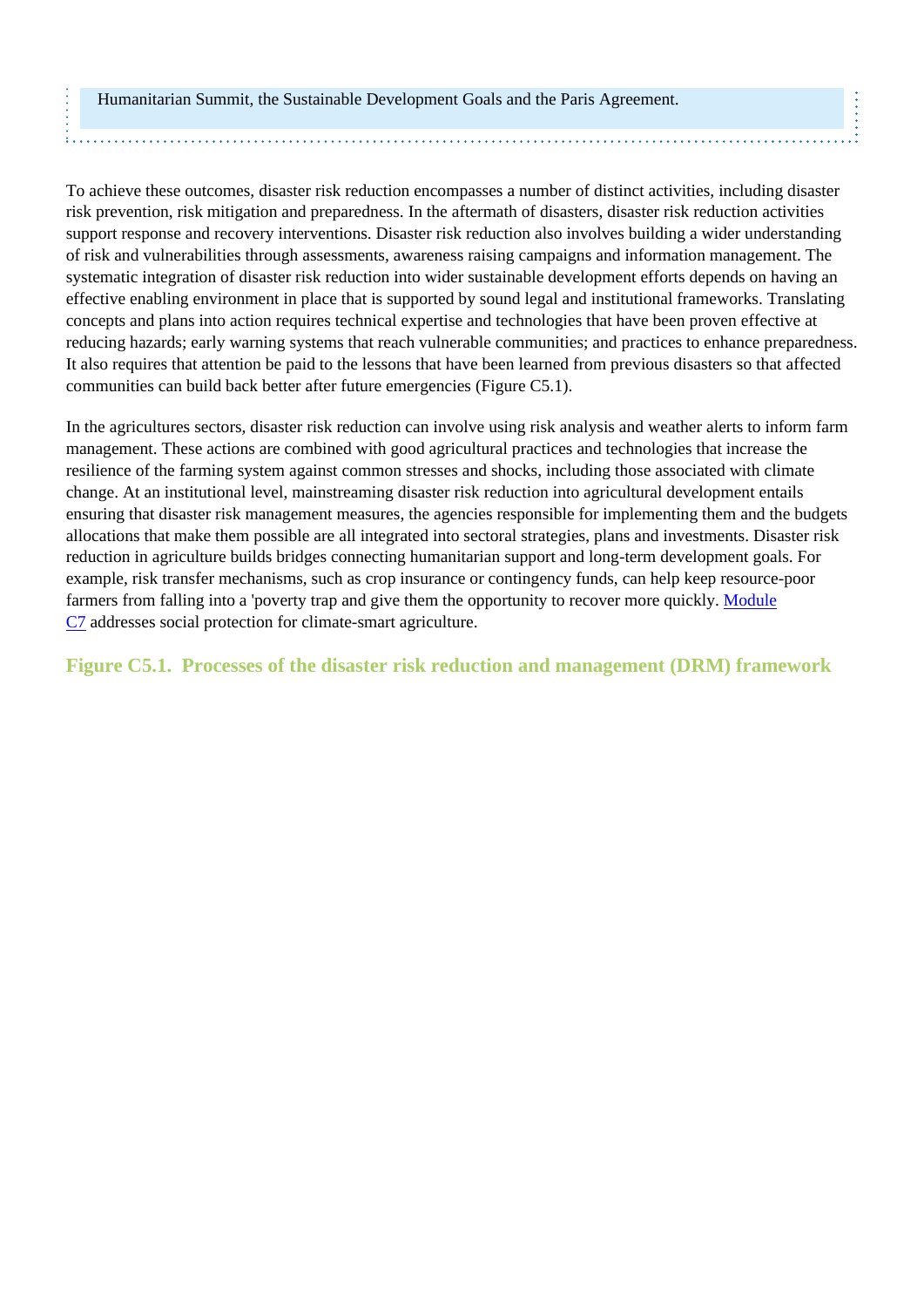

Source: graphic updated, FAO 2016.

## **C5 - 1.2 Disaster risk reduction and climate-smart agriculture**

Climate-related hazards, such as extreme temperatures, floods and droughts, heat waves, wild fires and storms, will become more frequent and intense as climate changes. Climate change will also reduce the predictability and alter the geographic distribution of these hazards. Existing vulnerabilities and risks will be compounded by other slow onset impacts of climate change, such as rising sea levels, increased glacier melt, more fragile ecosystems and the degradation of natural resources (IPCC, 2014). The impacts of climate change on food production are already evident in several regions of the world. The impacts on crop yields (addressed in [module B1\)](http://www.fao.org/climate-smart-agriculture-sourcebook/production-resources/module-b1-crops/b1-overview/en/) are expected to be more negative than positive, especially in developing countries (IPCC, 2014). The specific nature of the impacts of climate change on the agriculture sectors will depend upon how much and how rapidly climate changes over time and on how natural ecosystems and societies respond. This uncertainty about the impacts of climate change is in part a function of the nature of climate-related hazards, and in part a function of the varied ways institutions manage the distribution of risks. As noted in [module A2](http://www.fao.org/climate-smart-agriculture-sourcebook/concept/module-a2-adaptation-mitigation/a2-overview/en/), effective decision-making regarding adaptation measures must acknowledge that it is difficult to predict the future. Extensive use of climate change scenarios are necessary to work out long-term approaches for adapting to change over the next 30 to 50 years that are valid under a variety of alternative futures (Groves, 2006).

Climate change makes the need to build community resilience against extreme events more urgent. Investing in prevention is much more cost-effective than responding to disasters after they have happened. Disaster risk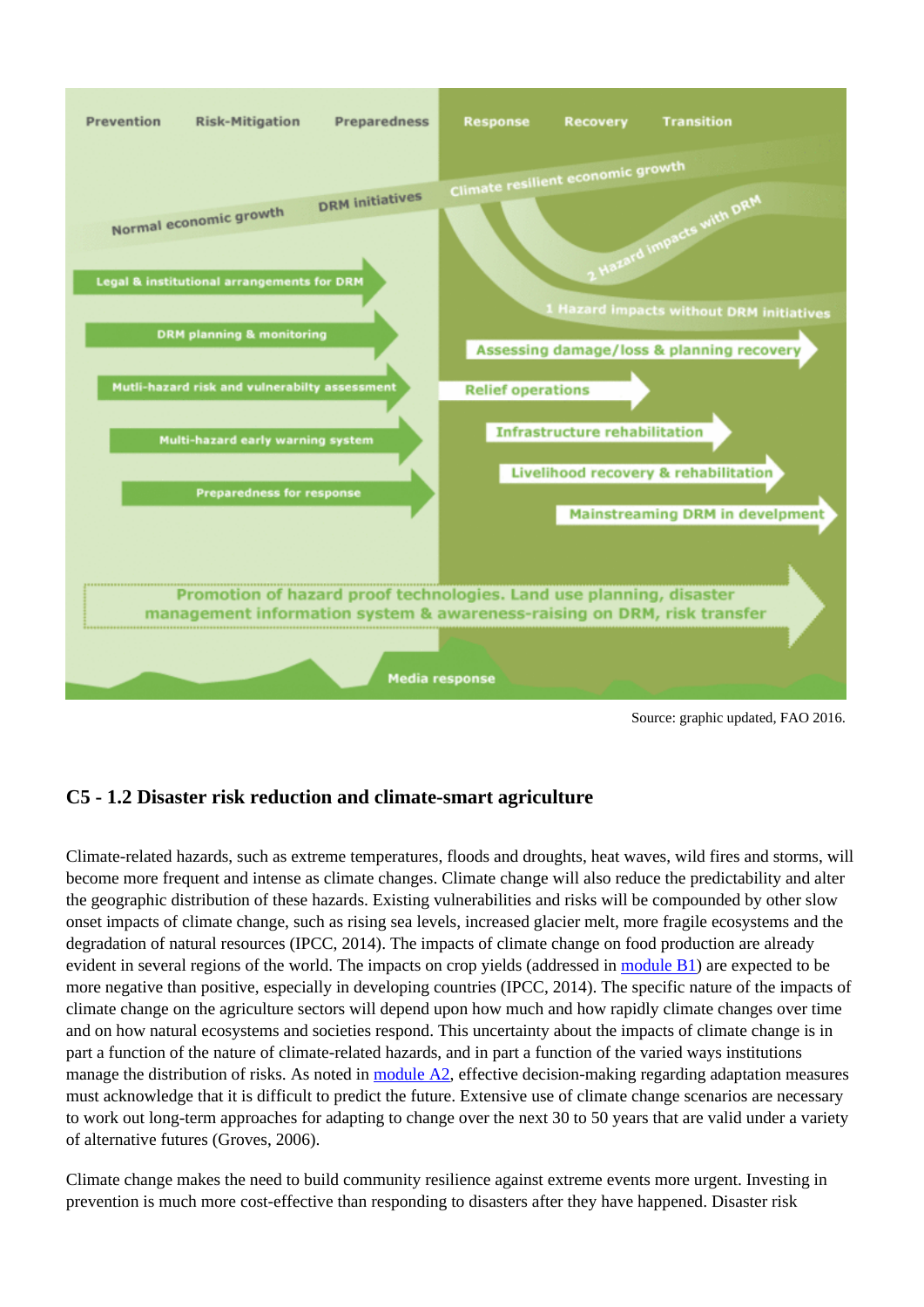reduction, by helping communities avoid disasters or lessening their impact, saves lives and protects the livelihoods. Investments in disaster risk reduction, which reduces the costs of rehabilitation and reconstruction, also supports sustainable agriculture development. The common focus of disaster risk reduction and climate change adaptation is to reduce exposure and vulnerability to the risks posed by climate change, and increase resilience to the potential adverse impacts of climate extremes (IPCC, 2012). In dealing with the uncertainty of the local impacts of climate change over the next decades, existing disaster risk deduction practices, tools, structures, and programmes provide a clear entry point for addressing climate-related extreme events that have already started to occur with greater frequency. Proceeding in this manner can provide the evidence needed to promote, scale up, and trigger investments for disaster risk reduction and climate change adaptation in the agriculture sectors, all of which are fundamental for making the transition to climate-smart agriculture.

The United Nations Secretary-General report on the implementation of the Sendai Framework for Disaster Risk Reduction 2015-2030 stresses that "reducing disaster risk is an essential part of efforts to address climate change" [\(UNISDR, 2016b](http://www.unisdr.org/files/resolutions/N1624116.pdf)). Recognizing the interconnectedness of disaster risk and climate change, the parties to the [United Nations Framework Convention on Climate Change \(UNFCCC, 2011\)](http://unfccc.int/2860.php) adopted the [Cancun Adaptation](http://unfccc.int/resource/docs/2010/cop16/eng/07a01.pdf#page=4) [Framework](http://unfccc.int/resource/docs/2010/cop16/eng/07a01.pdf#page=4) in 2010, which calls for enhanced climate change-related disaster risk reduction strategies that take into consideration the Hyogo Framework for Action where appropriate (Box C5.1). An important new element of the Paris Agreement is the increased emphasis on adaptation and reducing losses and damage resulting from climate change, which includes the impact of extreme events. Article 7 and 8 of the Paris Agreement highlight the importance of disaster risk reduction tools and methods, such as early warning systems, risk assessment and management and risk insurance. Other areas of cooperation include strengthening emergency preparedness, responding to slow onset events, and building the resilience of communities ([FCCC/CP/2015/L.9/Rev.1\)](https://unfccc.int/resource/docs/2015/cop21/eng/l09r01.pdf).

It is clear that the experiences that have been gained and the capacities that have been developed in addressing disaster risks related to climate change are directly applicable to climate-smart agriculture.

While distinct in scope, disaster risk deduction and climate-smart agriculture share common concerns about the impacts of climate-related extreme events on livelihoods and production systems, and the environment. One of their shared objectives is the strengthening of resilience. Approaches and practices for reducing the risks of disaster specifically address and limit the damages and losses caused by extreme events. This contributes to sustaining agricultural production and livelihoods, in communities prone to shocks, and enhances adaptive capacities at the individual and institutional levels. A range of disaster risk reduction practices that enhance adaptation capacities also generate co-benefits for climate change mitigation, especially those practices that address underlying risk factors and the management of natural resources and ecosystems. However, reducing agriculture's contribution to climate change is not the primary objective of disaster risk reduction.

# **Understanding disaster risks to agriculture and food security**

Understanding disaster risks and exposure is fundamental for policy formulation, planning, and decision-making in agriculture. This chapter outlines examples of risk assessment and analysis tools that complement climate change impact scenarios (see [module C8\)](http://www.fao.org/climate-smart-agriculture-sourcebook/enabling-frameworks/module-c8-impact-assessments/c8-overview/en/). Given that effective strategies can only be achieved by understanding the disaster risks that farmers are already facing, these tools can also support planning for climate change adaptation and climate-smart agriculture.

Building resilience of livelihoods to shocks demands that stakeholders "grasp the dimension of multiple challenges" (High-level Panel on Global Sustainability, 2012). An examination of the diversity of natural hazards affecting agriculture and food security indicates that, even without climate change, many hazards are already eroding livelihoods and compromising gains made in food security. These hazards add to the challenge of reaching Sustainable Development Goal 2: "End hunger, achieve food security and improved nutrition and promote sustainable agriculture." Along with climate-related hazards, other natural hazards, such as earthquakes, tsunamis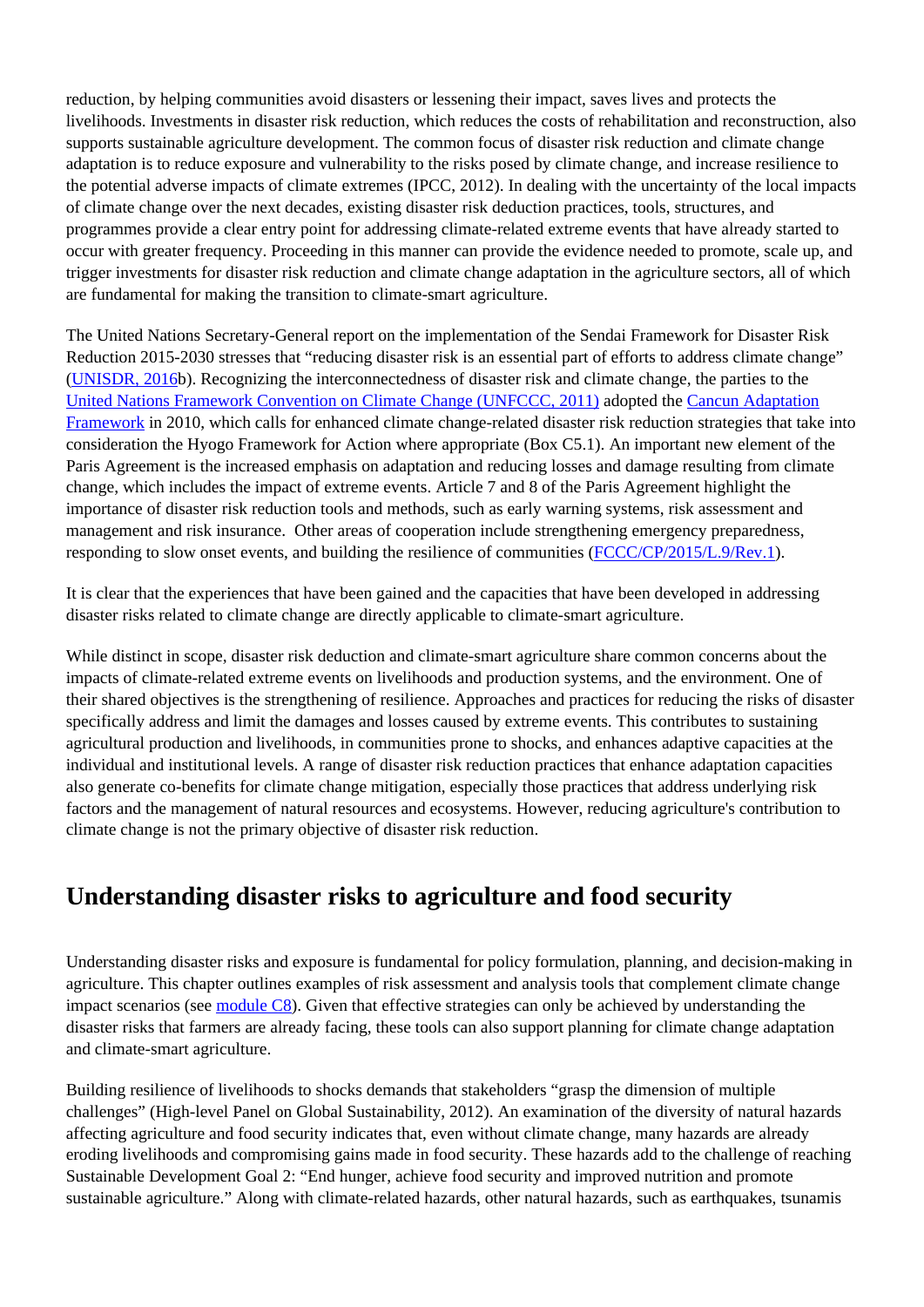and volcanic eruptions, and human-induced hazards, such as conflict, economic crises, high food prices must also be taken into account. Examples described below of large-scale disasters caused by climate-related hazards highlight the magnitude of their impacts and the different types of recurring disaster risks.

In 2010, Pakistan experienced the worst flooding in over 80 years. Over 20 million people were affected. Heavy rains during the 2011 monsoon season caused renewed and devastating flooding that affected almost 10 million people (World Bank and Asian Development, 2010). Over 70 percent of farmers lost more than half of their expected income. The floods caused USD 5 billion in damage and losses to the agriculture sectors (FAO, 2015). In 2012, over 18 million people faced food insecurity in the [Sahel region of West and Central Africa](http://www.fao.org/emergencies/crisis/sahel/en/) (FAO, 2012a; FAO, 2012b). In 2013, 2015 and 2016 several tropical cyclones had devastating effects on a number of countries, for example [Typhoon Haiyan](http://www.fao.org/emergencies/crisis/philippines-typhoon-haiyan/en/) in Philippines, [Cyclone Pam](http://www.fao.org/emergencies/crisis/vanuatu/en/) in Vanuatu and Winston in Fiji, Hurricane Mathew in Haiti. Typhoon Haiyan alone affected 14.1 million people, and caused damage and losses of about USD 1.4 billion (FAO, 2015). In 2015, the [Nepal earthquakes](http://www.fao.org/emergencies/crisis/nepal-earthquakes/en/) affected millions of people in a total of 39 districts, out of 75 districts countrywide. In all these events, the impacts on food security and agricultural livelihoods were extremely high. Millions of hectares of standing crops were damaged. Families lost livestock, crops, food stocks and agricultural inputs. Markets were disrupted, and damaged infrastructure constrained the delivery of emergency assistance.

Climate change will increase the frequency and intensity of extreme weather events. It will also have slow onset impacts. All of these impacts, raise the probability of some countries becoming trapped in chronic crises situations. These crises can vary in their nature and complexity. In 'simultaneous crises' different hazards occur at the same time; in 'sequential crisis' hazards trigger series of cascading disasters; and in 'synchronous failures' different hazards converge and interact (FAO, 2008). It is becoming increasingly challenging to ensure food security in the face of multiple hazards and the impacts of climate change.

## **C5 - 2.1 Mapping multiple risk and vulnerabilities**

The assessment of threats to agriculture is a necessary first step in designing effective risk reduction measures to safeguard food security. Multi-hazard risk and vulnerability assessments are vital to ensure sound decisions are made about disaster risk reduction and climate-smart agriculture. These assessments are needed not only for risk reduction and adaptation planning, but also for risk-informed sustainable intensification of production and the implementation of potential climate change mitigation measures.

Hazard maps delineate the geographic areas exposed to a specific type of hazard. Typically, they indicate the likelihood of the hazard's occurrence, the frequency and its potential severity. Hazard maps are based on historical data and knowledge of past events.

Vulnerability mapping identifies the elements (e.g. populations, property, agricultural areas, livelihoods, services, health facilities) that are exposed to hazards and that may be adversely affected them. Vulnerability assessments also include social or economic dimensions, including livelihoods.

Risk is determined through the combined analysis of potential hazards and existing conditions of vulnerability. Hazard and risk maps can be developed at different spatial scales to display how risks are distributed across a given geographical area. These maps can be site-specific, encompass municipal or provincial administrative areas and subnational landscapes (e.g. river basins), or they can be national and even regional in scope.

Methodologies and tools used for hazard and risk assessment and mapping vary considerably, but some of the most advanced follow an all-hazards, all-risks approach. This approach makes it possible to assess the cumulative consequences of hazards and their interactions. For instance, some areas may be prone to drought during the dry season, but also to floods during the rainy season. This has important implications for the design of appropriate measures for disaster risk reduction and climate-change adaptation. Figure C5.2 provides an example of the comprehensive multi-hazard risk assessment framework used in Nepal to guide risk reduction measures.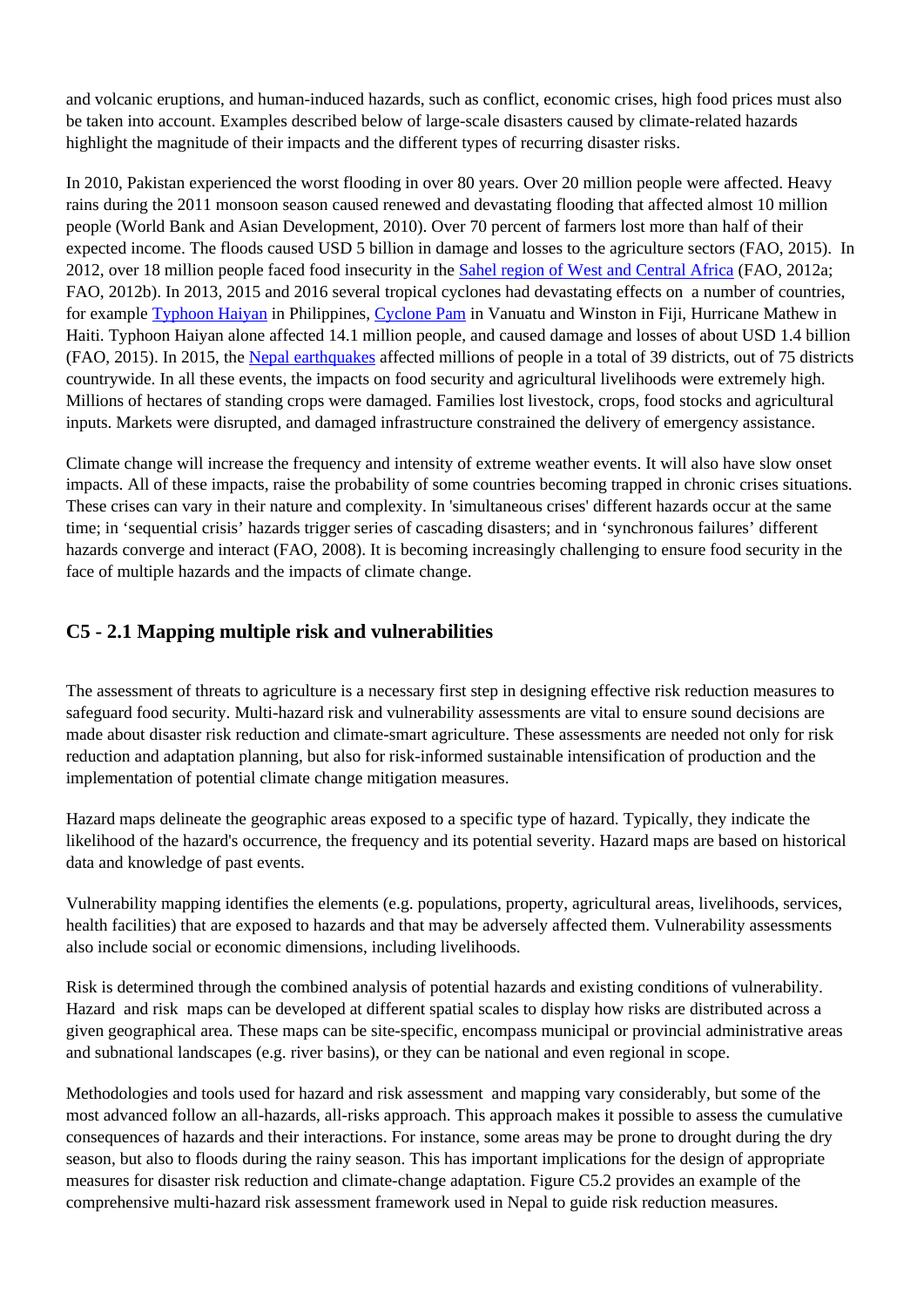## **Figure C5.2. Nepal risk assessment and mapping framework**

| <b>Baseline</b><br>data                                                                                                       | Hazard<br>assessment | Hazard<br>exposure                                                                                                                                           | Vulnerability<br>assessment                                                                                                                                       | <b>Risk</b><br>assessment                                                                                          |
|-------------------------------------------------------------------------------------------------------------------------------|----------------------|--------------------------------------------------------------------------------------------------------------------------------------------------------------|-------------------------------------------------------------------------------------------------------------------------------------------------------------------|--------------------------------------------------------------------------------------------------------------------|
| Administrative boundaries<br>Infrastructure<br>• Housing<br>• Health<br>· Education                                           | Earthquake           | Earthquake<br>exposure on<br>Housing, Education,<br>Hospital, Irrigation,<br>Infrastructure,<br>Industry, Power,<br>Tourism and Trade<br>sectors             | Earthquake<br>vulnerability on<br>Housing, Education,<br>Hospital, Irrigation,<br>Infrastructure,<br>Industry, Power,<br>Tourism and Trade<br>sectors             | Production,<br>Physical,<br>Infrastructure,<br>Social and Human<br>Resources &<br>Environmental<br>Sectors         |
| · Transportation<br>· Irrigation<br>· Fisheries<br>· Power and Telecom<br>· Tourism<br>Trade and Financial<br>Socio Economics | Flood                | Flood exposure<br>on Agriculture,<br>Transportation,<br>Housing, Fisheries,<br>Education,<br>Hospital, Tourism,<br>Industry, Irrigation<br>and Trade sectors | Flood vulnerability<br>of Agriculture,<br>Transportation,<br>Housing, Fisheries,<br>Education,<br>Hospital, Tourism,<br>Industry, Irrigation<br>and Trade sectors | Economic<br>Analysis of                                                                                            |
| • Housing<br>· Health<br>· Education<br>· Demographic Data<br>· Economics                                                     | Drought              | Drought exposure<br>on Agriculture,<br>Irrigation sectors                                                                                                    | Drought<br>vulnerability<br>assessment<br>on Agriculture,<br>Irrigation sectors                                                                                   | Losses<br>Detailed economic<br>analysis through<br>loss probability<br>modeling                                    |
| Disaster Events<br>• MOHA Disaster Catalog<br>· Departments Disaster Database<br>· DesInventar<br>• EM-DAT                    | Landslide            | Landslide exposure<br>on Transportation<br>sectors                                                                                                           | Landslide<br>vulnerability<br>assessment of<br>Transportation<br>sectors                                                                                          |                                                                                                                    |
| Hazard Related<br>• Geology<br>$\bullet$ PGA<br>· Extreme Discharge<br>· Precipitation<br>· Landslide Inventory               | Epidemics            | Health Hazards<br>exposure on Healt<br>and Social System                                                                                                     | Epidemic<br>vulnerability of<br>Health and Social<br>System                                                                                                       | Reccomendations<br>for DRR Strategy<br>Sectoral DRR<br>strategy in close<br>consultation with<br>national agencies |

Source: Adapted from Federal Democratic Republic of Nepal et al., 2011

The framework, which includes a national assessment of hazards, including of earthquakes, floods, droughts and landslides, is based on historical information, with maps indicating the spatial distribution of hazards in the country. The assessment was followed by an analysis of exposure, vulnerability and risk for various physical, social and infrastructural assets, including those related to the agriculture sectors.

The application of risk assessments for various planning objectives is growing. Disaster risk assessments are used in land-use planning and territorial development, investment planning, urban planning, the design of public infrastructure, scenario analysis, disaster preparedness and climate change adaptation.

## **C5 - 2.2 Combining risk assessment and climate change scenarios**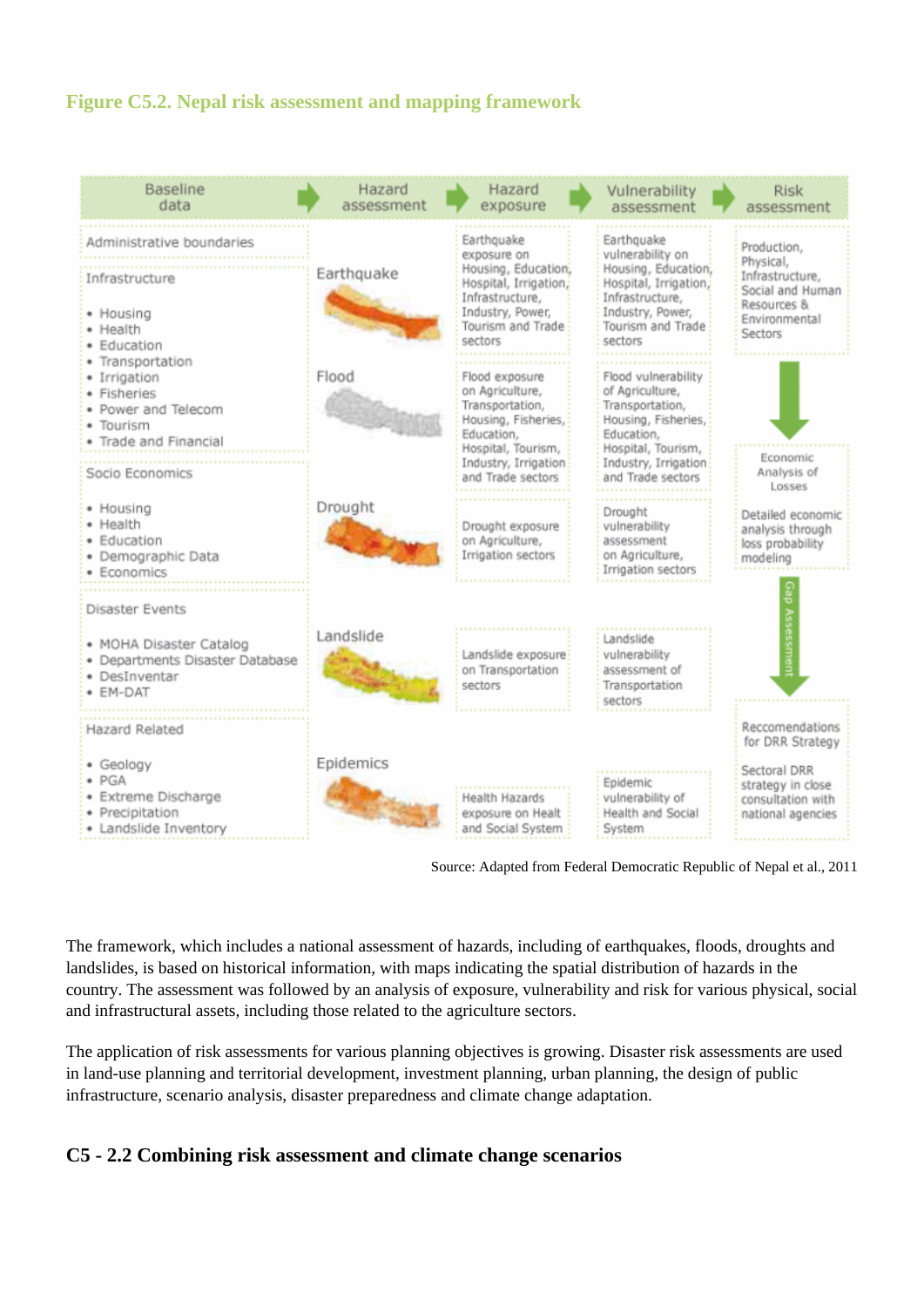Integrated landscape management requires an understanding of all natural hazards and risks affecting a given landscape and an assessment of the potential impact of climate change on agricultural ecosystems. This approach provides evidence-based geographic assessments of current disaster risks and future climate change scenarios that can be used to help countries design holistic climate-smart agriculture policies, strategies, and practices at the national or local level (see also [module A3](http://www.fao.org/climate-smart-agriculture-sourcebook/concept/module-a3-landscapes/a3-overview/en/) on integrated landscape management). To give planners short-, medium- and long-term perspectives when designing and implementing appropriate measures, it is necessary to develop a harmonized framework that uses computer modelling to integrate data and analysis of natural hazards with projected climate change scenarios (see also [module C8](http://www.fao.org/climate-smart-agriculture-sourcebook/enabling-frameworks/module-c8-impact-assessments/c8-overview/en/) on assessments for climate-smart agriculture policy). An example of such an approach can be found in a pilot project from Jamaica, which is illustrated in Box C5.2.

## **Box C5.2 Jamaica - the Risk and Vulnerability Assessment Methodology (RiVAMP)**

The Risk and Vulnerability Assessment Methodology (RiVAMP), piloted in Negril on the west coast of Jamaica (Figure C5.3), is an evidence-based assessment tool that assists national and local decisionmakers in making informed choices that can reduce risk and support sustainable development through improved ecosystem management. RiVAMP, which takes into account climate change factors, was designed particularly for land-use and spatial development planners, and key stakeholders involved in natural resource management and disaster risk management.

The project examined the impacts of tropical cyclones and their secondary effects, particularly storm surges and flooding, as well as the potential impacts of rising sea levels. Environmental features were analysed to determine the extent to which coral reefs and sea grasses serve as a natural protective barrier against storm surges and rising sea levels.

RiVAMP used a blend of proven scientific methods, including risk mapping with the use of the Geographic Information System (GIS); satellite imagery analysis and other remote sensing techniques; and statistical analyses and modelling of buffering effects of coral and sea grass. The science-based analysis was complemented by stakeholder interviews and consultation workshops.

## **Figure C5.3. Maps of Negril pilot area: Map of Negril pilot area, and flood hazard map 50-year return period exposure for a) population and b) assets**

GIS mapping and analysis, which included population distribution, infrastructure and other exposed assets, assisted in calculating the exposure to storm surges and flooding associated with tropical cyclones (Figure C5.4). Remote sensing used high-resolution satellite images and aerial photographs from 1968 to determine the types and distribution of coral and sea grasses. These images and photographs were also used in the analysis of coastline erosion due to tropical cyclones and rising sea levels. An ensemble of six widely-used, numerical models were applied to assess the range of shoreline retreat of Negril beaches under various rates of sea level rise and storm surges. Multiple regression analyses were used to identify the positive influence of coral reefs and sea grass meadows on the beach erosion patterns along the Negril coastline.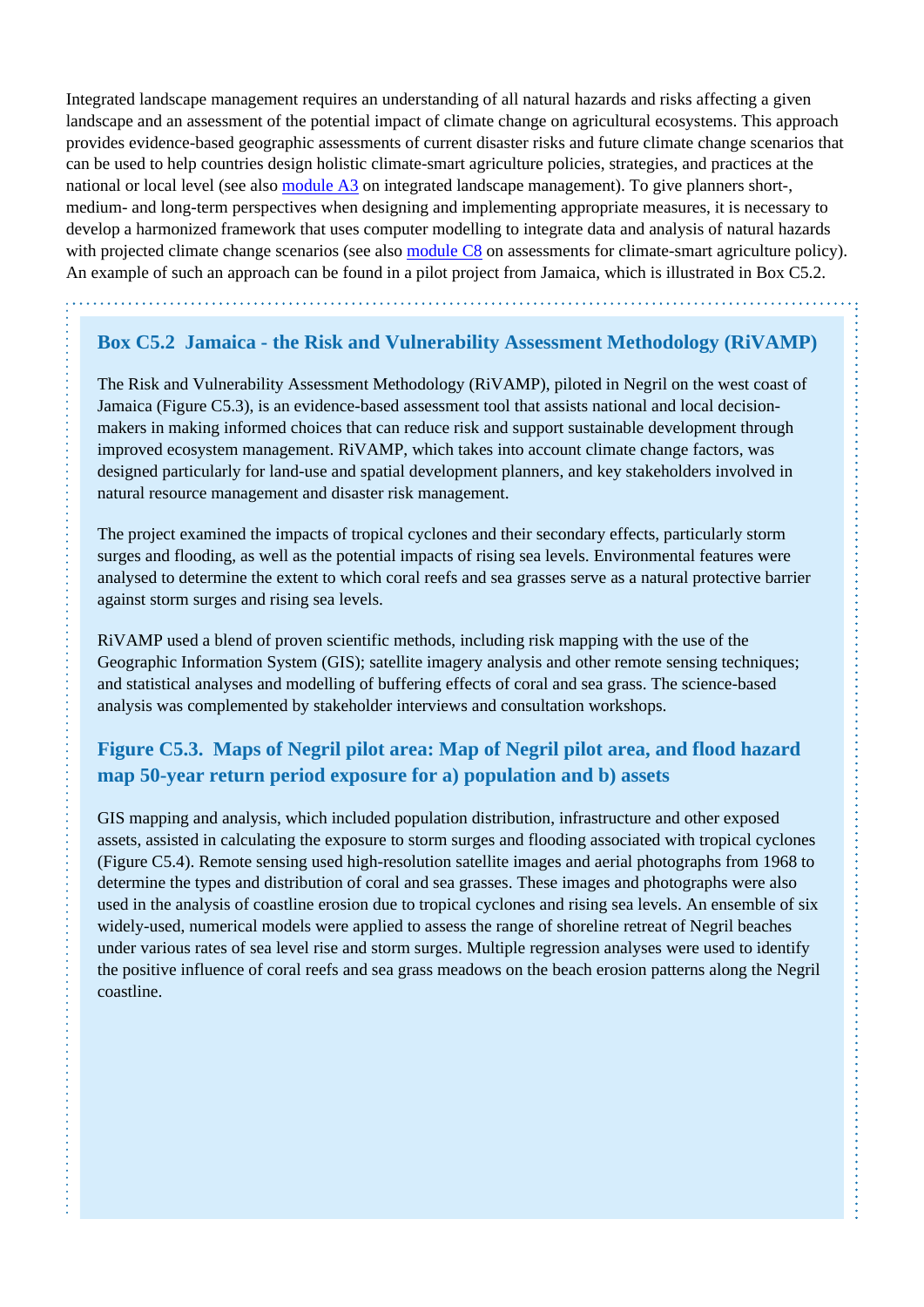

**Figure C5.4. Distribution of coastal ecosystems and locations of the profiles used for the multiple regression analysis**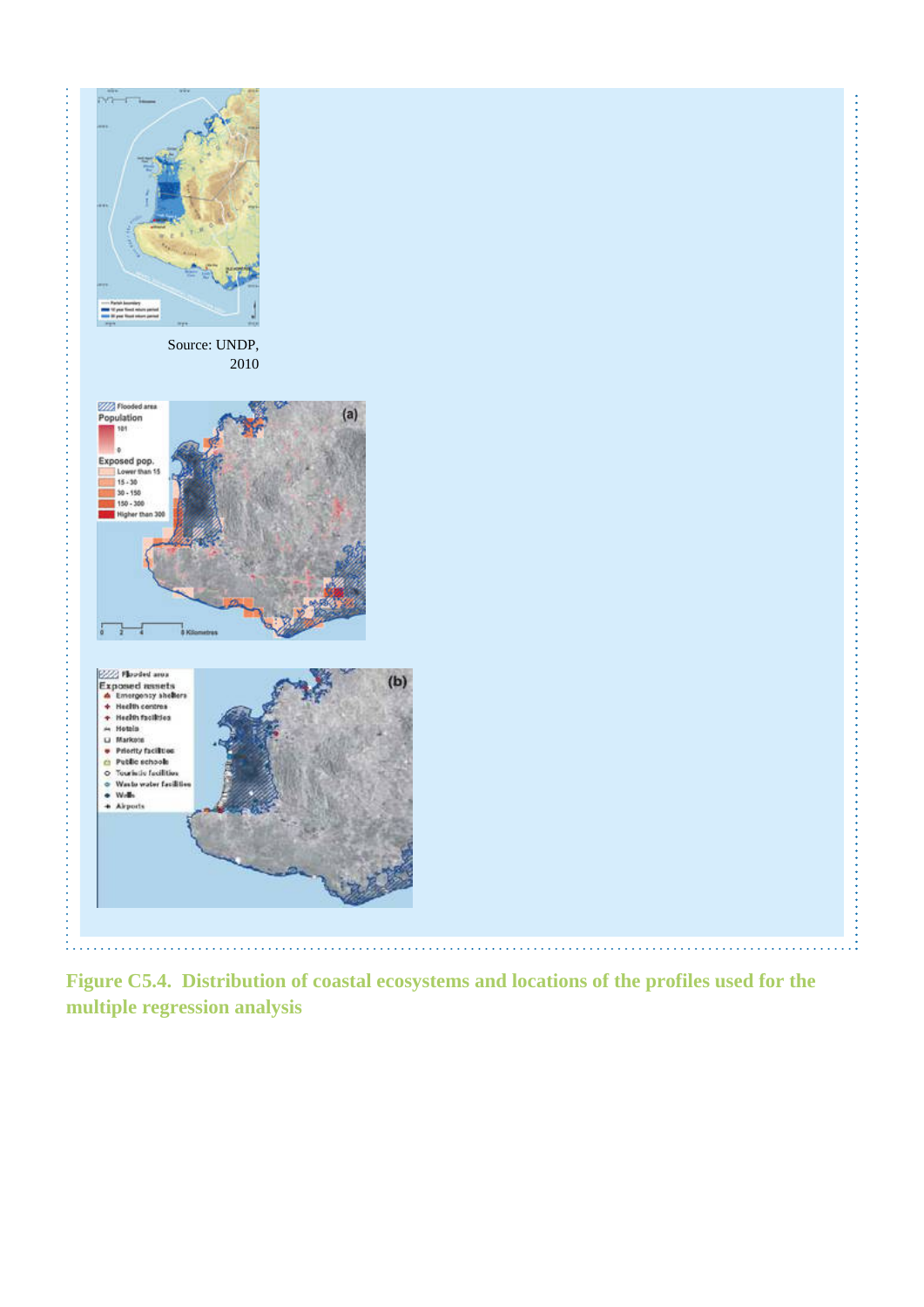

GIS mapping and analysis assisted in the computation of exposure to storm surge and flooding associated with tropical cyclones. The analysis included population distribution, infrastructure and other exposed assets. Remote sensing used high resolution satellite images and aerial photographs from 1968 to determine the types and distribution of coastal ecosystems, especially coral and sea grasses. These images and photographs were also used in the analysis of coastline erosion due to tropical cyclones and rising sea levels. An ensemble of six widely-used, numerical models were applied to assess the range of shoreline retreat of Negril beaches under various rates of sea level rise and storm surges. Multiple regression analyses were used to identify the positive influence of coral reefs and sea grass meadows on the observed beach erosion patterns along the Negril coastline.

Estimations based on global projections of long-term or accelerated sea level rise (ASLR) together with local predictions of extreme storm waves and surges showed that by 2060, the combination of ASLR and extreme wave surges will have a devastating impact on Negril's beaches and the coastal infrastructure behind it. This has significant implications for risk reduction and adaptation planning. RiVAMP was intended to be used for Small Island Developing States (SIDS) with similar risks as Jamaica, and holds potential for other island states highly exposed to rising sea levels.

Source: UNEP, 2010

There are various initiatives and resources that combine multi-hazard risk assessment and climate change scenarios, such as the [Probabilistic Risk Assessment Initiative \(CAPRA\),](http://www.ecapra.org/) the [Pacific Catastrophe Risk Assessment and](http://pcrafi.sopac.org/) [Financing Initiative \(PCRAFI\)](http://pcrafi.sopac.org/) and the [GeoNetwork.](http://geonetwork-opensource.org/)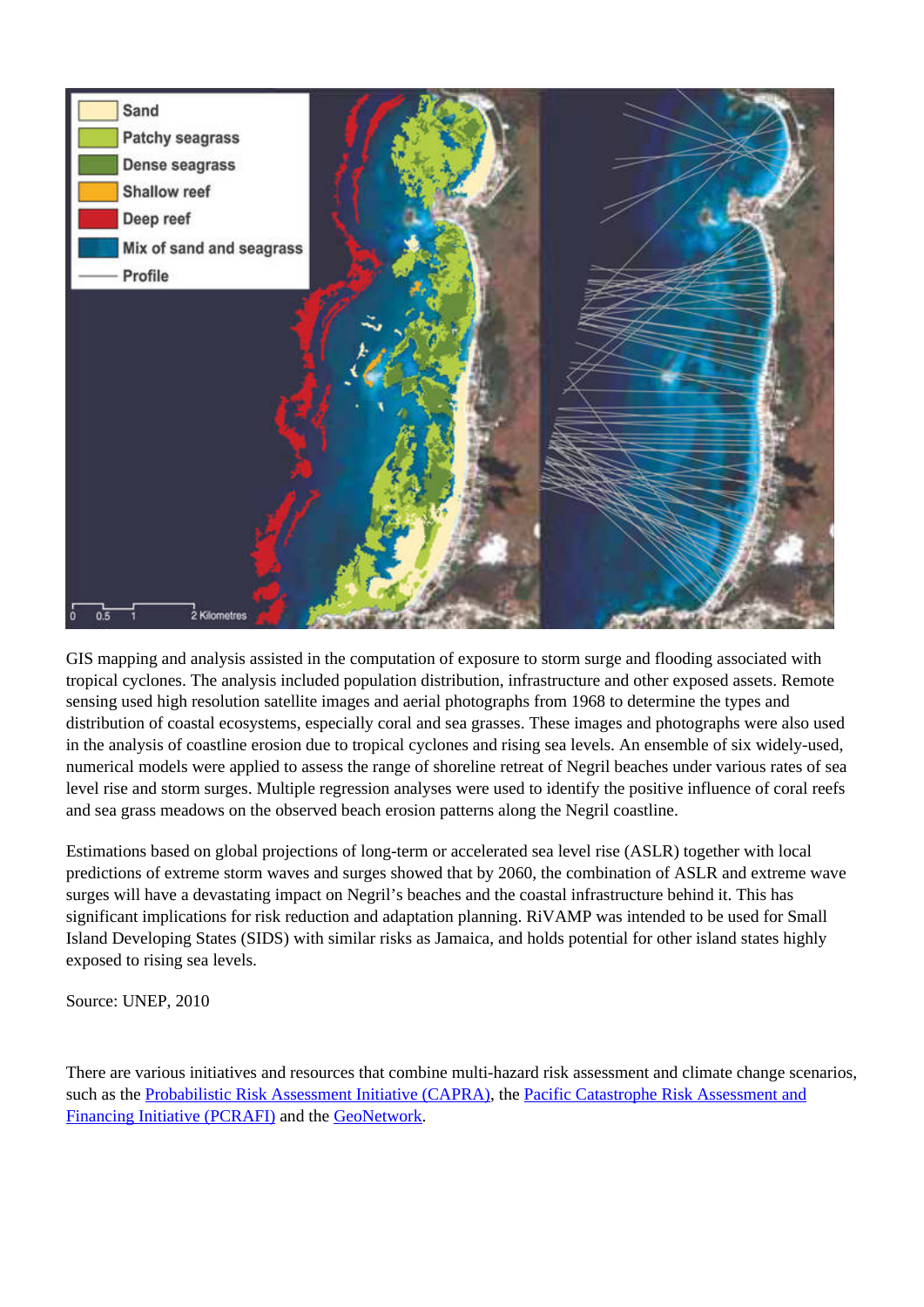# **Agriculture as a catalyst for synergies between Disaster Risk Reduction and climate change governance**

Initiatives that integrate disaster risk reduction and climate-smart agriculture have to be implemented locally, but to do this requires a broader enabling environment that is supported by institutions capable of putting plans into action (see also [module C1](http://www.fao.org/climate-smart-agriculture-sourcebook/enabling-frameworks/module-c1-capacity-development/c1-overview/en/) on institutional capacity development and [module C3](http://www.fao.org/climate-smart-agriculture-sourcebook/enabling-frameworks/module-c3-policy/c3-overview/en/) on policies and programmes). This chapter looks at the different elements of disaster risk governance, including institutional mechanisms, public investment, legislations, and accountability, which are needed for the systematic cross-sectoral mainstreaming of disaster risk management. It provides examples of synergies between the policies and institutional and planning frameworks that address disaster risks and the plans and programmes that address climate change in agriculture. Particular attention is paid to adaptation goals and the potential co-benefits they can deliver with regard to the sustainable intensification of agricultural production and climate change mitigation.

## **C5 - 3.1 Regional initiatives on integrated approaches to Disaster Risk Reduction, climate change, and resilience**

Regional disaster risk reduction initiatives offer the potential for establishing collaborative international arrangements and catalysing climate-smart agriculture. There are [six regional platforms for disaster risk reduction](https://www.unisdr.org/we/coordinate/regional-platforms) in place in Africa, the Americas, the Arab States, Asia, Europe, and the Pacific. The work carried out through or with these regional platforms enhances the coherence of different efforts, helps to build synergies and taps into existing expertise and practice.

In addition to the regional platforms, a number of intergovernmental organizations have developed disaster risk reduction strategies or frameworks for regional cooperation. Some examples are listed below.

- The Association of South East Asian Nations (ASEAN) has developed the [Agreement on Disaster](http://asean.org/asean-socio-cultural/asean-agreement-on-disaster-management-and-emergency-response-cop-to-aadmer/aadmer-work-programme/) [Management and Emergency Response \(AADMER\)](http://asean.org/asean-socio-cultural/asean-agreement-on-disaster-management-and-emergency-response-cop-to-aadmer/aadmer-work-programme/).
- The African Union has formulated the [Africa Regional Strategy for Disaster Risk Reduction](https://www.unisdr.org/we/inform/publications/4038) and adopted a Programme of Action for the Implementation of the Africa Regional Strategy for Disaster Risk Reduction. Africa's regional economic communities, including the Economic Community of Central African States, the Economic Community of West African States (ECOWAS), the Southern Africa Development Community and the Inter-Governmental Authority on Development are key partners in the implementation of the strategy (World Bank and GFDRR, 2010).
- In 2009, the [Andean countries prepared the Andean Strategy for Disaster Prevention and Relief](http://www.preventionweb.net/english/policies/v.php?id=10828&rid=2).
- In 2010, Central American heads of state adopted the legally binding Central American Integrated Policy on Disaster Risk Reduction, which aims at an improved regional commitment to disaster risk reduction through a common guiding framework (UNISDR, 2011).
- [Framework for Resilient Development in the Pacific, 2017-2030](https://www.pacificclimatechange.net/document/frdp_2016) (FRDP) is a regional process that provides scope for linking disaster risk reduction and climate-smart agriculture. The Framework, which promotes an integrated approach for addressing climate change and disaster risk management, also provides voluntary guidelines for the Pacific Islands Region. The framework has three main goals (Figure C5.5): strengthened integrated adaptation and risk reduction to enhance resilience to climate change and disasters; low-carbon development; improved disaster preparedness, response and recovery. It recognizes the important role of different economic sectors, referring in particular to agriculture, fisheries, forestry, for implementing crosscutting measures that address climate change and disaster risk reduction in tandem. However, the Framework does not enter deeply into sectoral issues. This is an area where disaster risk reduction and climate-smart agriculture could make a valuable contribution.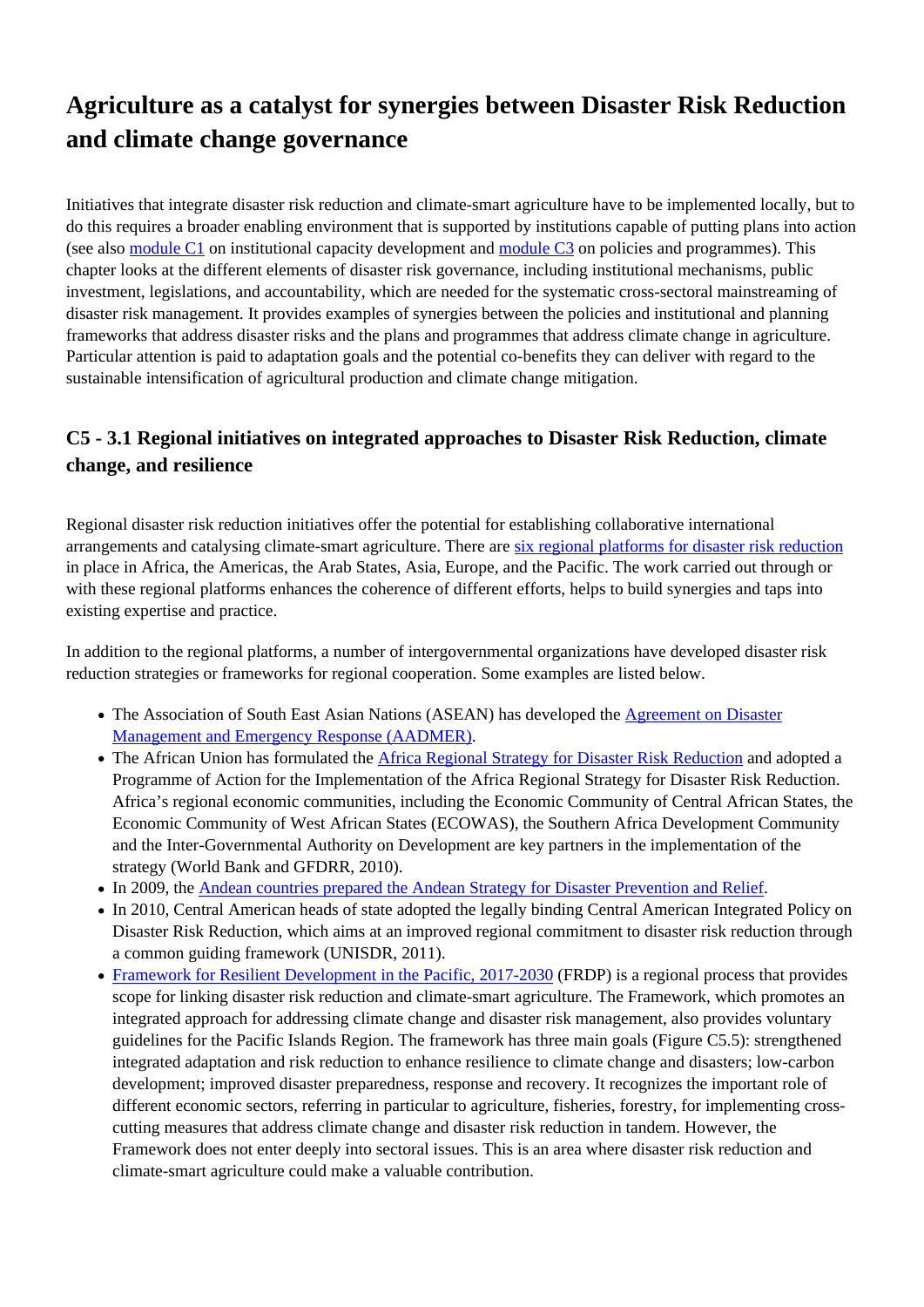**Figure C5.5. The three strategic goals, with the importance of a sound enabling environment for implementation and multistakeholder engagement.**



Source: The Pacific Community (SPC), 2016.

## **C5 - 3.2 National institutional structures and policy frameworks for disaster risk reduction**

The mainstreaming of disaster risk reduction in agriculture, and climate-smart agriculture in particular, requires legal and policy frameworks, national strategies and action plans, coordination mechanisms, adequate budget allocations, and technical capacities to implement action plans at all levels. This chapter provides examples of existing disaster risk reduction mechanisms that can be used as a basis for policies and programmes that support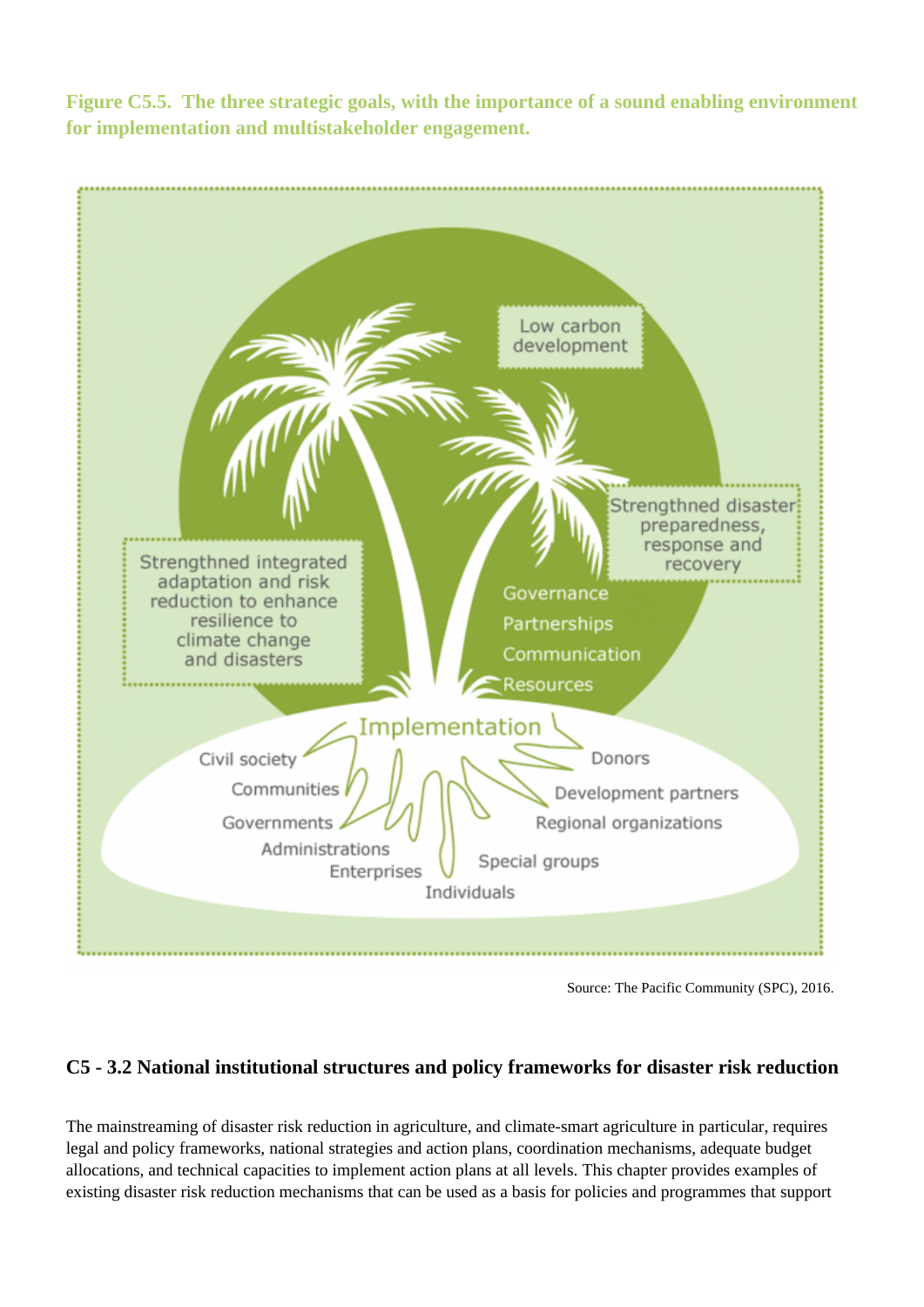climate-smart agriculture. It also looks at the ways these institutional mechanisms need to be strengthened and the capacities of different stakeholders developed to ensure a country-driven and country-owned approach that can deliver sustainable results.

#### **Legislation on disaster risk reduction**

Legal frameworks provide guidance and direction to the implementation of disaster risk reduction at the national and local level. Enhanced risk and safety standards in all aspects of disaster risk reduction (e.g early warning systems) are crucial for enhancing the responsibilities of different sectors and ensuring their accountability.

A good example is the Namibia Disaster Risk Management Act of 2012. The law places a strong emphasis on disaster risk reduction. The law, which promotes an integrated and well-coordinated approach among government institutions, clearly outlines their respective responsibilities. The Directorate of Disaster Risk Management coordinates specific disaster risk reduction strategies, and each government institution is then responsible in providing training on disaster risk reduction to their staff in their decentralized offices and at the local level (IFRC and UNDP, 2014).

Despite increased commitments to climate change adaptation, especially in developing countries, relatively few countries have yet adopted legislation related to climate change adaptation or climate-smart agriculture. In countries where there is clear legislation on disaster risk reduction and management, this can form an essential component of the enabling environment that is needed to achieve climate-smart agriculture's multiple objectives. However, unlike many disaster risk reduction and management laws, climate change legislation (if it exists) is often administrated separately by the Ministry of Environment. This institutional gap creates an unfavourable situation where current risks linked with development are addressed in a way that is not aligned with efforts to reduce new emerging risks related to climate change. In practice, the integration of disaster risk reduction and climate-smart agriculture require a coherent institutional platform that can allow cross-sectoral coordination.

#### **Multisectoral platforms for disaster risk reduction**

In the [2015 Global Assessment Report on Disaster Risk Reduction](http://www.preventionweb.net/english/hyogo/gar/2015/en/home/index.html) countries reported substantial progress in developing national legislation, establishing institutional arrangements, and formulating policies and planning frameworks for disaster risk reduction. In 2015 14 countries had set up national institutional arrangements for disaster risk reduction. Since 2007, more than 120 countries have enacted legal or policy reforms in this area. Over 190 countries have created focal points for disaster risk reduction, and 85 have established national multistakeholder platforms that bring together various stakeholders (UNISDR, 2015c). (See [module C1](http://www.fao.org/climate-smart-agriculture-sourcebook/enabling-frameworks/module-c1-capacity-development/c1-overview/en/) on multistakeholder platforms). In Sri Lanka, the National Disaster Management Coordination Committee consists of 35 members from key sectors, including representatives of the Ministries of Environment, Home Affairs and Agriculture, the Department of National Planning, the Coastal Conservation Department, the Department for Irrigation and the Department of Meteorology (UNISDR, 2008). National disaster risk reduction platforms provide a solid foundation countries can use to build collaborative mechanisms to catalyse climate-smart agriculture. These multistakholder platforms are especially important, since in most countries, disaster risk reduction and climate change are coordinated through different specialized bodies or agencies, which are often responsible for leading efforts to mainstream of disaster risk reduction and climate change adaptation issues into different sectors. However, they tend to rely on their own coordination mechanisms and platforms rather than on deeply imbedded cross-sectoral mechanisms. There is a need for greater coordination and coherence between the institutional arrangements, policies and planning designed for climate change adaptation (e.g. National Adaptation Programmes) and those that have been set up for disaster risk reduction (IISD, 2011).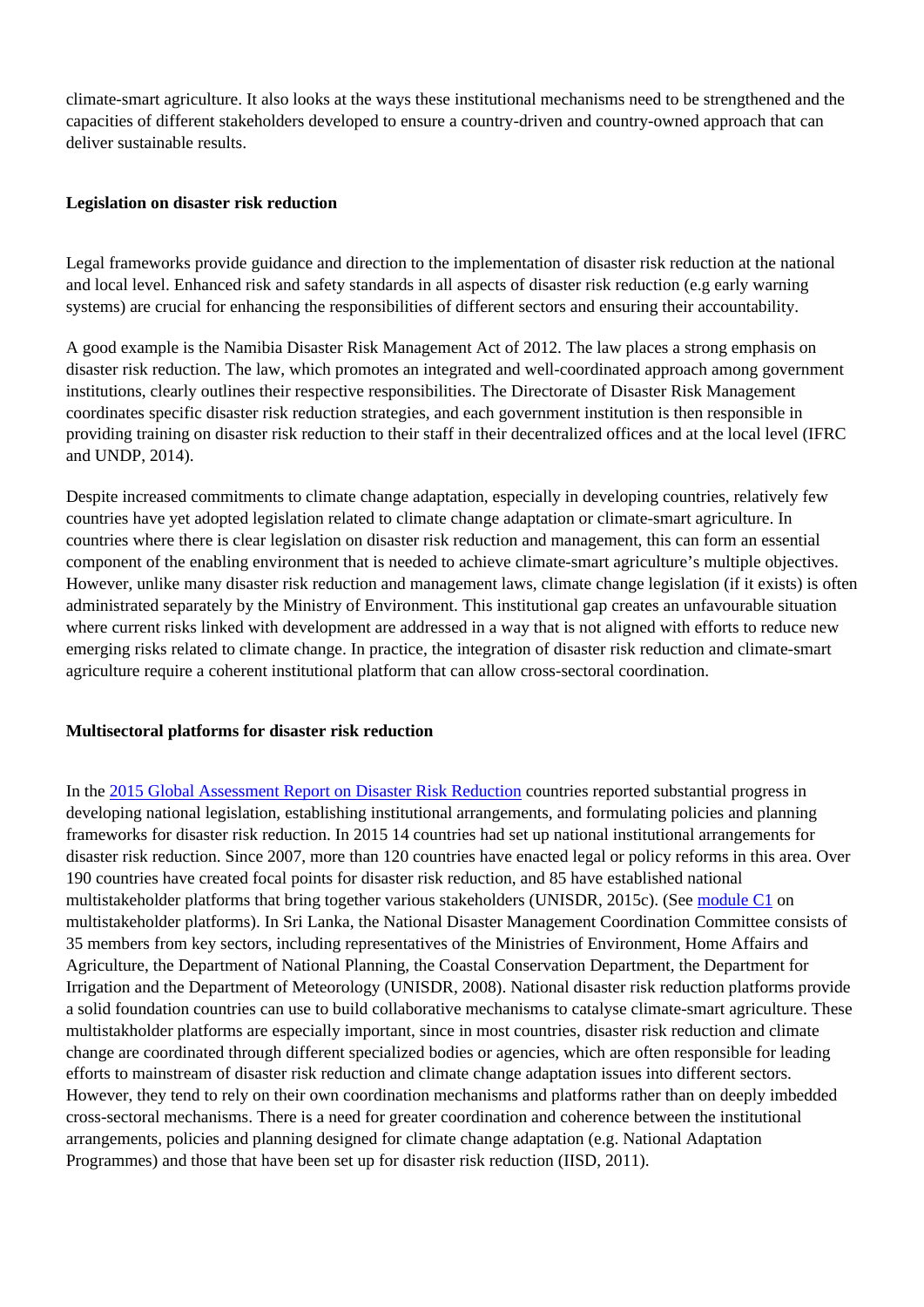#### **Addressing the humanitarian development divide**

Adequate financing is another indispensable component in disaster risk governance (see [module C4](http://www.fao.org/climate-smart-agriculture-sourcebook/enabling-frameworks/module-c4-finance/c4-overview/en/) on financing and investment). When a disaster hits, the willingness to invest in risk and vulnerability reduction is usually high. This explains why most of the disaster risk reduction funds come from humanitarian organizations. However, more than 95 percent of humanitarian finance is still spent on disaster response, with only the remaining five percent dedicated to reducing the risk of disasters (FAO, 2015). As with climate change adaptation, disaster risk reduction requires long-term commitments, which are often not possible to guarantee during emergency situations. Earmarked funding for disaster risk reduction from development and humanitarian budgets and other channels, such as climate financing, is needed. Making a shift to climate-smart agriculture can open up funding opportunities that allow for a more efficient and effective use of disaster risk reduction practices, tools, and methodologies and ensure that they contribute to sustainable development and climate change adaptation. There has been a recognition of the co-benefits that can be obtained from mutually supporting efforts to integrate disaster risk reduction and climate change adaptation, particularly in sectors that are sensitive to climatic hazards, such as agriculture. As a result, more countries are looking to initiatives that can achieve this sort of integration. The strong involvement of a range of sectors is crucial in shaping and implementing national integrated climate change and disaster risk reduction plans.

Many countries with national disaster risk reduction platforms have strategic national action plans for disaster risk reduction that set priorities for risk reduction and guide the direction of interventions. However, these plans do not necessarily call for the strong involvement of different sectors. A FAO study, [Mainstreaming disaster risk reduction](https://www.unisdr.org/we/inform/publications/50388) [in agriculture: An assessment of progress made against the Hyogo Framework for Action](https://www.unisdr.org/we/inform/publications/50388), prepared as an input paper for the 2015 Global Assessment Report on Disaster Risk Reduction, noted that in 30 high-risk countries nearly half of the plans in agriculture refer to disaster risk reduction. Most of these plans explicitly refer to the linkages between disaster risk reduction and climate change adaptation. Bangladesh, [Belize](http://www.fao.org/climatechange/29975-0236c2c8f876fc3e77a354a7a4585df01.pdf), [Cambodia,](http://www-test.fao.org/http://:) Dominica, [Guyana,](http://www.un.org.gy/index.php?option=com_k2&view=item&id=144:disaster-risk-management-plan-for-the-agriculture-sector-2013-2018&Itemid=740) [Jamaica,](http://www.ccam.org.jm/publications/agriculture-disaster-risk-management-plan-rocky-point-clarendon) Lao People's Democratic Republic Nepal, Paraguay, the [Philippines](http://bicol.da.gov.ph/images/Bicol_Plan_of_Action_for_DRR_in_Agriculture%20(Bicol_DIPECHO).pdf), [Saint Lucia](http://www.fao.org/climatechange/32715-063749da6a00a2bba0e843260256f61b7.pdf) and Saint Vincent and the Grenadines are examples of countries that have developed disaster risk management plans and climate change adaptation for the agriculture sectors. In Nepal, the Priority Framework for Action for Climate Change Adaptation and Disaster Risk Management in Agriculture promotes policy coherence by drawing on the actions previously outlined in the National Adaptation Programme of Action and in the National Strategy for Disaster Risk Management. The Philippines is also in the process of fully integrating climate change into its disaster risk reduction actions, including in the agriculture sectors. This approach builds a solid foundation for climate-smart agriculture. The policy environment in the Philippines that promotes a mutually supportive relationship between disaster risk reduction and climate change adaptation is described in Box C5.3.

**Box C5.3 The enabling policy environment in the Philippines; linking disaster risk reduction and climate change adaptation**

The Philippine's Climate Change Act, which was enacted in 2009, was the first of its kind in Southeast Asia. It recognizes that climate change and disaster risk reduction are closely intertwined, and that effective disaster risk reduction will enhance adaptive capacities to cope with climate change (UNISDR, 2011): The act also called for the establishment of a [Climate Change Commission](http://climate.gov.ph/) attached to the Office of the President and an advisory board composed of all relevant line ministries.

In 2010, the country enacted the [Disaster Risk Reduction and Management Act,](http://www.preventionweb.net/english/professional/policies/v.php?id=22035) which includes a policy to mainstream disaster risk reduction and climate change into socio-economic development planning, budgeting, and governance, including the agriculture sectors. Under the act, local government units are obliged to use at least 5 percent of their budgets for disaster risk reduction. The act also institutionalized the obligatory formulation of integrated disaster risk reduction and climate change adaptation plans by the local government units, and forms the basis for the disbursement of disaster risk reduction and climate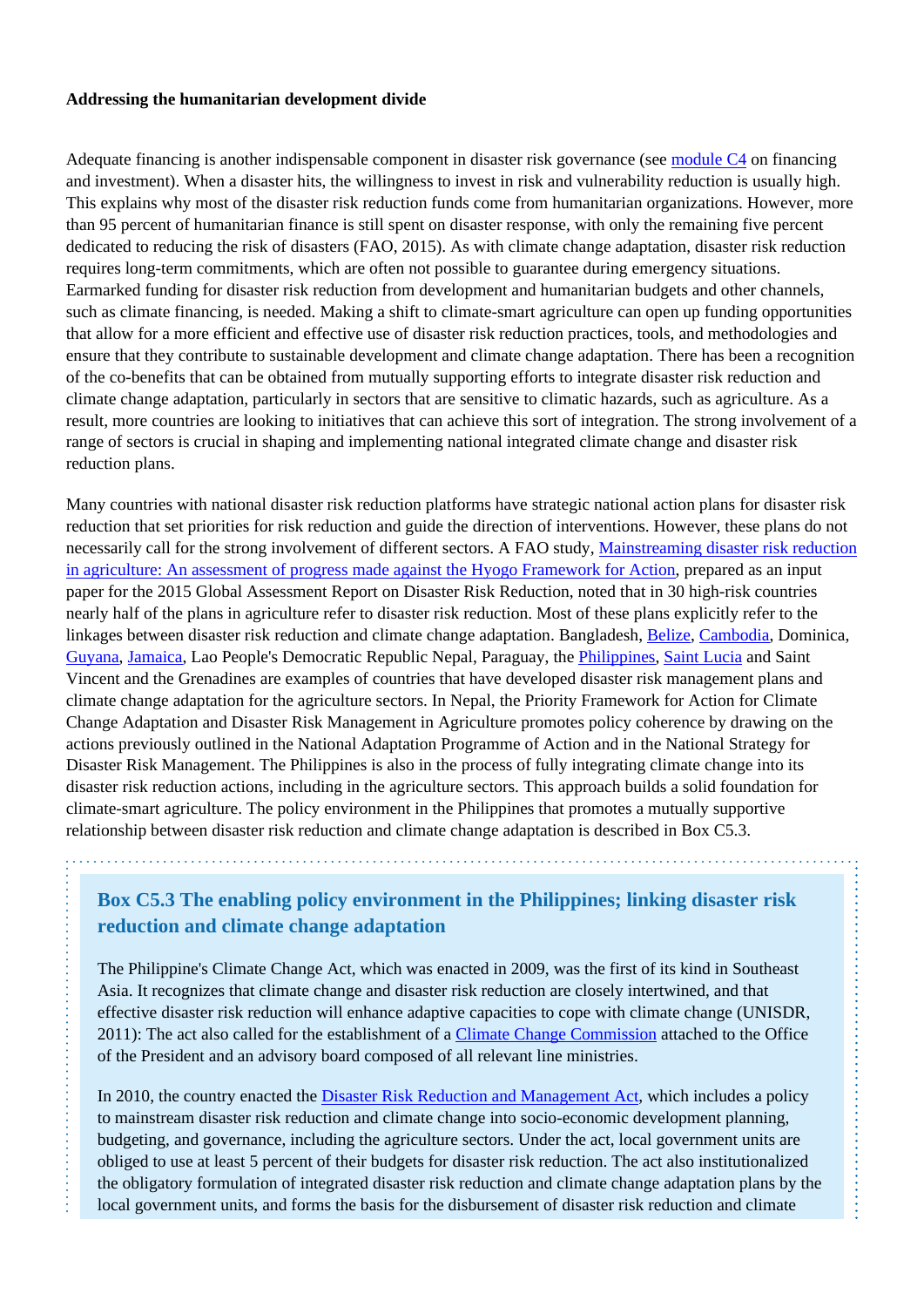change adaptation funding at local levels.

The [National Framework Strategy on Climate Change, 2010-2022](http://www.asialeds.org/resource/philippines-national-framework-strategy-on-climate-change-2010-2022/) integrates disaster risk reduction, including the enhancement of monitoring, forecasting and hazard warning systems, and mainstreams disaster risk reduction and climate change adaptation into development and land-use planning based on disaster risk assessments. Similarly, one of the goals laid out in the country's [National Development Plan](http://www.neda.gov.ph/2013/10/21/philippine-development-plan-2011-2016/) is to increase the agriculture sectors' resilience to climate change risks (Republic of the Philippines National Economic and Development Authority, 2011).

In 2015, the above policy and legislative frameworks catalysed the development of two Regional Action Plans for Disaster Risk Reduction in Agriculture in Bicol and Caraga, and an overarching national, sectorspecific Strategic Plan of Action for Disaster Risk Reduction in Agriculture and Fisheries, which is aligned to the Sendai Framework for Disaster Risk Reduction, national disaster risk reduction goals and the Climate Change Act developed. FAO provided technical support in this process.

In 2016, Cambodia adopted its Climate Change Priorities Action Plan for Agriculture, Forestry and Fisheries Sector (CCPAP) 2016-2020. The action plan, which promotes synergies between interventions related to climate change and disaster risk reduction, acknowledges that the impacts of climate change on the agricultural sectors are mainly felt through more frequent and intense weather hazards, and that most disaster risk reduction measures applied now will also enhance adaptation to climate change in the future.

The importance of integrating disaster risk management measures into adaptation planning has also been recognized in several Intended Nationally Determined Contributions (INDCs), the documents that Parties to the United Nations Framework Convention on Climate Change (UNFCCC) submitted as part of the foundation of the Paris Agreement in 2015. In total, 131 countries included priority areas for adaptation or adaptation actions in the agriculture sectors in their INDCs. Of these 131 countries, 47 countries, nearly half of which were least-developed countries, mentioned disaster risk management in the agriculture sectors. The majority of these countries are in sub-Saharan Africa, with many often referring to the need to invest in enhancing disaster preparedness and early warning systems. Asian countries also often refer to the agriculture sectors in the context of disaster risk management (62 percent of the countries in East Asia and Southeast Asia, 38 percent in South Asia) (FAO, 2016a).

Parties to the UNFCCC are currently ratifying their INDCs to turn them into Nationally Determined Contributions (NDCs) and developing national adaptation plans. These processes provide an important opportunity to further institutionalize the integration of disaster risk management and climate change adaptation. This integration helps reduce the resources required for supporting climate-smart agricultural development and often delivers climate change mitigation co-benefits.

#### **Technical capacities for putting words into action**

The state of existing technical capacities and expertise for disaster risk reduction within agriculture varies considerably from one country to another. Because activities related to disaster risk reduction (e.g. breeding of hazard-tolerant varieties and the monitoring and mitigation of plant pests and diseases) have long been part of regular development activities in agriculture, funding for these activities has often not been explicitly labelled as funding for disaster risk reduction. Enhancing technical capacities for disaster risk reduction at the individual and organizational levels and throughout the institutions that make up the enabling environment must be based on sound needs assessments. Capacity development will enable sectoral ministries to better carry out their responsibilities and proactively address disaster risk reduction planning and implementation at national, subnational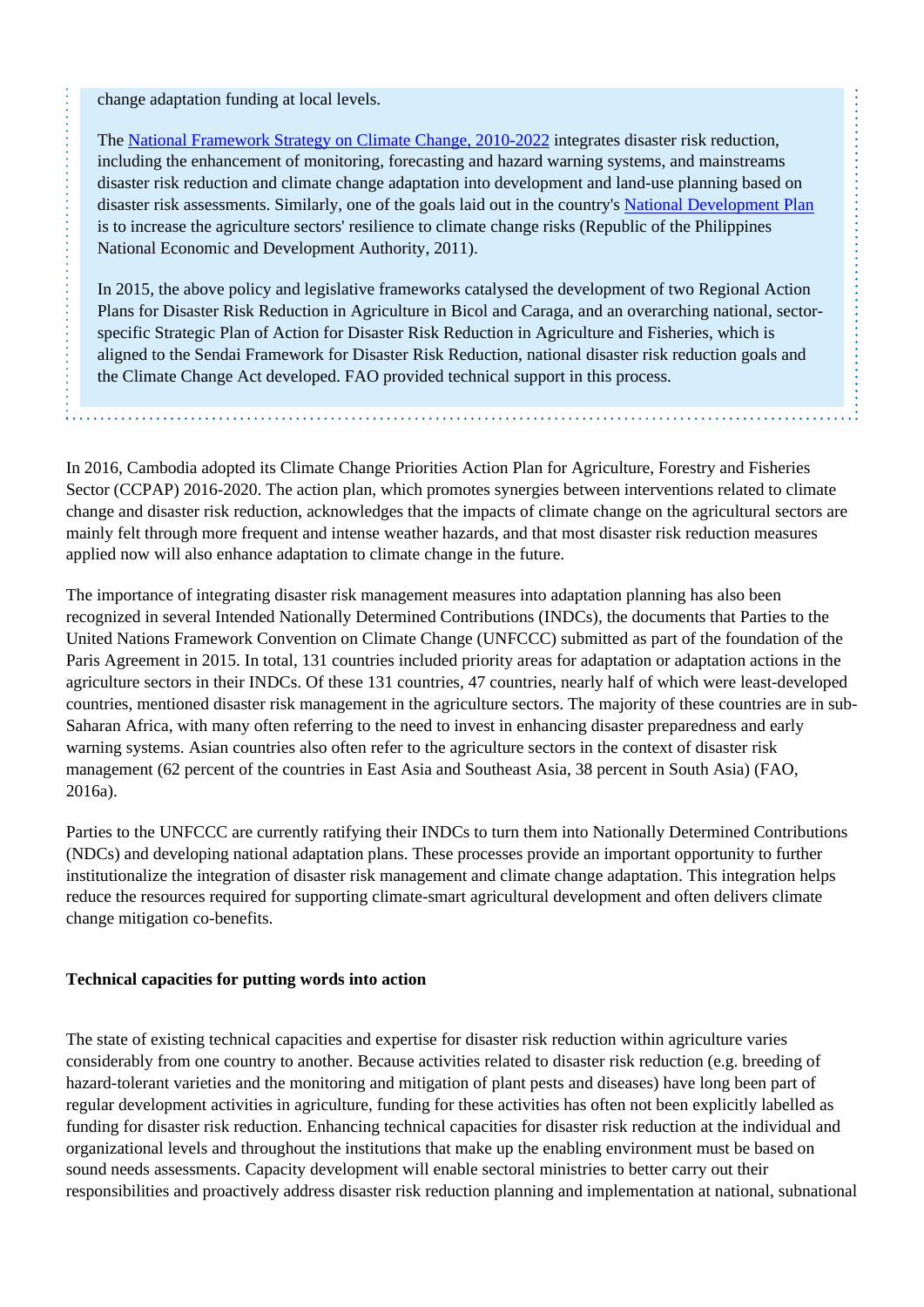and local levels. This would also involve subnational mechanisms and actions that support farming communities and promote resilient livelihoods (UN, 2014). See also [module C1](http://www.fao.org/climate-smart-agriculture-sourcebook/enabling-frameworks/module-c1-capacity-development/c1-overview/en/) on system-wide capacity development.

By aligning cross-sectoral development approaches so that they work together to simultaneously respond to the pressing need to intensify sustainable agricultural production and address climate change adaptation and mitigation, climate-smart agriculture can help agricultural sectors overcome what the High-level Panel on Global Sustainability (2012) has called "the legacy of fragmented institutions established around single-issue 'silos' and move towards integrated thinking and policymaking". An inclusive and coherent pathway for climate-smart agriculture requires building bridges that connect the institutional architecture that supports disaster risk reduction and climate change adaptation, and promoting cross-sectoral dialogue and collective actions to benefit vulnerable agricultural communities (see [module C3-4\)](http://www.fao.org/climate-smart-agriculture-sourcebook/enabling-frameworks/module-c3-policy/chapter-c3-4/en/). A strategic approach for planning climate-smart agriculture programmes begins by taking stock of what is already in place at the country level and identifying the key gaps that need to be addressed to better manage risks and climate change in the agriculture sectors. Given the institutional constraints and limited resources in many developing countries, this is a sound, cost-effective approach.

## **C5 - 3.2 Community-based approaches to disaster risk reduction and climate change adaptation**

Community disaster risk management is a process developed in the 1980s to allow communities at risk to become actively engaged in the identification, analysis, treatment, monitoring and evaluation of disaster risks in ways that reduce their vulnerabilities and enhance their capacities (Asian Disaster Preparedness Center, 2004).

[Community based adaptation](http://www.fao.org/climatechange/67624/en/) is similar process that has been promoted since late 1990s to support climate change adaptation at the local level. Both community disaster risk management and community based adaptation are key processes for building the resilience of livelihoods in agricultural areas. They both use a bottom-up grassroots approach, target the same populations and apply the same participatory methods. However, given the distinct history of climate change adaptation, community based adaptation and community disaster risk management are often distinct in the way they are put in practice. They are often carried out through separate projects and funding mechanisms. Bridging this gap is a challenge that needs to be overcome. As the example from Uganda in Box C5.7 indicates, the need for an integrated approach is clear at the local community level, where multiple risks converge and threaten the lives and livelihoods of households and farming communities.

Climate-smart agriculture should build on the valuable opportunities found in the short- and long-term measures that community disaster risk management and community based adaptation promote through projects and partnerships at the local level. Through existing community disaster risk management practices, climate-smart agriculture initiatives can support measures that farmers have prioritized because they address known and immediate risks and provide tangible improvements to household food security. At the same time, community based adaptation projects can complement these disaster risk reduction initiatives by using innovative measures to address the longer-term and gradual impact of climate change. For local authorities working in an environment facing institutional and financial constraints, an integrated approach to climate-smart agriculture will help reduce the administrative burden and cost of managing a wide range of community based adaptation and community disaster risk management projects. These win-win benefits optimize resources and make aid more cost-effective.

The case of Papua New Guinea presented in Box C5.4 indicates the value of combining disaster risk reduction and climate change adaptation at the community level to guide agricultural practice.

**Box C5.4 Integrated community approaches to disaster risk reduction and**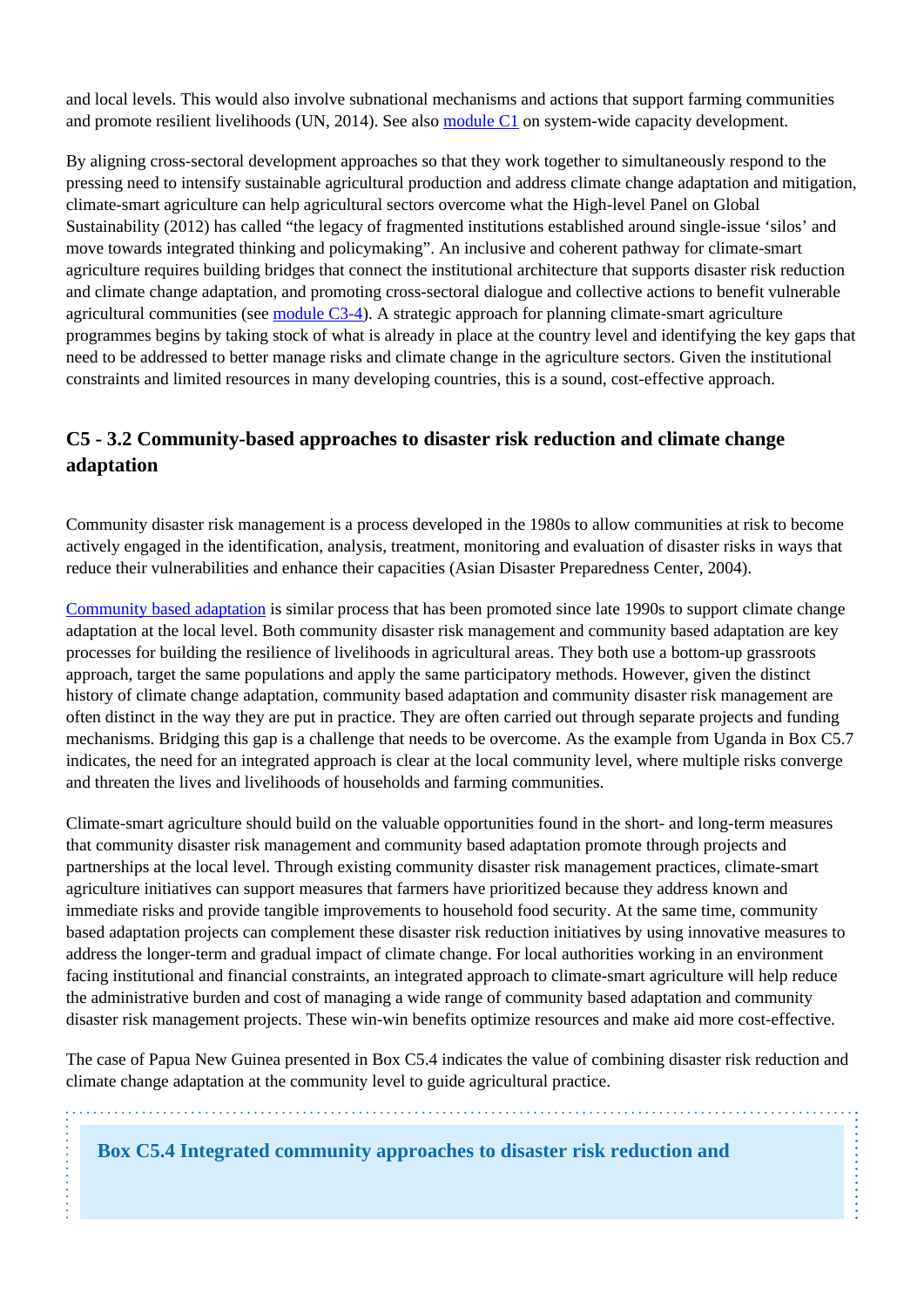#### **adaptation in Papua New Guinea**

In Papua New Guinea, a community-based framework for disaster risk reduction used participatory techniques, such as guided discovery, mapping exercises, timelines and matrix rankings to collect information from community members on village history, hazards and event timelines, maps, and environmental and social trends. This baseline information was used to identify, in collaboration with communities, underlying vulnerability factors, both external and internal. Communities identified past and present indigenous and scientific strategies used, and prioritized possible strategies for reducing risk and vulnerability. This disaster risk reduction framework met short-term needs and addressed risks related to floods, storms, landslides, and volcanic eruptions.

The framework was then used as a practical entry point for discussing why and how communities are also vulnerable to climate change, and what measures could be taken to address these vulnerabilities. The concerns and priorities of communities identified in the disaster risk reduction framework were combined with assessments of climate change impacts, vulnerability, and adaptation on small island developing states prepared by Center for International Climate and Environmental Research - Oslo (CICERO) and the United Nations Environment Programme (UNEP) (CICERO and UNEP/GRID-Arendal, 2008). External scientific information on the historical and potential future consequences of climate variability and change (e.g. satellite observations and downscaled climate projections) were integrated to prepare short- and longterm scenarios. Invasive species were identified as an additional threat that could change the pest or disease profile of local agricultural systems. To identify indigenous strategies for reducing vulnerability to climate change, the focus was placed on determining how local communities had responded to longerterm changes in the past.

Source: Kelman *et al.*, 2009

Another community-driven approach to building resilience to shocks caused by natural or man-made disasters is [Caisses de Résilience](http://www.fao.org/publications/card/en/c/2067d815-364f-4ef1-b179-95d4ea438116/), which FAO has piloted together with its partners in a number of African countries (Burkina Faso, Burundi, Central African Republic, Chad, Democratic Republic of Congo, Guinea Bissau, Liberia, Malawi, Mali Senegal and Uganda). It promotes an integrated way of programming by working simultaneously on three mutually reinforcing dimensions: technical, financial, and social. This approach has shown to have a multiplier effect in the livelihoods of men and women farmers and pastoralists by increasing and diversifying incomes and household and community assets, two key elements for increasing livelihood resilience. The approach enables vulnerable households to address the root causes of their vulnerabilities and helps them build resilience to potential shocks related to protracted crisis and natural hazards, including those associated with climate change (FAO, 2016b; FAO Emergencies Website, 2014).

The expansion and institutionalization of community disaster risk management in many parts of Asia and Latin America offers a broad platform on which climate-smart agriculture can build. In Southeast Asia, progress has been made in mainstreaming community disaster risk management into socio-economic development policies, including national, subnational and local action plans, that build community resilience (European Commission *et al*., 2008).

# **Scaling up investments in disaster risk reduction in agriculture**

Along with community disaster risk management and community based adaptation, there are several other approaches that can be used to enhance technical, financial, and social capacities to build community resilience to disasters and that can also contribute to reaching the objectives of climate-smart agriculture. This chapter looks at local disaster risk reduction practices and approaches that have generated evidence on the value that disaster risk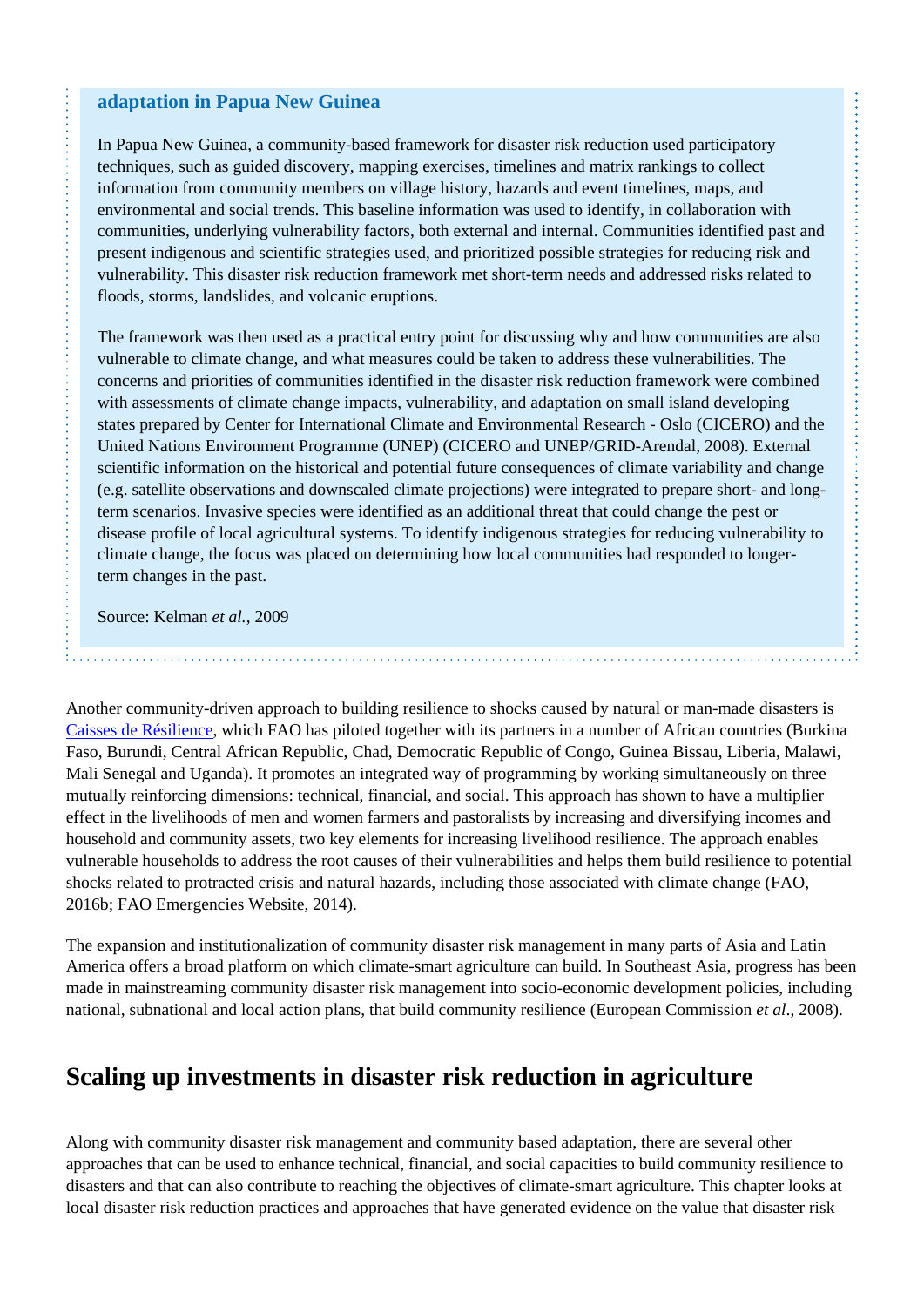reduction can add to broader climate-smart sustainable development. It proposes pathways for using good practices in disaster risk reduction to scale up climate-smart agriculture.

## **C5 - 4.1 Agriculture technologies and practices for disaster risk reduction with co-benefits for climate-smart agriculture**

Reducing the vulnerability of people and the exposure and sensitivity of the systems to disaster risk and climate change are key element for increasing the resilience of livelihoods to threats and shocks.

In many societies, strengthening resilience has been a natural, evolving process for coping with shocks and adjusting to changes that have an impact on livelihoods (Pandey *et al*., 2003). An example of this process is can be seen in the ways indigenous peoples worldwide have cultivated an enormous diversity of traditional crop varieties using a variety of effective traditional practices (IIED, 2011). Numerous case studies have documented the importance of indigenous knowledge to disaster risk reduction. For example, in many regions of the world, a diversity of indigenous rainwater harvesting and management practices has evolved over millennia to cope with climate variability, particularly drought. In South Asia, rainwater harvesting dates back over 8 000 years. In India alone, more than 1.5 million traditional village tanks, ponds and earthen embankments harvest rainwater in 660 000 villages across the country (Pandey *et al*., 2003; IUCN, 2008).

In the rangelands of the Horn of Africa, pastoralism, which emerged thousands of years ago and has evolved in response to weather uncertainty, is a resilient livelihood strategy for coping with the harsh environment of arid and semi-arid lands and optimizing the use of natural resources. It allows rural communities to manage risk and conserve their resources (WISP *et al*., 2007; HPG, 2009). (see also [module B2](http://www.fao.org/climate-smart-agriculture-sourcebook/production-resources/module-b2-livestock/b2-overview/en/) on climate-smart livestock).

Traditional or local practices that help mitigate the impacts of extreme events can be combined with a wide range of new science-based technologies and practices for reducing the vulnerability of farming systems and building their resilience. Modern techniques include diversifying crop production; adjusting cropping calendars; developing drought- or flood-tolerant crop varieties; breeding more resistant livestock and improving the bio-security of animal production systems; building hazard-proof grain storage facilities and livestock shelters; setting aside strategic fodder reserves; creating water reserves as a buffer against droughts; and implementing crop insurance schemes, (FAO, 2011b). Because of their value in strengthening the adaptive capacities to extreme events and supporting sustainable agricultural livelihoods many of these practices are important for climate-smart agriculture. Some of these practices, such as conservation agriculture can contribute to reaching all of climate-smart agriculture's objectives. Conservation agriculture is particularly suitable for areas that are exposed to difficult climatic conditions (e.g. increasing unpredictability of the onset of the rainy season) and use technologies that offer flexibility in the timing of field operations (see [module B1](http://www.fao.org/climate-smart-agriculture-sourcebook/production-resources/module-b1-crops/b1-overview/en/) on climate-smart crop production systems). Conservation agriculture is also a way to manage agricultural ecosystems to improve and sustain productivity and food security and at the same time preserve and enhance the natural resource base (FAO, 2011a).

Many technologies for disaster risk reduction are available to help farming communities prepare for climate variability and extreme weather events, and cope with their impacts. Climate change, however, also creates new hazards (e.g. rising sea levels, increased average temperatures and the expected spread of plant pests and diseases) that require additional measures that complement disaster risk reduction. This is one of the reasons, why local expertise should be combined with scientific knowledge, research and technological innovations. However, in some cases, practices based on traditional knowledge may be insufficient to cope with the full complexity of the impacts of climate change and carry a risk of evolving into maladaptation. The example in Box C5.5 on potatoes in the Andes illustrates how traditional risk reduction practices can be effectively combined with new adaptive technologies to address risks associated with the impacts of climate change.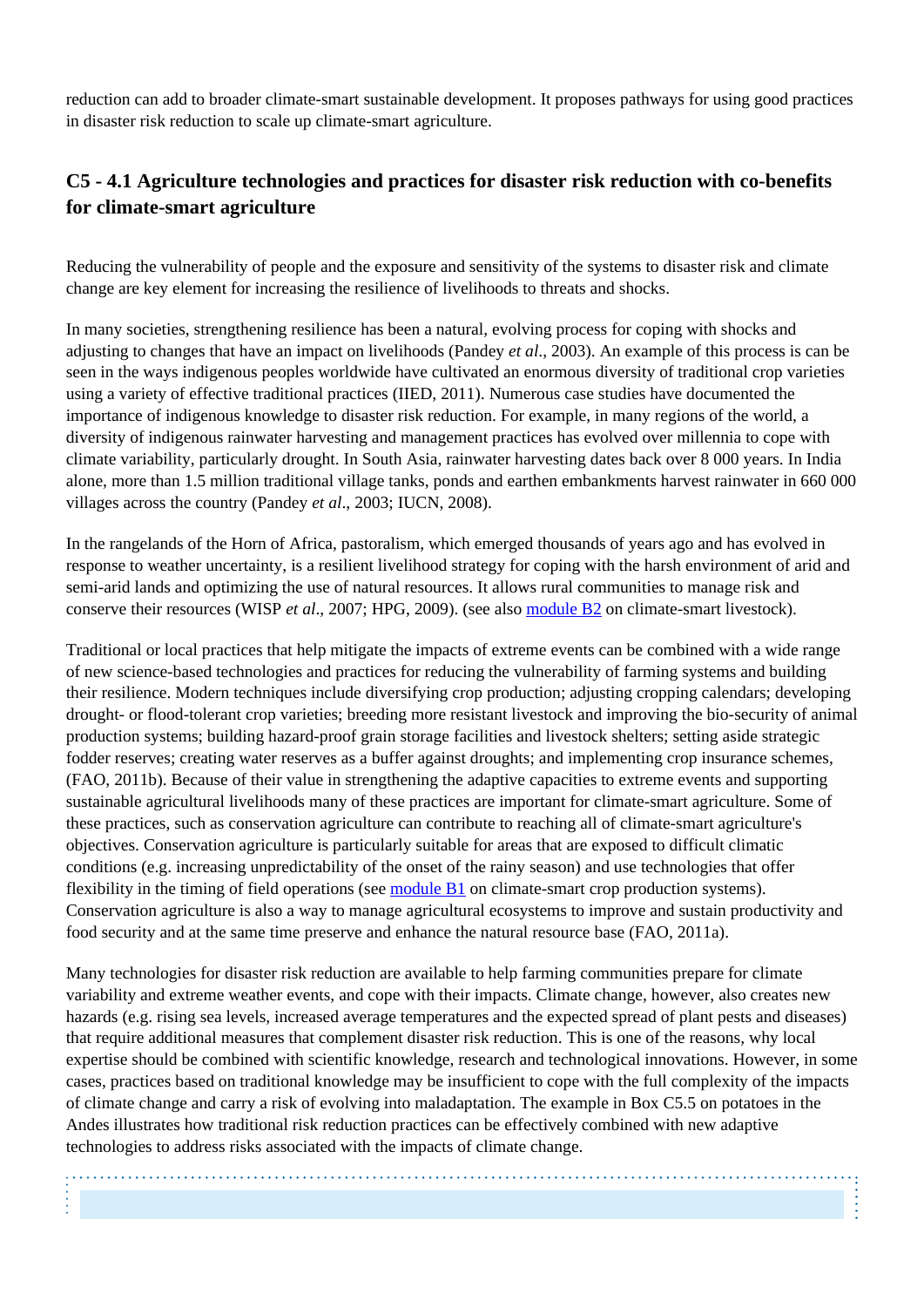## **Box C5.5 Building the resilience and adaptive capacity of potato farmers in the Andes**

In some regions of the world, climate change is expected to increase plant diseases and pests that affect potato production. Late blight, the fungus responsible for the Irish potato famine in the 1800s, is expected to expand into previously unaffected areas. Increases in temperature will also put pressure on the potato's wild relatives. By the year 2055, it is forecasted that 16 to 22 percent of all wild potato species will be threatened with extinction. This is an urgent problem given the importance of wild relatives as gene pools for breeding new varieties. Potatoes constitute the fourth most important food crop after rice, wheat and maize.

A project by Association Andes supports Andean potato farmers through the protection of traditional knowledge and conservation efforts that prevent the disappearance of potato varieties from local fields. This ensures farmers have more options for dealing with the impact of climate change.

Another potato breeding initiative in Bolivia is helping local farmers cope with the increasingly shorter rainy seasons and the resulting declines in yields. The project, implemented by the International Potato Center (IPC) and the Fundación para Promoción e Investigación de Productos Andinos breeds potato varieties that are better adapted to the short rainy season without any loss in yield. With local farmers, the project tests new varieties in the field under real conditions.

The IPC, together with local organizations, is evaluating the tolerance to water and temperature stress of the genetic resources of its potato collection and those of new varieties that are being bred. The IPC can draw on the world's largest genetic reservoir of potato varieties. Its gene bank contains 5 000 distinct types of cultivated potatoes and more than 2 000 wild relatives of the potato belonging to around 140 wild species. The goal is to identify the desired key characteristics and genes that determine tolerance to abiotic stress. Climate change and other factors that increase pressure on ecosystems are threatening the existence of many wild relatives. The establishment and maintenance of gene banks is intended to curb the loss of this diversity in varieties. To date, the IPC has repatriated over 400 native potatoes varieties among communities across the Andes.

Sources: Centre for Development and Environment, 2008; International Treaty on Plant Genetic Resources for Food and Agriculture, 2011

Despite a wealth of knowledge on good practices on disaster risk reduction, there is still a long way to go toward identifying specific contexts where suitable practices can be piloted before replicating them on a wider scale. Before any disaster risk reduction practices can be recommended for scaling up, evidence from the field must be obtained to determine the returns of investment. There is a crucial need to quantify the percentage of damage and losses that can be reduced by implementing a particular disaster risk reduction practice. Cost-benefits analyses are used to assess the net benefits of a given intervention. For disaster risk reduction initiatives, they take into account their agro-ecological suitability, socio-economic feasibility, the potential to increase resilience of livelihoods to disasters, and their environmental impacts. The net benefits of the new practice are compared with baseline data on the historic performance of the current practice and with the investments that were made to implement the new practice. Results obtained during the observed time are then extrapolated over a longer time period. The costbenefits analysis is used to calculate the Benefit Cost Ratio, which indicates the dividend (measured in monetary terms) that is returned on the financial investment. FAO supports countries in identifying, testing, and scaling up good practices and technologies in disaster risk reduction, and promotes a consistent approach for monitoring and evaluating these technologies at the local level. The cost-benefits analysis process is intended to help identify, under normal conditions and hazardous conditions, the most cost-effective disaster risk reduction practices and provide guidance on the socio-economic potential for scaling them up, (Figure C5.6). The calculation is based on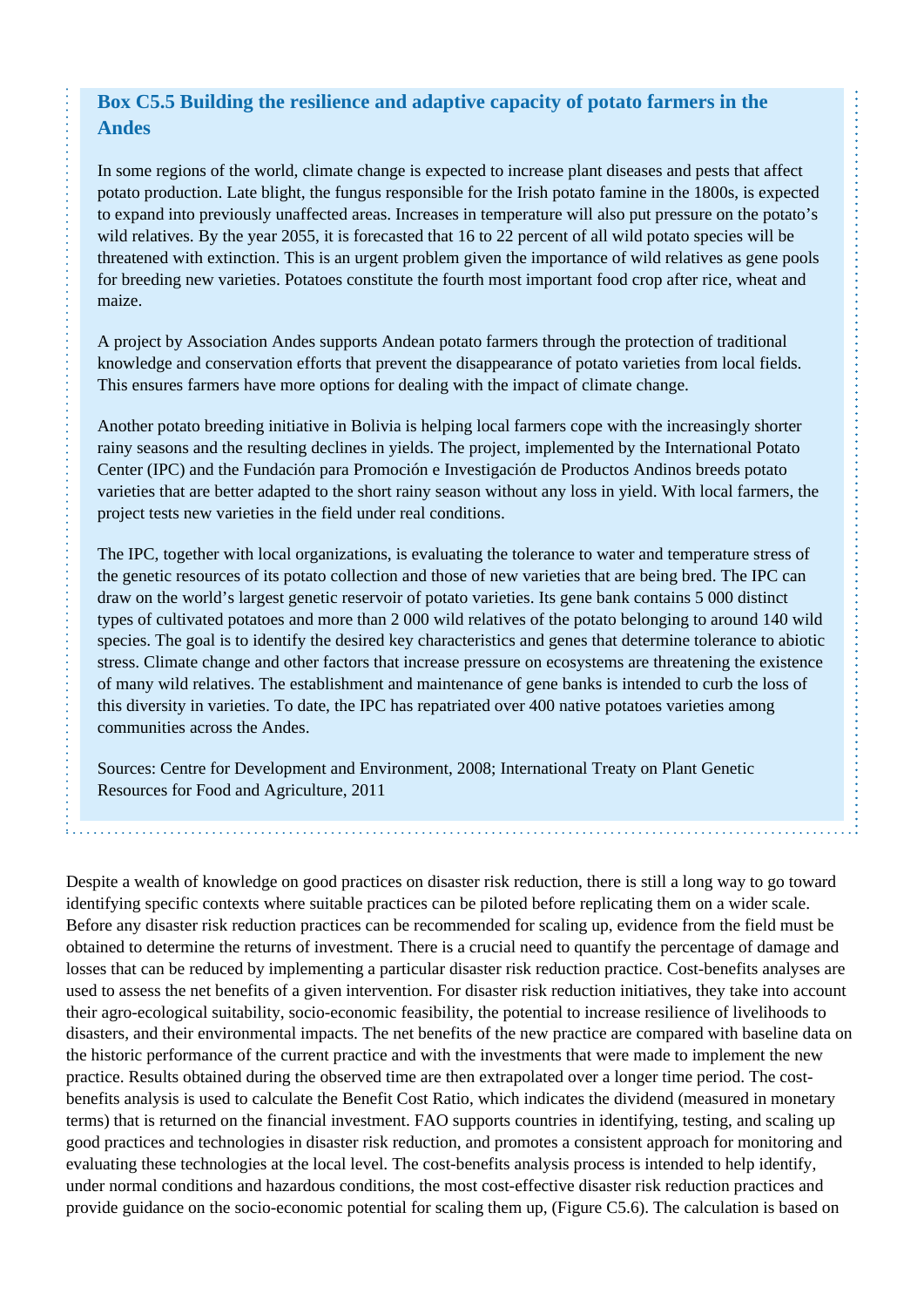primary farm level data collected on agricultural seasonal basis. For the cost-benefits analysis, the data collected on farms includes the costs of inputs, labour, maintenance and capital, and the benefits in terms of the gross value of production.

## **Figure C5.6. Analytical framework to measure the performance of disaster risk reduction good practices**



Preliminary results from studies conducted in Bolivia, Cambodia, the Lao People's Democratic Republic, the Philippines and Uganda indicate that, when hazards strike, the net economic benefits at the farm level that are gained from implementing good disaster risk reduction practices are 2.5 times higher than business-as-usual practices (FAO, 2017). Box C5.6 shows detailed results obtained from a specific disaster risk reduction technology tested in Uganda.

#### **Box C5.6 Improved maize varieties in Uganda**

As part of the Global Climate Change Alliance (GCCA) project on Agriculture Adaptation to Climate Change farmers in Uganda were introduced to improved maize varieties that were more tolerant to drought and diseases and were trained on a set of good practices to enhance the resilience of maize production to increasing dry spells in the central cattle corridor of Uganda. During the 2016 dry season (June to August), the performance of the improved maize varieties was monitored in 19 farms in the Kiboga, Mubende and Nakasongola districts. All the farms were affected by dry spells during the monitoring period. Rainfall was between 50 to 100 percent below normal in August, and land surface temperatures were 3 to 7 C° above average, which reduced water availability. Figure C5.7 shows that, in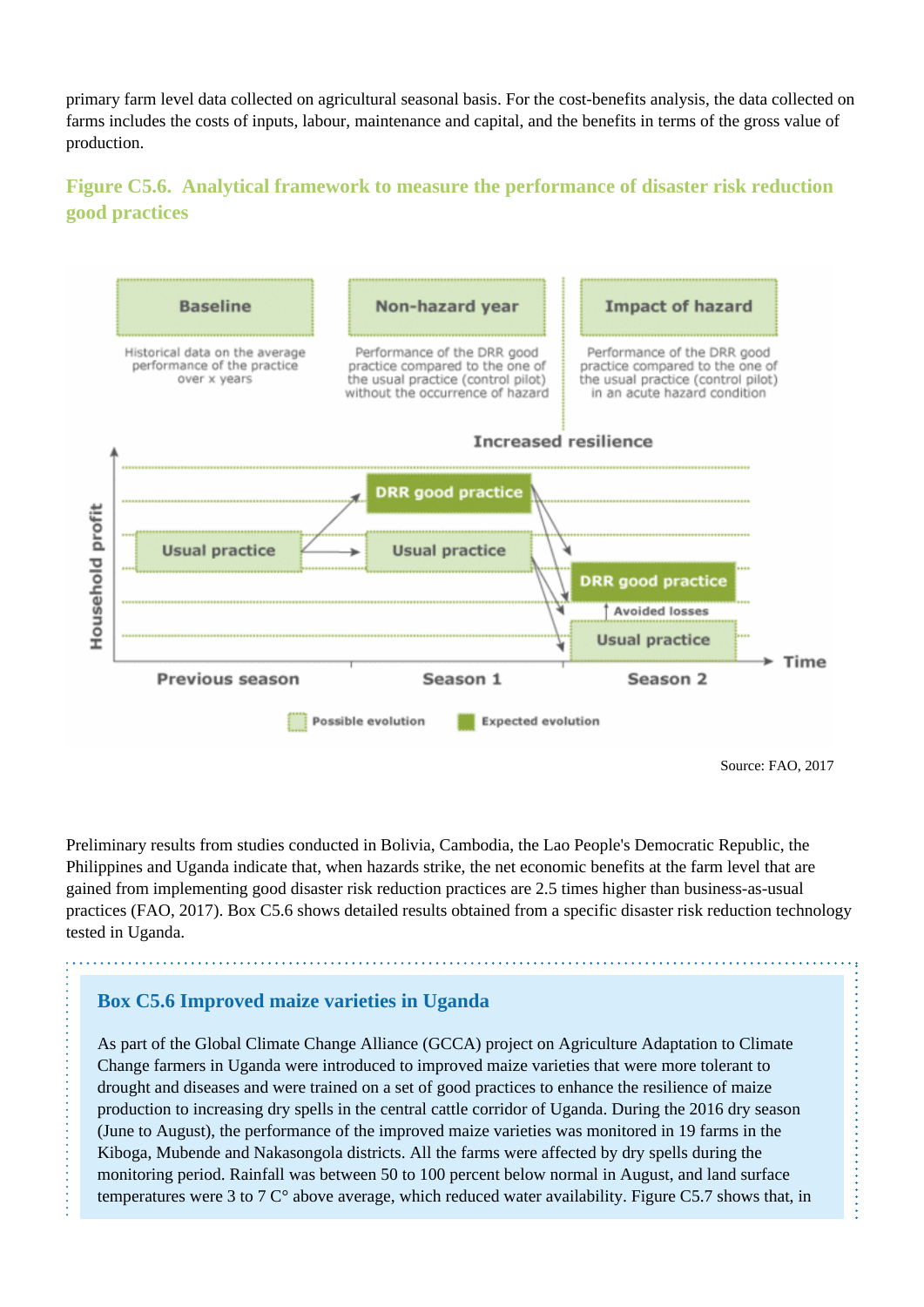dry spell conditions, the average net benefits delivered by improved varieties over 11 years are more than double those of the local maize variety (Munandi). Local maize varieties had higher labour costs than improved varieties, probably due to the higher resistance of improved varieties to weeds, pests and diseases. The higher seed and fertilizer costs associated with the cultivation of improved maize were more than compensated by the increase in yields. The benefit-cost ratio of improved varieties is 2.9, as compared to 1.75 for the local variety.

Source: Adapted from FAO 2017.

## **Figure C5.7. Preliminary Results: Cumulative Net Benefits and Benefit Cost Ratios of Good Practice**

#### **Added Benefits Avoided losses Co-benefits**

 The improved maize varieties mature faster than the local variety. Therefore, water use is lower under the good practice.

#### Added benefits under nonhazard conditions could not be analyzed since all farms were affected by dry spell.

In farms affected by dry spells, the average net benefit of the good practice is more than two times higher than the local practice. This is largely due to enhanced drought resilience of the improved maize varieties.

#### **and Local Practice (US\$ per acre per season) -2016 Dry Season (June to August)**



Source: FAO, 2017.

Given the long history and wide range of potential disaster risk reduction practices, a cost-benefit validation that is based on sound evidence from the field can help select practices that have potential for scaling up. This involves validating practices that have been effective in a variety of landscapes and against different types of hazards. Once the evidence has been gathered and the practices validated, government investments for disaster risk reduction are essential for promoting the uptake of these practices on a larger scale.

Where disaster risk reduction technologies have been proven to be effective locally, they can be taken up and promoted through both disaster risk reduction and climate-smart agriculture initiatives. A main obstacle to the widespread adoption of climate-smart that also reduce the risk of disasters is the fact that the most vulnerable and poor agricultural producers have very limited access to the required technologies and resources.

## **C5 - 4.2 Landscape and ecosystem perspectives to local disaster risk reduction and climate-**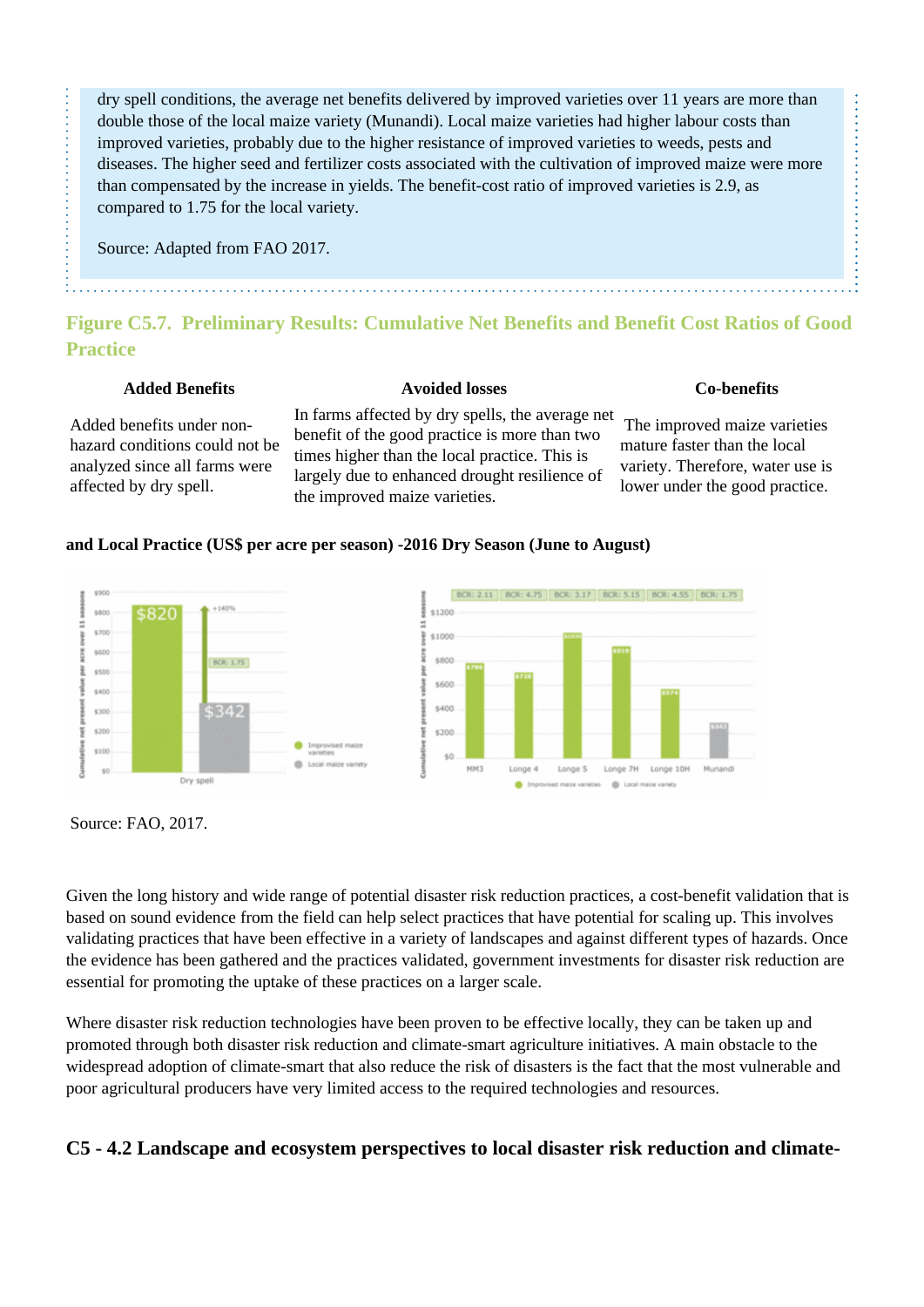#### **smart agriculture actions**

Effective disaster risk reduction depends in large part on sound environmental stewardship and natural resource management practices that can ensure the sustainable use of ecosystems. Deforestation, desertification the degradation of land, water and other natural resources, and marine and coastal environments reduce the capacity of vulnerable communities to defend themselves against climate-related hazards and aggravate the impact of disasters (FAO, 2011b). In turn, disasters can accelerate environmental degradation. On the island of Sumatra in Indonesia, the [2004 Asian Tsunami](http://www.fao.org/emergencies/crisis/asian-tsunami/en/) damaged approximately 20 percent of sea grass beds, 25 to 35 percent of wetlands, about 60 000 hectares of agricultural land, nearly 49 000 hectares of coastal forests, and 32 000 hectares of mangroves (UNEP, 2005; UNEP, 2007). Environmental degradation reduces the goods and services available to local communities, shrinks economic opportunities and livelihood options, and ultimately contributes to greater food insecurity and hunger (FAO, 2011b).

Conversely, healthy and diverse ecosystems are more resilient to natural hazards. Forests and trees provide windbreaks, and play an important role in stabilizing riverbanks and reducing soil erosion, which help protect communities against landslides, avalanches and floods. Wetlands store water and provide a buffer against storms, mitigate flooding, protect shorelines and control erosion (FAO, 2011b).

When strengthening resilience of vulnerable agricultural communities, interventions must necessarily take into account how natural resources are managed within the entire agriculture landscape or broader ecosystem (see also [module A3](http://www.fao.org/climate-smart-agriculture-sourcebook/concept/module-a3-landscapes/a3-overview/en/) on integrated landscape management). A landscape or ecosystem approach is of critical importance for disaster risk reduction and climate-smart agriculture.

Sustainable ecosystem management provides the unifying base for successful disaster risk reduction and climate change adaptation. It also maximizes opportunities for safeguarding or diversifying rural livelihoods and improving food and nutrition security (PEDRR and The Council of Europe, 2010). Box C5.7 presents an example from Uganda of an integrated watershed management approach that brings together a diverse range of stakeholders in the pursuit of win-win options for disaster risk reduction and climate change adaptation.

## **Box C5.7 Community-based integrated watershed management approach to disaster risk reduction and climate change adaptation in Uganda**

Uganda is prone to droughts, floods, windstorms and hailstorms, landslides and crop and livestock diseases. Water-related hazards account for over 90 percent of the natural disasters, destroying an average of 800 000 hectares of crops annually (UNDP *et al*., 2009). The impacts of these natural hazards are made worse by increasing environmental degradation. The most disaster-prone communities are located along the dry arid and semi-arid areas of the 'cattle corridor' that stretches across the country. FAO Uganda is promoting a community-based integrated watershed management approach, which integrates disaster risk reduction and climate change adaptation strategies, to address socio-economic development, the restoration of the environment's ecological integrity and institutional capacity development. It places communities at the centre of the process and empowers them to make qualified decisions. Building and strengthening watershed organizations and linking them with District Disaster Management Committee and Village Disaster Management Committees is crucial. Farmer field schools are used to increase the knowledge and skills of farmers and pastoralists. Farmers can then solve problems for themselves and undertake their own initiatives in disaster risk reduction and climate change adaptation. Each district that participated prepared draft action plans on how to apply and replicate the approach in their local environment. As a result of the training, the local government of Moroto District has initiated an improved community-based watershed management programme in the Musopo watershed. The conceptual and operational framework of community-based integrated watershed management for disaster risk reduction and climate change adaptation is presented in Figure C5.8.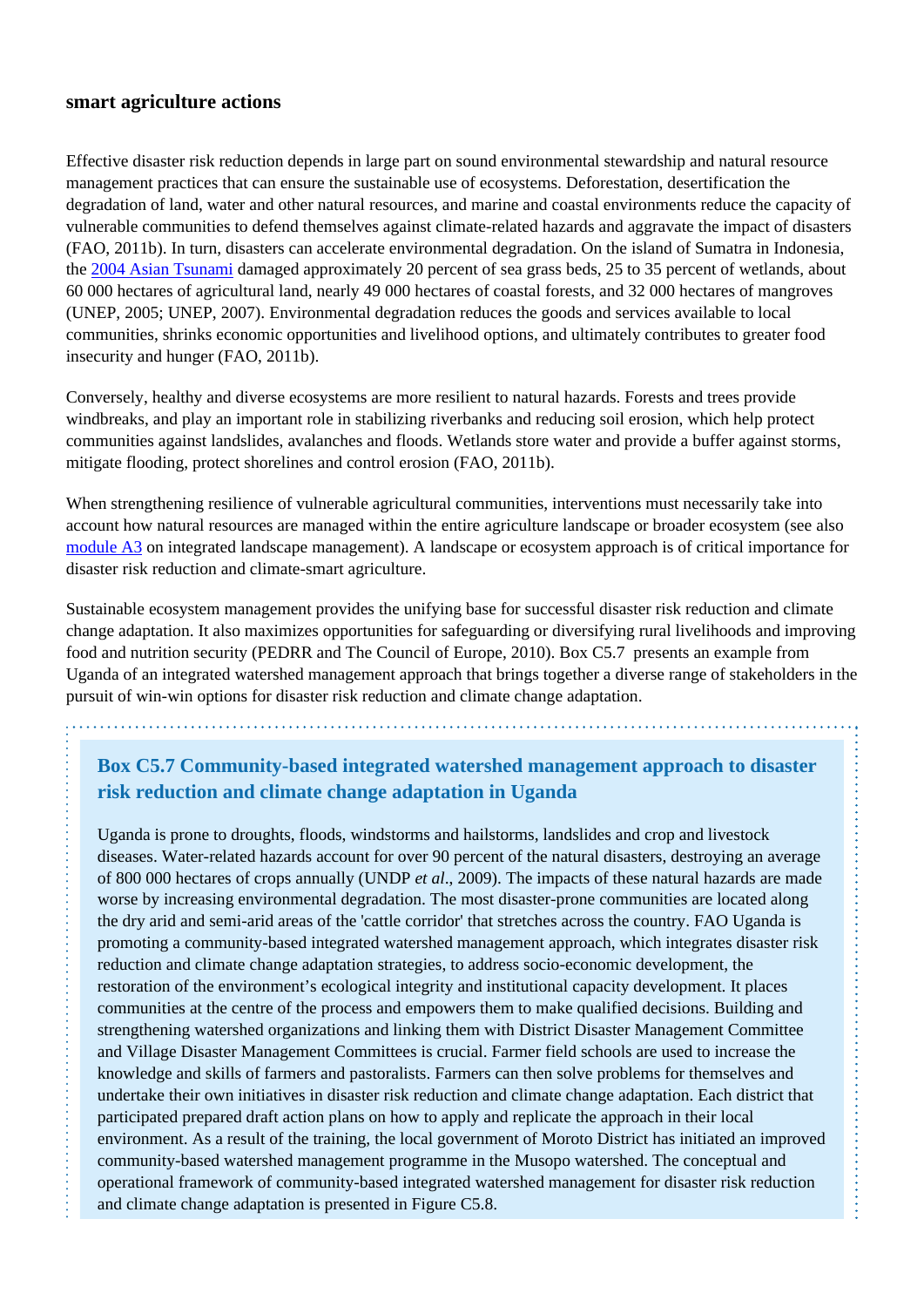Source: FAO, 2013a.

**Figure C5.8. The conceptual and operational framework of community-based integrated watershed management for disaster risk reduction and climate change adaptation**



As climate change affects rainfall patterns and increases surface temperatures, ecosystem services will become more vulnerable and fragile. The **Paris Agreement** and the Sendai Framework for Disaster Risk Reduction have both recognized the importance of ecosystem-based approaches as critical elements for building resilience to change (see [Chapter C5.5\)](http://www.fao.org/climate-smart-agriculture-sourcebook/enabling-frameworks/module-c5-climate-resilience/chapter-c5-5/en/). Ecosystem-based approaches are also a fundamental pillar of climate-smart agriculture. Existing ecosystem-based disaster risk reduction measures can strengthen adaptation and mitigation efforts in the agriculture sectors and play a large role in making the transition to climate-smart agriculture. Initiatives that combine disaster risk reduction and climate change adaptation objectives are beginning to emerge. For instance, agronomic practices with multiple benefits such as conservation agriculture and the System of Rice Intensification have been promoted to support disaster risk reduction, climate change adaptation and resilience. These crop production practices are describe in [module B1](http://www.fao.org/climate-smart-agriculture-sourcebook/production-resources/module-b1-crops/b1-overview/en/).

## **C5 - 4.3 Financial risk management tools for agriculture**

Risk Insurance schemes can buffer the costs of the impacts of disasters and climate change, including losses of agricultural assets. Insurance provides a risk transfer mechanism in which users pre-invest in risk reduction by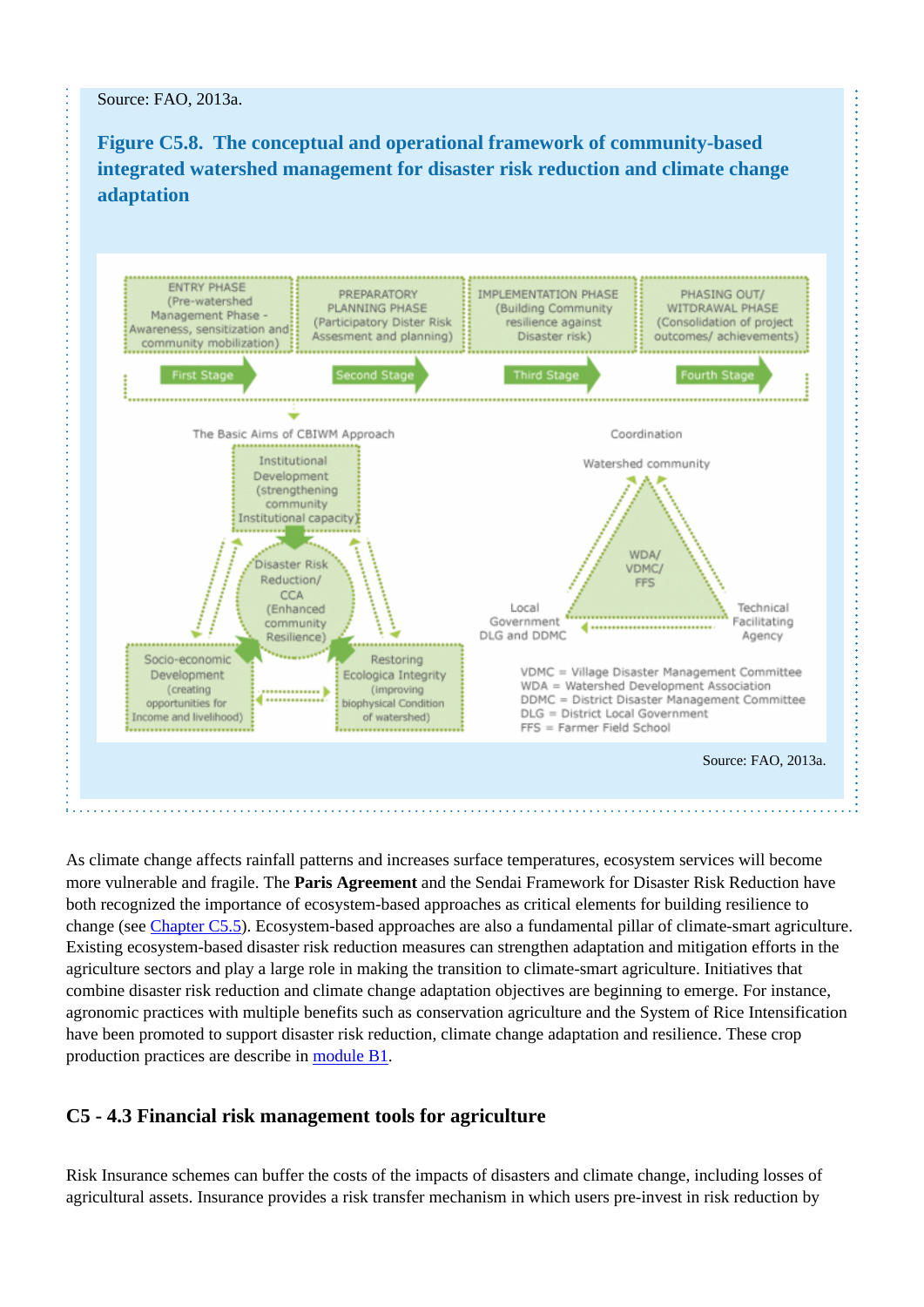ensuring repayment and timely recapitalization when affected by disasters. The [Munich Climate Insurance](http://www.climate-insurance.org/home/) [Initiative](http://www.climate-insurance.org/home/) and the Secretary General's Climate resilience initiative (A2R) are examples of global efforts to scale up support for increasing insurance coverage for risks associated with disaster and climate change. Many legal requirements, tools, and services to develop insurance products are based on existing disaster risk reduction techniques and practices, such methods for damage and loss assessments, disaster risk reduction agriculture practices, early warning systems tailored to end-users in the agriculture sectors, or standards for the reconstruction of irrigation systems. These are services that are in the mandates of various stakeholders in agriculture line ministries and other partners. The Palestinian Agricultural Disaster Risk Reduction and Insurance Fund (PADRRIF) (Box C5.8) is one example of an initiative to foster the holistic application of disaster risk reduction services in agriculture coupled with risk insurance and compensation schemes.

#### **Box C5.8 Palestinian Agricultural Disaster Risk Reduction and Insurance Fund**

Established by the Palestinian National Authority, the Palestinian Agricultural Disaster Risk Reduction and Insurance Fund (PADRRIF) is a non-profit semi-government organization that ensures prompt and efficient delivery of insurance and risk management services to Palestinian farmers. PADRRIF provides an umbrella that brings together stakeholders, tools, services and information on agricultural risk management, disaster risk reduction and insurance. It translates the Sendai Framework for Disaster Risk Reduction priorities for action into the agriculture sectors. Its activities include data collection and the management of agricultural risks to reduce damages and losses. It fosters cooperation and coordination with all partners to raise awareness about agricultural risk prevention, encouraging public and private investments to improve farmers' capacities to confront agricultural risks. It also develops mechanisms for transferring agricultural risks and a compensation system based on an agricultural insurances scheme.

The fund also develops mechanisms of transferring agricultural risks by establishing a system of compensations and agricultural insurances. The synergies between climate change adaptation and disaster risk reduction as well as the role of PADRIFF have been recognized in the National Adaptation Plan to Climate Change. (Environment Quality Authority, 2016)

Source: PADRRIF 2016

Agriculture risk insurance schemes require an analysis of production levels, the damage and losses caused by disasters over the past decades and current risk factors. They must also take into account the possible future impacts of climate change on insurable assets. Several successful agriculture insurance schemes have been put in place around the world, especially for medium and large-scale production systems. The design of index-based insurance for the agriculture sector have had to overcome some difficult challenges, such establishing processes to accurately verify damages to trigger bonus payments. Yet, for remote communities in many developing countries, the obstacles that need to be overcome to achieve a sufficient return on investment from agricultural risk insurance schemes and deliver them on a large scale have made it difficult to raise awareness of smallholder agriculture producers about the potential benefits of risk insurance schemes and provide them with access to these types of schemes. Designing and improving risk insurance products for smallholder producers will require the combined efforts of different groups of stakeholders working in the fields of disaster risk reduction, climate change adaptation, sustainable development and humanitarian assistance, but it will especially demand public-private partnerships. The multiple components of climate-smart agriculture, which link climate change adaptation and sustainable intensification of production, have the potential to complement and support disaster risk reduction and support climate change programmes and strategic partnerships that can establish risk transfer mechanisms for the agriculture sectors.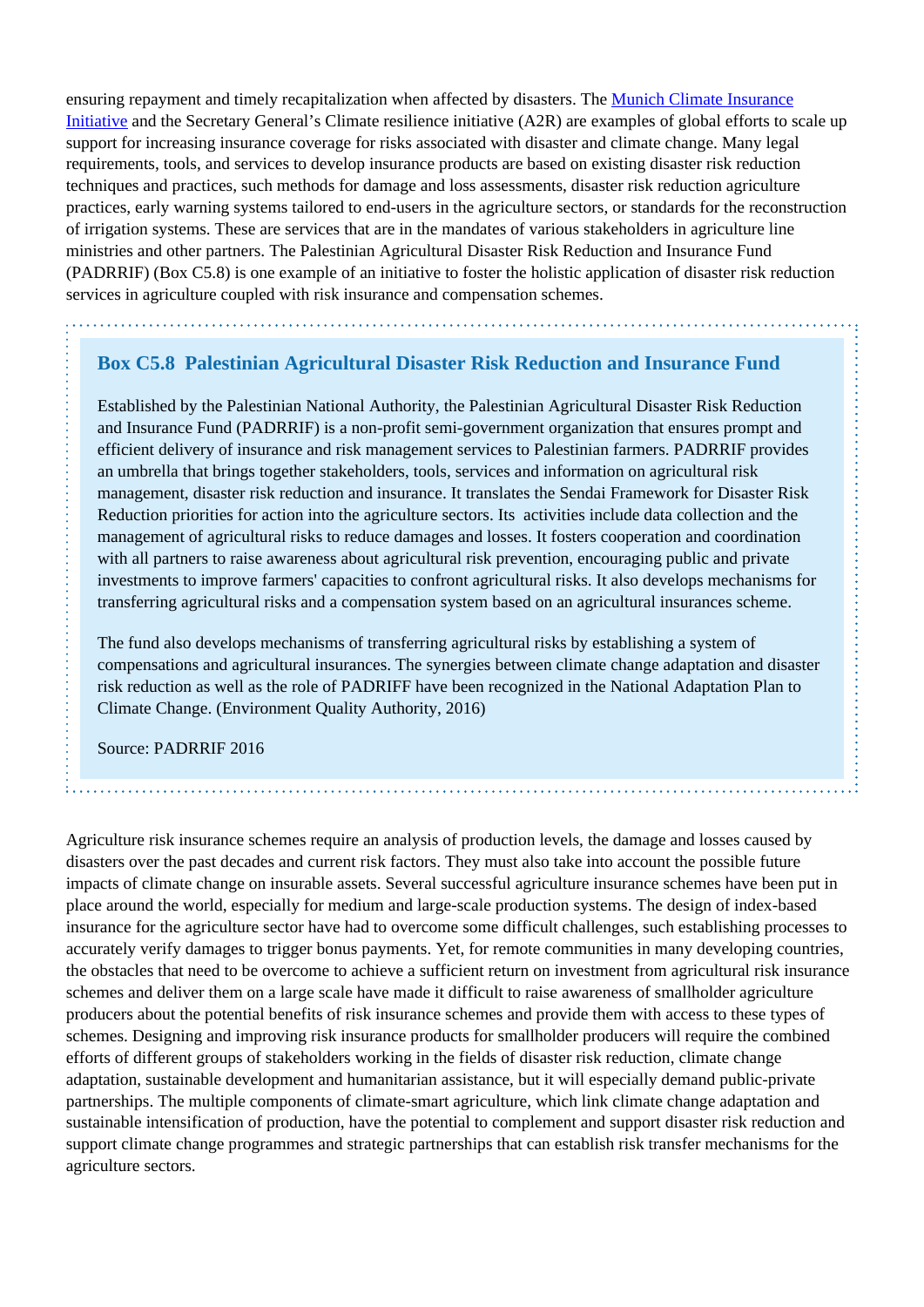# **Preparedness for disaster response and 'building back better' in a changing climate**

Climate resilient rural livelihoods require that agricultural communities have the capacities to reduce the risk of climate-related disasters and their vulnerabilities to their impacts, and the capacities to cope with disasters and recover quickly when emergency situations cannot be avoided. As the impacts of climate change become more apparent, there are many difficult and urgent issues that need to be resolved to provide this comprehensive support to vulnerable communities. As noted in [Chapter C5-3](http://www.fao.org/climate-smart-agriculture-sourcebook/enabling-frameworks/module-c5-climate-resilience/chapter-c5-3/en/), having separate institutional and funding mechanisms for disaster risk management and climate change adaptation makes the responses to these challenges less effective than they could be. The same is true the divide that often exists between disaster risk reduction and disaster management. Rapid responses, which are needed to save lives, often do not provide enough space for considering, strategically planning and implementing actions and measures that can support immediate livelihood recovery and at the same time reduce future risks and vulnerability. The demand for better integration of risk reduction and response operations has led to more attention being paid to the concept of 'building back better' (Lebel *et al*., 2012). The strategic links between preparedness, emergency response, and recovery that the Sendai Framework for Disaster Risk Reduction and other disaster risk reduction initiatives have highlighted is another area where disaster risk reduction can support climate-smart agriculture.

A major issue in practical operations on the ground is connecting humanitarian interventions with development programmes. Bridging this gap would allow a smooth transition from response, recovery and rehabilitation to sustainable development. The 2016 [World Humanitarian Summit \(WHS\)](https://www.worldhumanitariansummit.org/) highlighted the need for governments, as well as local responders, civil society, the private sector and the international community to overcome the "current fragmentation in managing risk" (WHS, 2016). The Secretary General's report, [One humanity: shared](http://sgreport.worldhumanitariansummit.org/) [responsibility](http://sgreport.worldhumanitariansummit.org/) notes that "climate change continues to cause increased humanitarian stress as it exacerbates food insecurity, water scarcity, conflict, migration and other trends". Referencing the joint objectives of the global agendas endorsed in 2015 and 2016, the report emphasizes that risk reduction is a cost-effective way of saving lives and that a sustainable approach is needed to deal with natural hazards and the impacts of climate change.

There are a number of good practices on the ground that can contribute to smoothing the transitions between disaster risk reduction, emergency response and development. The rest of this chapter presents the most relevant examples.

#### **Risk monitoring and early warning systems in agriculture**

Early earning systems, which are well established and highly successful tools for disaster risk reduction, also have the capacity to bridge the gap between risk reduction and emergency response. Early warning systems are essential for proactive decision-making at all levels. They can be used to reduce the impacts of extreme weather events by alerting vulnerable communities of the urgent need to protect their assets and preparing them for evacuation if necessary.

The FAO [Agricultural Stress Index System \(ASIS\),](http://www.fao.org/giews/earthobservation/asis/index_1.jsp?lang=en) which collects data on vegetation and land surface temperatures, contributes to essential early warning systems by monitoring vegetation indices and detecting hotspots where crops or livestock may be affected by drought. The analysis of meteorological data, together with information on plant development, soil and agricultural statistics, allows for the provision of near real-time information about the status of crops in terms of quality and quantity. Along with crop forecasting, ASIS also can provide early warning of possible emergencies, so that timely interventions can be planned and implemented. In many developing countries, warning systems for very sudden events, such as flash floods, landslides and storm surges are not yet readily available (FAO, 2016c).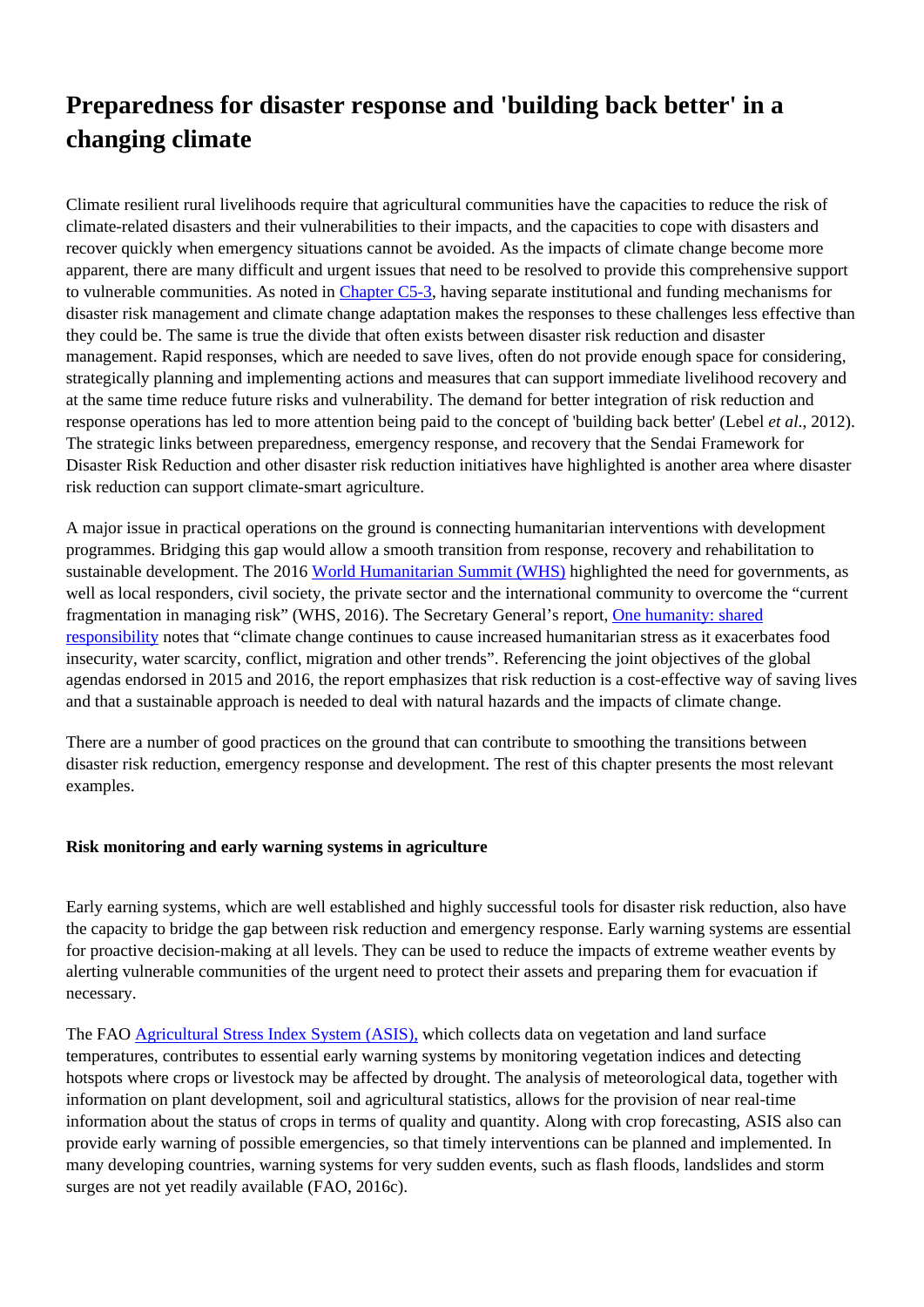Agro-meteorological monitoring systems are becoming more readily available. Nevertheless, the timely and effective delivery of warnings and information to end-users remains a challenge. To promote [early warning systems](http://www.fao.org/3/a-i5376e.pdf) [that translate into early action](http://www.fao.org/3/a-i5376e.pdf) in the agriculture sectors, the information must be tailored to the needs of end-users, and outreach activities must be undertaken to ensure that the information reaches vulnerable agriculture-dependent communities in remote areas. Box C5.9 provides an example from the Philippines of an early warning system that is tailored to agriculture producers' needs and can prompt early action.

**Box C5.9 Linking early warning systems with early action in agriculture in the Philippines**

A partnership agreement between the Department of Agriculture and the Philippine Atmospheric, Geophysical and Astronomical Services Administration has led to the development of improved weather and climate services that interpret agricultural climate information at various temporal and spatial scales, and support and strengthen the implementation of good practices in climate change adaptation and disaster risk reduction.

In Bicol Region, regional and provincial seasonal climate advisories and farm weather bulletins have been produced and disseminated through electronic, print and broadcast media (Figure C5.9).

Further reading see: FAO, 2013b

**Figure C5.9. Agro-climate information in the Philippines**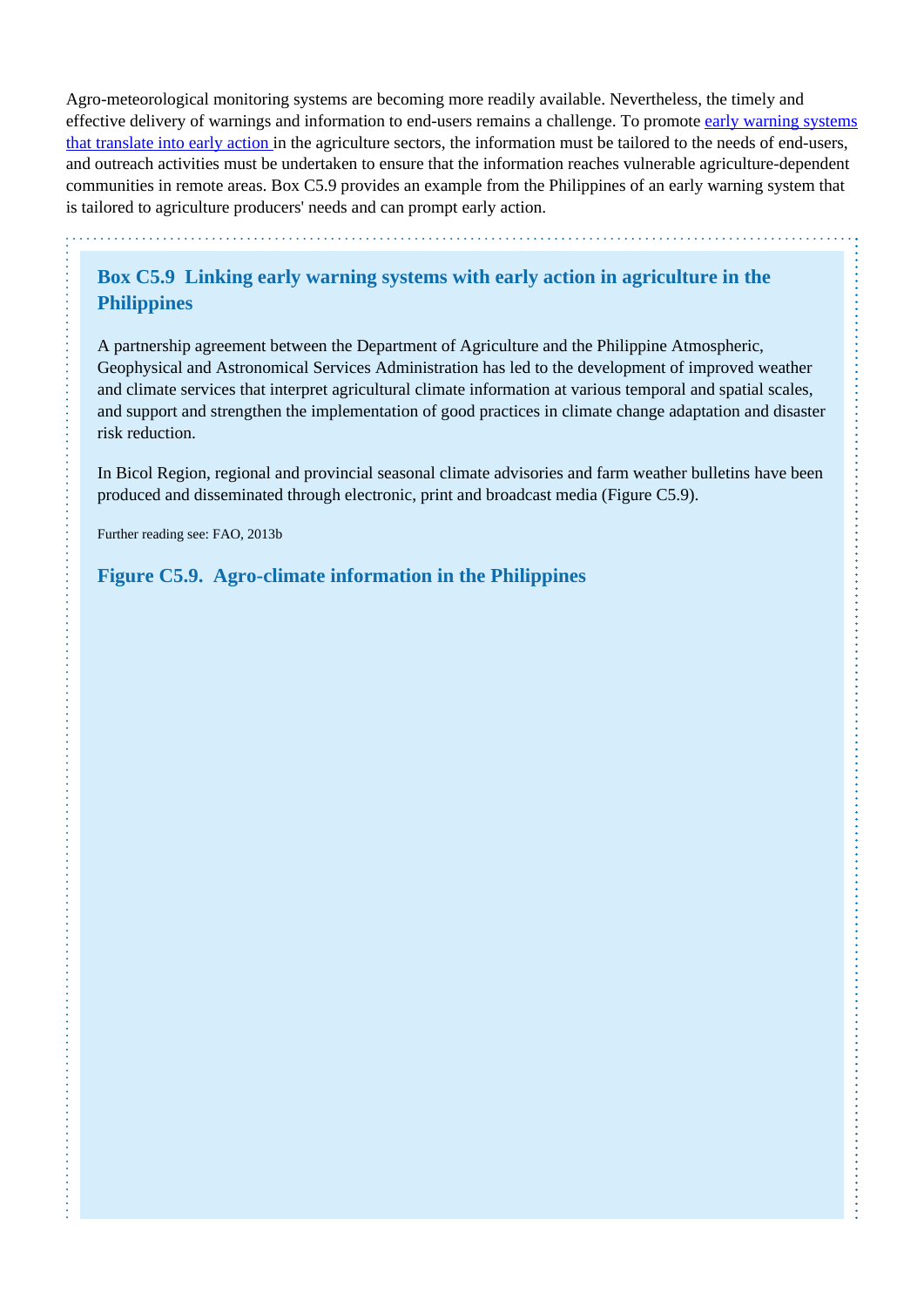

The recovery and rehabilitation periods after disasters when many reconstruction activities are carried out are also windows of opportunity for increasing preparedness towards future emergencies. This is especially important in light of climate change scenarios that suggest more intense and frequent weather extremes can be expected. The response to Typhoon Haiyan (Box C5.10) has increased efforts in the Philippines to integrate disaster risk reduction and longer-term support for sustainable development in agricultural communities in response to climate change.

## **Box C5.10 Typhoon Haiyan emergency and livelihoods recovery programme**

In the Philippines, the FAO Haiyan emergency and livelihoods recovery programme supported more than 230 000 farming and fishing families in three regions. From the start, relief efforts were linked to the government's medium- and long-term development objectives. The goal was not simply to return to the pre-typhoon conditions but to 'build back better' and strengthen the resilience of the affected populations.

The first interventions focused on providing affected people with the means (e.g. seeds, tools, fertilizer, household farming kits, pumps) to plant rice and corn, or the tools (e.g fishing gear and aquaculture kits) to catch or raise fish. Soon after, other activities were carried out to adapt and improve farming and fishing practices, and make them more resilient and sustainable. Because typhoons will certainly strike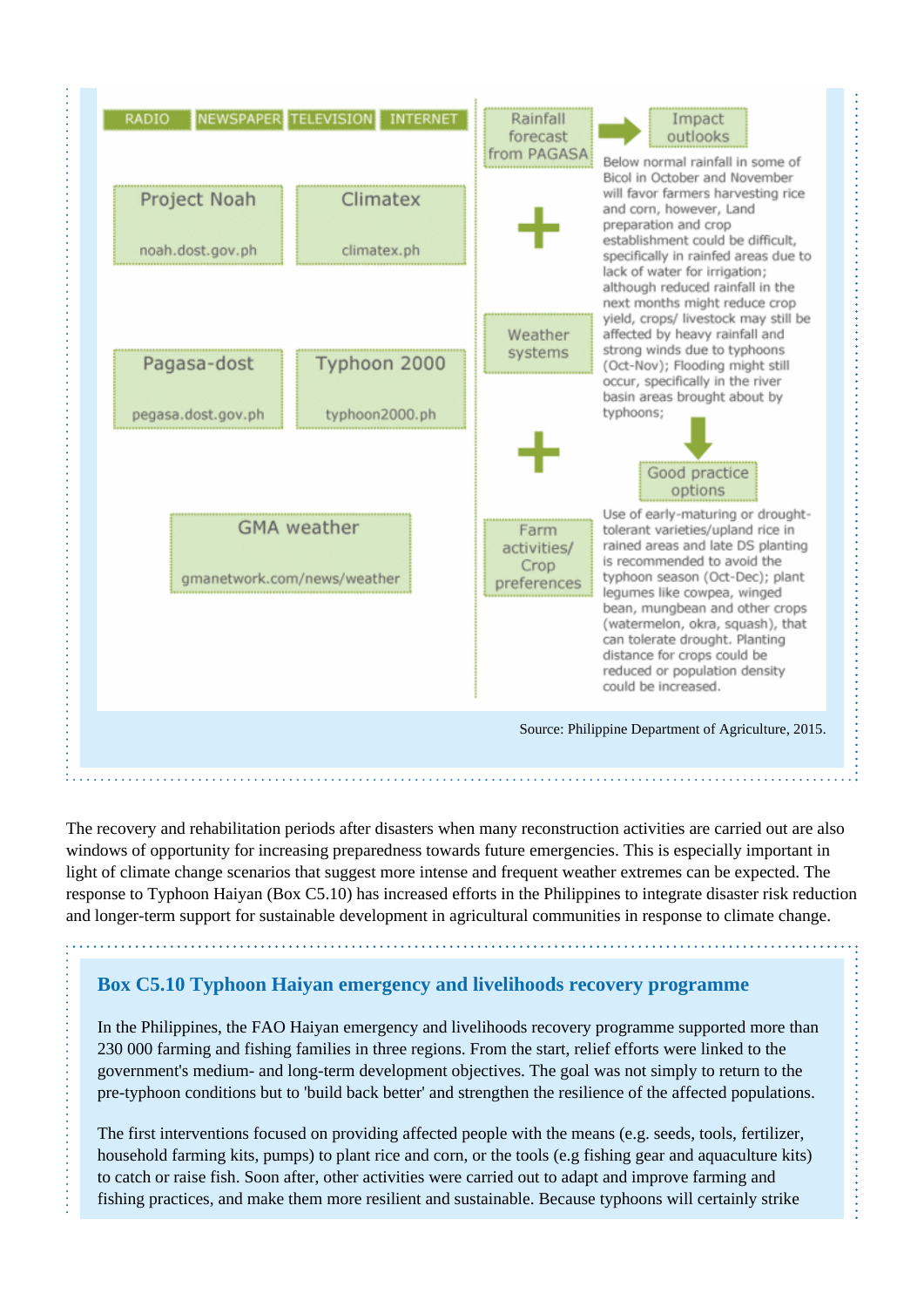again in the future, it was important to make sure the population was better prepared and less vulnerable than before. This was done by improving storage facilities for crops and seeds, and designing better, more durable boats and training boat builders. Support was also provided to protect marine areas as fish sanctuaries and rehabilitate mangrove forests.

More than two years after the typhoon, the farmers and fishers who survived the disaster are well on the road to recovery. Most of them have been able to rebuild their lives and have learned new techniques to make their production more sustainable and new ways to protect themselves and their environment.

Source: FAO in Emergencies website, 2016

The example of the Philippines (see Box C5.3, Box C5.9, Box C5.10) demonstrate that countries highly exposed to recurring weather extremes require holistic approaches that link disaster risk reduction, emergency response and climate-smart agriculture. Climate-smart agriculture can be a useful approach in supporting recovery interventions by promoting agriculture practices that add value to disaster risk reduction with a long-term objective of promoting sustainable production intensification and climate change adaptation in tandem.

#### **Mainstreaming disaster risk reduction and climate change adaptation based on ost-disaster needs assessments**

Systematized post-disaster needs assessments are another disaster risk reduction measure that is being increasingly used in recovery planning. Conducted directly after disasters, these cross-sectoral assessments quantify damage and losses, and estimate the investment needs for recovery. Post-disaster needs assessments and risk assessment methodologies can be combined to inform development programmes. These combined assessments support sound spatial planning and retro-fitting that can enable infrastructure, including agricultural infrastructure (e.g. silos, seed storage facilities, or irrigation systems) to be built back better.

Following the 2010 earthquake in Haiti, the United Nations Office of the Special Envoy, in partnership with government agencies and other international organizations, undertook a rapid multi-hazard analysis to map the risk of floods, wind, tsunamis, landslides and earthquakes in affected areas. The results have been used to guide the safe positioning of transitional shelters and support long-term recovery efforts. To date the integration of risk assessments and vulnerability mapping with post-disaster needs assessments has not been widely used to mainstream climate change adaptation and mitigation in post-disaster reconstruction and recovery. However, the Paris Agreement, which identifies early warning systems, emergency preparedness and risk insurance mechanisms as areas for cooperation, marks a major step forward in this regard (FCCC/CP/2015/L.9/Rev.1 Article 7 and 8).

#### **Linking social protection schemes with disaster risk reduction**

Social protection can also play an important role in supporting and integrating disaster risk reduction and climatesmart agriculture. Disaster risk reduction and social protection are closely connected. The increased frequency and intensity of extreme climate events will certainly have repercussions on the ability to reduce poverty, which is what social protection is intended to accomplish. Limited assets or the absence of social protection can cause households and communities to adopt negative coping mechanisms that increase their vulnerability to risks (HLPE, 2012). The value of scaling up cash-based programming and risk-informed, shock-responsive social protection systems is becoming more widely appreciated by organizations working the field of humanitarian assistance and sustainable development.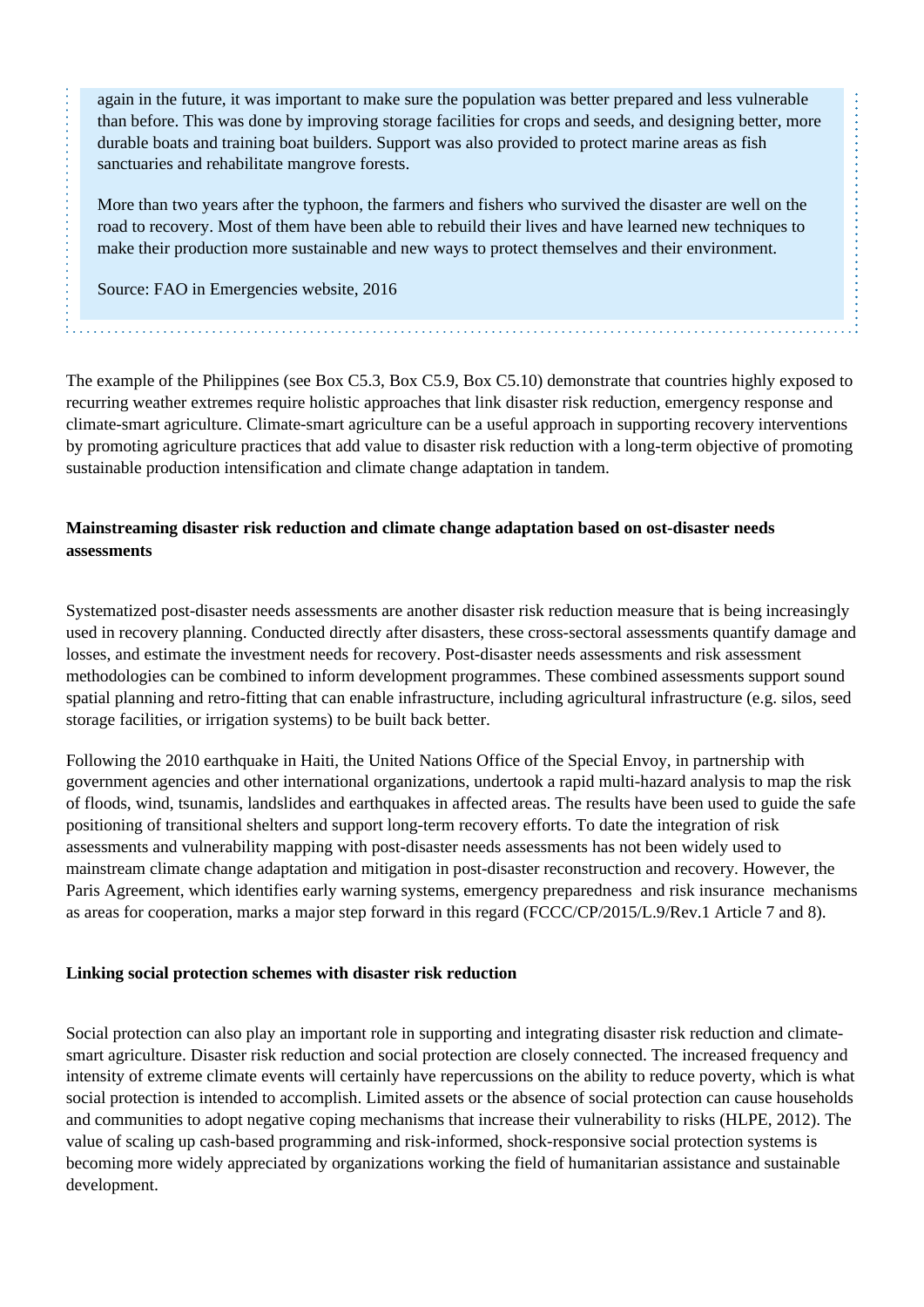## **Table C5.1. Key components of a risk-informed and shock-responsive social protection system**

|                                                                                                                | - a contingency funding mechanism that enables the     |
|----------------------------------------------------------------------------------------------------------------|--------------------------------------------------------|
| - risk-informed strategies that consider economic,                                                             | rapid scaling up and response to unexpected transitory |
| environmental and conflict-sensitive factors, and target                                                       | emergencies (e.g. food price peaks, loss of assets)    |
| poor and chronically food-insecure households in food-                                                         | comprehensive early warning systems on food            |
| insecure or disaster-prone areas                                                                               | security, nutrition and climate that can trigger       |
| - the provision of direct transfers to households to smooth contingency mechanisms within broader humanitarian |                                                        |
| consumption and avoid the distress selling of asset in the                                                     | response structures                                    |
| face of recurrent risks, such as climatic shocks                                                               | strong subnational and community-based institutions    |
| $\frac{1}{2}$ public work interventions that can promote sustainable                                           | and coalitions that deal with health, sustainable      |
| agriculture by creating or rehabilitating infrastructure                                                       | economic an social development, community care and     |
|                                                                                                                | agricultural extension                                 |

Source: FAO, 2016d

In post-disaster situations, cash-for-work programmes are a mechanism that can promote climate-smart agriculture and reduce the risk of disasters and climate-smart practices. For example, they can be used to support the building and improving of hazard-proofed agricultural infrastructure and carrying out other activities, such as soil and water conservation, reforestation and afforestation. See [module C7](http://www.fao.org/climate-smart-agriculture-sourcebook/enabling-frameworks/module-c7-social-protection/c7-overview/en/) on social protection and decent rural employment for a climate-smart agriculture.

# **Conclusions**

Disaster risk reduction can support climate-smart agriculture's objectives, particularly in relation to improving climate change adaptation and building the resilience of agricultural communities and ecosystems to climate variability and change. Policies, programmes and practices for disaster risk reduction that have proven to be successful are a valuable set of resources that can be used for promoting and scaling up climate-smart agriculture. The key areas where disaster risk reduction that can support climate-smart agriculture are summarized in Figure C5.10.

Multi-hazard risk assessments and vulnerability mapping, which are essential elements of disaster risk reduction, identify the spatial distribution of climate-related hazards and geological hazards at different scales, and assess the exposure to and vulnerability of farming systems, and evaluate the overall level of risk. They can provide crucial support for the design of appropriate climate-smart agriculture initiatives, which are based on an integrated landscape management approach that requires a clear understanding of all natural hazards affecting a given territory. The combined analysis of multi-hazard risk assessment and mapping with downscaled climate change scenarios provides a harmonized framework for assessing all the potential hazards in specific geographic areas. Used in combination, they provide a complete picture of how food security is currently being affected today by hazards and how the impacts of climate change may be affected in the future. This combined analysis facilitates short- and long-term planning for climate-smart agriculture.

**Figure C5.10. Climate-smart agriculture approaches that build on established disaster risk reduction and climate change adaptation capacities**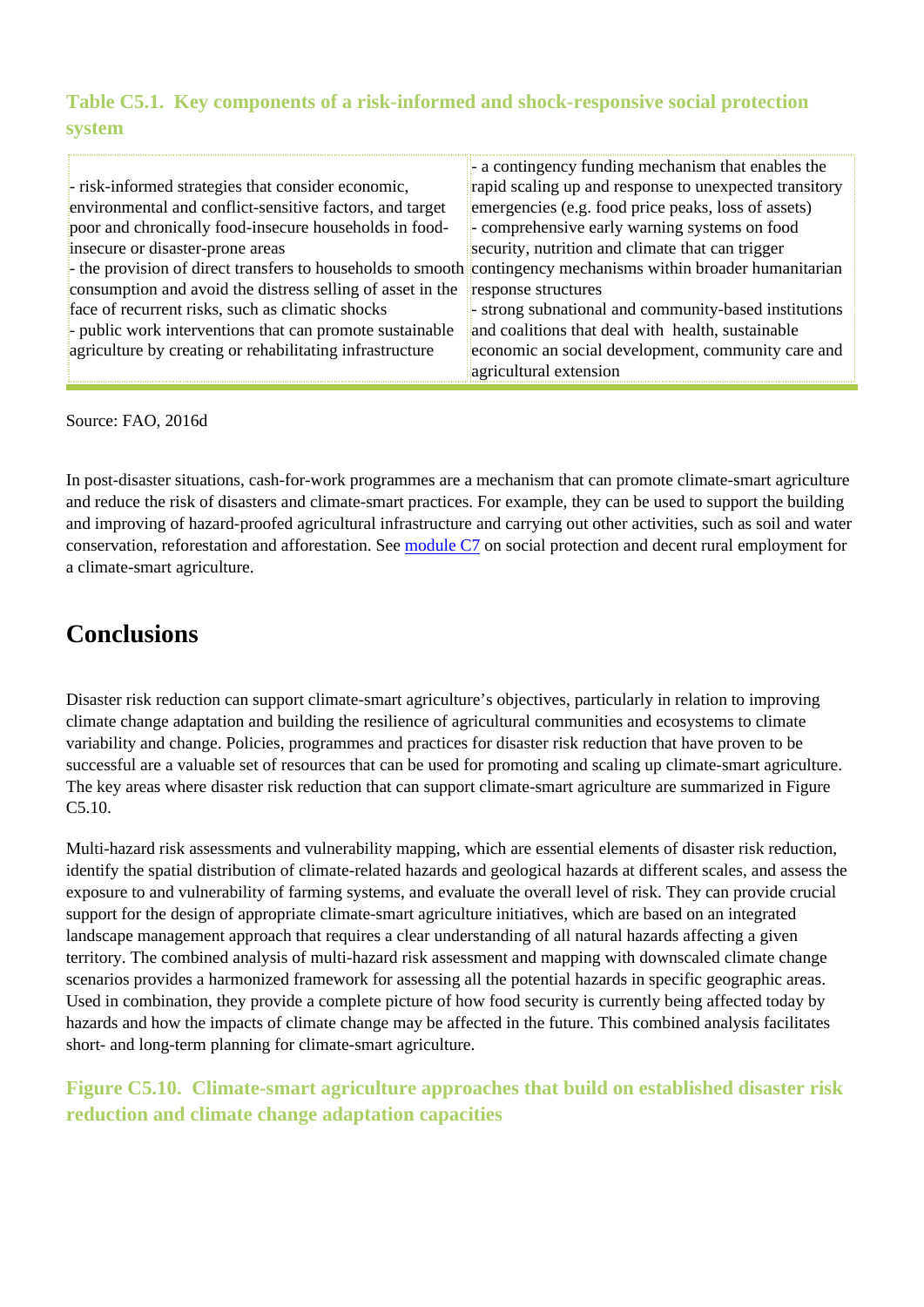

\*Note: CCA in this figure stands for climate change adaptation

\*Note: CCA in this figure stands for climate change adaptation and DRR stands for Disaster Risk Reduction

At the national and regional levels, well-established legislations, institutional structures, policies and plans for disaster risk reduction can offer entry points for mainstreaming the climate-smart agriculture and create a strong supportive enabling environment that is essential for successful actions on the ground. By working in partnership with the national institutional architecture for disaster risk reduction, climate change adaptation and mitigation, climate-smart agriculture initiatives can increase the involvement of agriculture line agencies in cross-sectoral processes and strengthen synergies in the efforts to reach multiple sustainable development objectives.

Community disaster risk management, which is as a proven participatory method for the assessment of local risks and for guiding local planning, can serve as a vehicle and methodology for promoting climate-smart agriculture locally. Given the widespread application of community disaster risk management and its institutionalization in many countries, it can provide considerable scope for contributing to climate-smart agriculture. Combining community disaster risk management practices and climate change adaptation approaches builds links with existing local institutional networks and increases coherence within communities and local authorities. There are many examples of local knowledge and validated technologies and practices for reducing disaster risks that can used to scale up climate-smart agriculture practices. Sharing knowledge of these mutually supportive practices is vital to promoting climate-smart agriculture. By making use of technologies and practices that support both risk reduction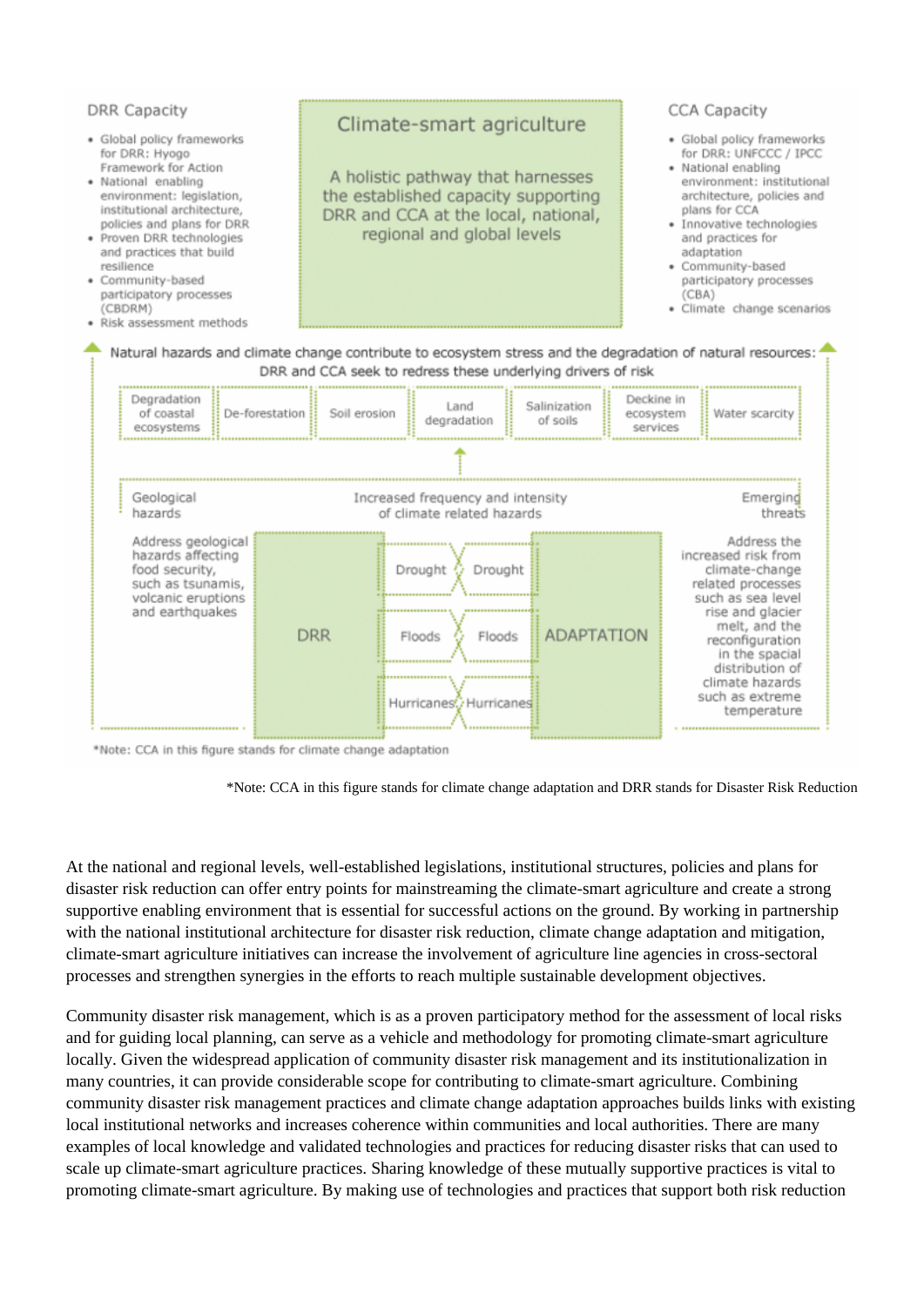and climate change adaptation, climate-smart agriculture can provide multiple benefits for farmers.

Disaster risk reduction can support efforts to promote climate-smart agricultural development in the recovery phase after a disaster. To build stronger collaboration between humanitarian interventions and sustainable development that can restore infrastructure and rehabilitate livelihoods, more consideration needs to be given to the underlying factors that determine current risks and the future risk associated with climate change. Combining the knowledge of proven disaster risk reduction practices and climate-smart agriculture has the potential to link short-, medium-, and long-term sustainable development goals in the aftermath of disasters. More work needs to be done to explore these opportunities. Table C5.2 presents suggestions for harnessing existing disaster risk reduction capacities to help reach climate-smart agriculture objectives.

| <b>Enabling Environment</b>                                                                                                                                                                                                                                                                                                                                                                                                                                                                                                                                                                                                                                                                                                                                                                                                                                                                                                        | <b>Practical Tools</b>                                                                                                                                                                                                                                                                                                                                                                                                                                                                                                                                                                                                                                                                                                                                                                                                                       | <b>Knowledge Sharing</b>                                                                                                                                                                                                                                                                                                                                                                                                                                                                                                                                                                                                                                                                |
|------------------------------------------------------------------------------------------------------------------------------------------------------------------------------------------------------------------------------------------------------------------------------------------------------------------------------------------------------------------------------------------------------------------------------------------------------------------------------------------------------------------------------------------------------------------------------------------------------------------------------------------------------------------------------------------------------------------------------------------------------------------------------------------------------------------------------------------------------------------------------------------------------------------------------------|----------------------------------------------------------------------------------------------------------------------------------------------------------------------------------------------------------------------------------------------------------------------------------------------------------------------------------------------------------------------------------------------------------------------------------------------------------------------------------------------------------------------------------------------------------------------------------------------------------------------------------------------------------------------------------------------------------------------------------------------------------------------------------------------------------------------------------------------|-----------------------------------------------------------------------------------------------------------------------------------------------------------------------------------------------------------------------------------------------------------------------------------------------------------------------------------------------------------------------------------------------------------------------------------------------------------------------------------------------------------------------------------------------------------------------------------------------------------------------------------------------------------------------------------------|
| Work with existing national platforms and<br>institutional mechanisms for coordinating<br>disaster risk reduction and adaptation.<br>Promote multi-stakeholder dialogue between<br>communities working in disaster risk reduction<br>and climate change to identify opportunities,<br>build partnerships, jointly address gaps and<br>harmonize initiatives.<br>Take stock of national policies and plans<br>already developed for reducing disaster risk<br>and adapting to climate change, including<br>those that are hazard-specific (e.g. drought<br>mitigation), and build coherence among them.<br>Implement climate-smart agriculture locally<br>using integrated community-based approaches<br>for disaster risk reduction and climate change<br>adaptation that combine short-term measures<br>to reduce immediate risks with long-term<br>adaptation measures that address the slow<br>onset impacts of climate change. | Conduct integrated analysis of<br>multiple risks to agriculture and<br>food security, based on the<br>collection of available<br>information (data and maps) on<br>hazards, vulnerabilities and risk<br>assessments.<br>Overlay and embed climate<br>change impact scenarios with<br>existing hazard early warning<br>systems.<br>Improve the tools that can<br>integrate assessments of current<br>risks and downscaled climate<br>change scenarios for better and<br>more holistic analysis.<br>Enhance the access of vulnerable<br>populations to risk transfer<br>mechanisms and social<br>protection.<br>Design climate-smart agriculture<br>project initiatives that<br>complement adaptation and risk<br>reduction measures, and that are<br>in line with national disaster risk<br>reduction and climate change<br>adaptation goals. | Take stock of and promote<br>proven traditional local<br>knowledge.<br>Map and promote disaster risk<br>reduction technologies and<br>practices that have been<br>effective in reducing disaster<br>risks and meet the objectives of<br>climate-smart agriculture.<br>Promote knowledge sharing<br>among farmers, practitioners<br>and policy makers on effective<br>disaster risk reduction<br>technologies, and climate<br>change adaptation and<br>mitigation technologies.<br>Support the generation of<br>integrated knowledge and<br>practices.<br>Support the stronger<br>engagement of the disaster risk<br>reduction community in<br>climate-smart agriculture<br>initiatives. |

#### **Table C5.2. Strategic entry areas of disaster risk reduction for climate-smart agriculture**

Source: adapted from UNISDR, 2009

The pace of climate change is increasing the urgency of building linkages between disaster risk reduction and climate-smart agriculture. Those working to advance climate-smart agriculture should make disaster risk reduction a core element of their strategies, and make use of the wealth of information about successful disaster risk reduction practices and forge strong partnerships with established institutions. Using and expanding the accumulated expertise in disaster risk reduction to advance climate-smart agriculture increases the efficiency of international aid and government investments. This is a critical factor given the already severely constrained human resources and institutional capacities in developing countries, and aid budgets that are increasingly less able to cope with recurring and simultaneous disasters.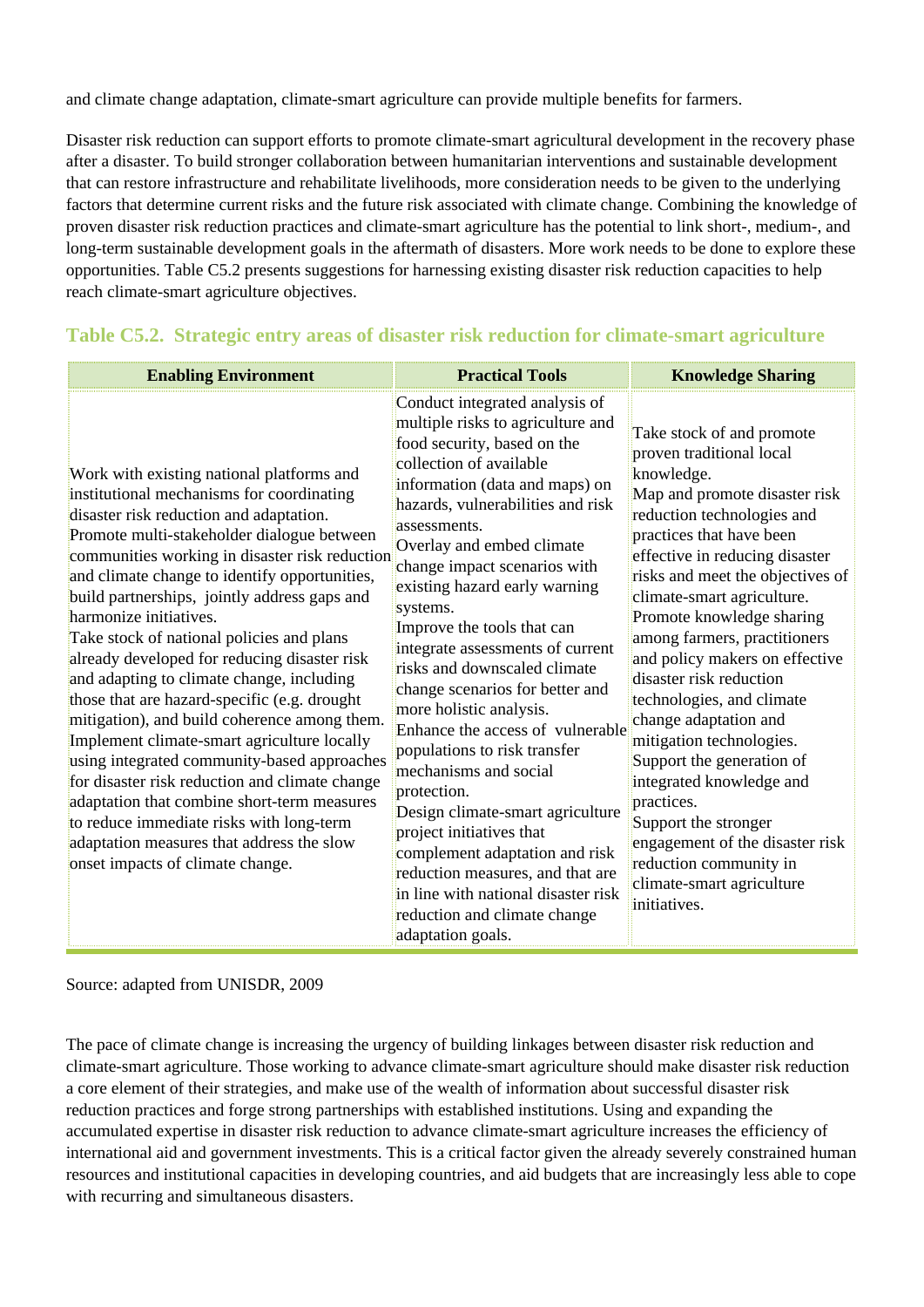# **Acknowledgements**

**Coordinating lead authors**: Stephan Baas (FAO), Nina Koeksalan (FAO).

**Reviewers**: Astrid Agostini (FAO), Ada Ignaciuck (FAO), Patrick Kalas (FAO), Niccolo Lombardi (FAO), Monica Petri (FAO), Selvaraju Ramasamy (FAO).

**Notes**: The module is an update of Module 15 *Disaster risk reduction: Strengthening livelihood resilience in the Climate-Smart Agriculture* Sourcebook (2013) written by Monica Trujillo (FAO) with contributions from Stephan Baas (FAO) and reviewed by Jim Hancock (FAO) and Kennedy Igbokwe (FAO).

## **Acronyms**

**DRR INDC UNFCCC** United Nations Framework Convention on Climate Change Disaster Risk Reduction Intended Nationally Determined Contribution

# **References**

**Asian Disaster Preparedness Center (ADPC)**. 2004. *Community-based disaster risk management: field practitioners handbook*, by I. Abarquez & Z. Murshed.

**Centre for Development and Environment.** 2008. *Potatoes and climate change*. In InfoResources: Focus. No. 1.

**CICERO & United Nations Environment Programme (UNEP)/GRID-Arendal.** 2008. *[Many strong voices:](http://www.cicero.uio.no/media/6359.pdf) [outline for an assessment project design](http://www.cicero.uio.no/media/6359.pdf)*[.](http://www.cicero.uio.no/media/6359.pdf) Norway.

**European Commission (EC), United Nations Economic and Social Commission for Asia and the Pacific (UNESCAP) & ADPC.** 2008. *Regional experiences on the integration of CBDRM into the local development planning in South East Asia*, by E.Torrente, J. Zhang & T. Le-Hu-+u.

**FAO.** 2008. *The state of food insecurity in the world*. Rome.

**FAO.** 2011a. *Evaluation of supporting conservation agriculture for sustainable agriculture and rural development (CA for SARD)*. Phase II report.

**FAO.** 2011b. *Resilient livelihoods: disaster risk reduction for food and nutrition security*. Rome.

**FAO.** 2012a. *The Sahel crisis: executive brief*. March. Rome.

**FAO.** 2012b. *The Sahel crisis: executive brief.* July. Rome.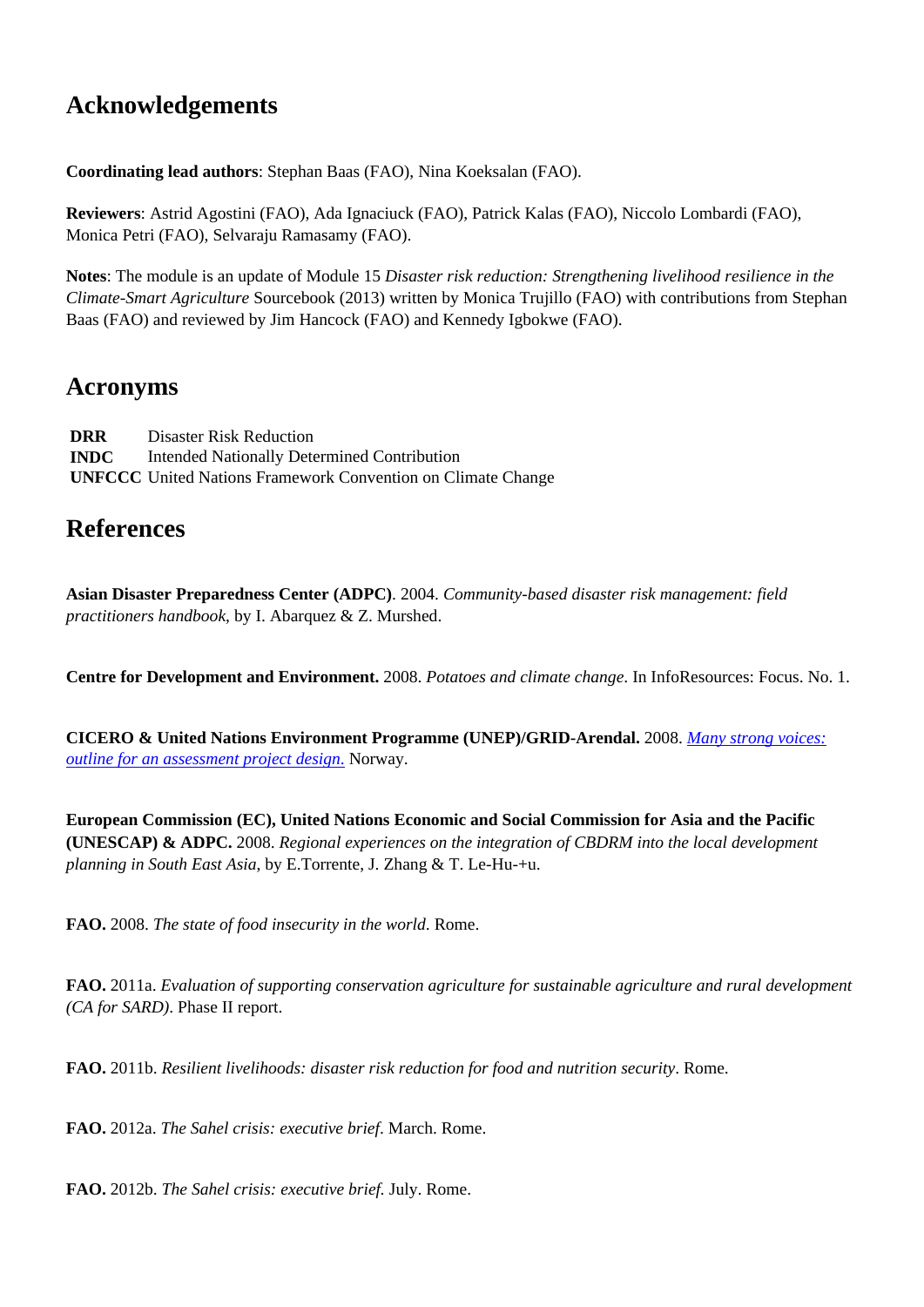**FAO.** 2015. *The impact of disasters on agriculture and food security*. Rome.

**FAO.** 2013a. *Climate-smart Agriculture Sourcebook*. Rome

**FAO.** 2013b. *Mainstreaming Disaster Risk Reduction into Agriculture. A case study from Bicol Region, Philippines*. Rome.

**FAO**. 2015. *The impact of disasters on agriculture and food security*. Rome.

**FAO.** 2016a. *The Agriculture sectors in the Intended Nationally Determined Contributions: Analysis*. Rome.

**FAO.** 2016b. *Consolidating community resilience by strengthening households' social, productive and financial capacities through an integrated approach*.

**FAO.** 2016c. *Climate change and food security: risks and responses*. Rome.

**FAO.** 2016d. *Social protection in protracted crises, humanitarian and fragile contexts*. Rome.

**FAO.** 2017. *Benefits of farm level disaster risk reduction practices in agriculture Preliminary findings*. Rome.

**Federal Democratic Republic of Nepal, ADPC, Norwegian Geotechnical Institute (NGI) & Centre for International Studies and Cooperation (CECI).** 2011. *[Nepal hazard risk assessment part 2: exposure,](http://www.gfdrr.org/sites/gfdrr.org/files/documents/Nepal_HazardAssessment_Part1.pdf) [vulnerability and risk assessment](http://www.gfdrr.org/sites/gfdrr.org/files/documents/Nepal_HazardAssessment_Part1.pdf)*.

**Groves, D.G.** 2006. *New Methods for Identifying Robust Long-Term Water Resources Management Strategies for California*. Pardee RAND Graduate School (PRGS) Dissertation Series. Santa Monica, CA.

**High-level Panel on Global Sustainability.** 2012. *Resilient people, resilient planet: a future worth choosing*.

**High Level Panel of Expers (HLPE).** 2012. *Food security and climate change. A report by the High Level Panel of Experts on Food Security and Nutrition of the Committee on World Food Security.* Rome.

**Humanitarian Policy Group (HPG).** 2009. *Pastoralism and climate change: enabling adaptive capacity*. HPG Synthesis Paper. London.

**International Federation of Red Cross and Red Crescent Societies (IFRC) & the United Nations Programme Development (UNDP).** 2014. *Effective law and regulation for disaster risk reduction: a multi-country report*. New York.

International Institute for Environment and Development (**IIED).** 2011a. *[Protecting and promoting the rights of](http://www.iied.org/protecting-promoting-rights-indigenous-people-benefits-us-all)*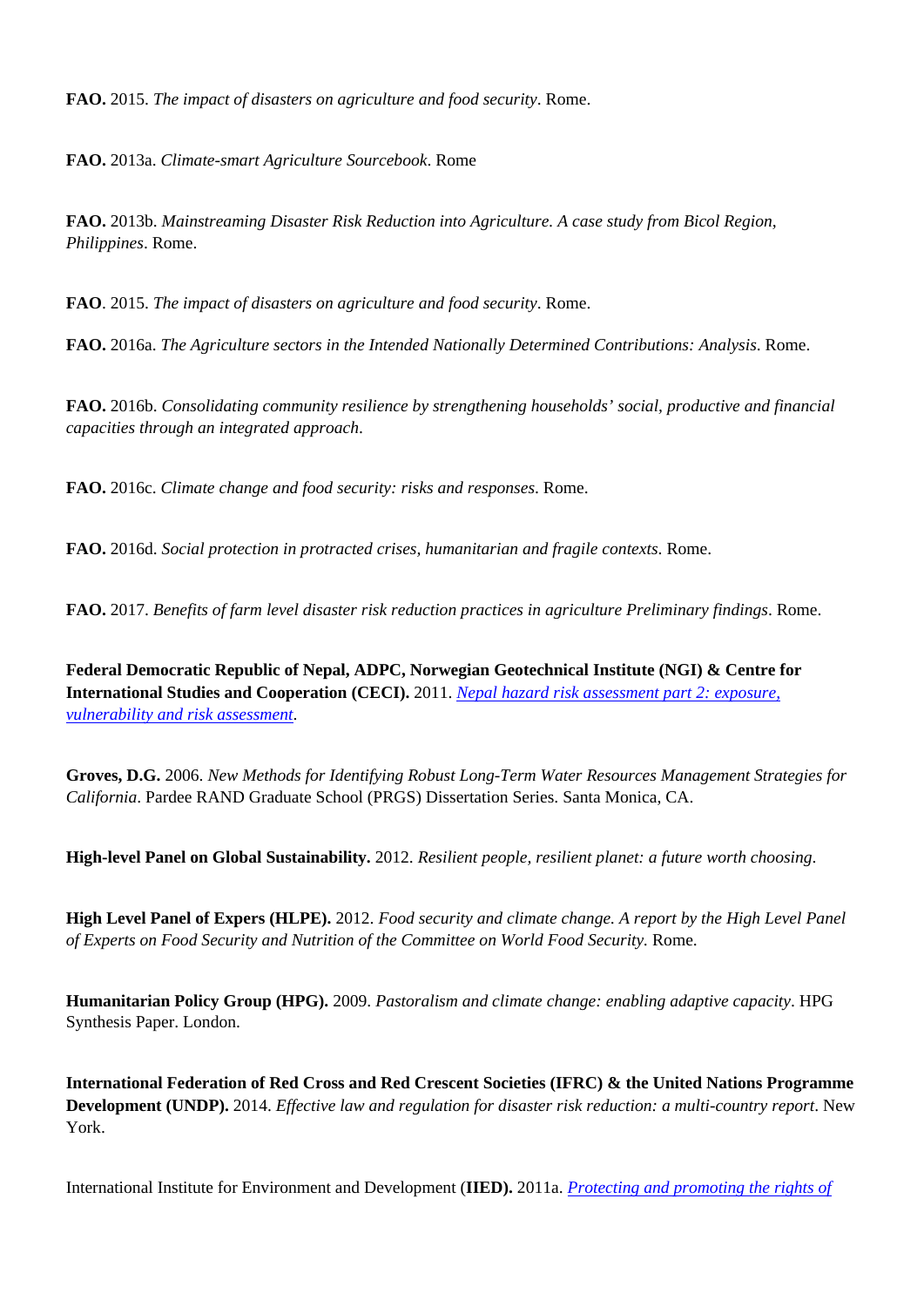*[indigenous people benefits us all](http://www.iied.org/protecting-promoting-rights-indigenous-people-benefits-us-all)*, by K. Swiderska.

**International Institute for Sustainable Development (IISD).** 2011. *Review of current and planned adaptation action: southern Africa*. Adaptation Partnership.

**Intergovernmental Panel on Climate Change (IPCC).** 2012. Summary for Policymakers. In: *Managing the Risks of Extreme Events and Disasters to Advance Climate Change Adaptation* [Field, C.B., V. Barros, T.F. Stocker, D. Qin, D.J. Dokken, K.L. Ebi, M.D. Mastrandrea, K.J. Mach, G.-K. Plattner, S.K. Allen, M. Tignor, and P.M. Midgley (eds.)]. A Special Report of Working Groups I and II of the Intergovernmental Panel on Climate Change. Cambridge University Press, Cambridge, UK, and New York, NY, USA, pp. 1-19.

**IPCC.** 2014. Summary for policymakers. In: C*limate Change 2014: Impacts,Adaptation, and Vulnerability. Part A: Global and Sectoral Aspects. Contribution of Working Group II to the Fifth Assessment Report of the Intergovernmental Panel on Climate Change* [Field, C.B., V.R. Barros, D.J. Dokken, K.J. Mach, M.D. Mastrandrea, T.E. Bilir, M. Chatterjee, K.L. Ebi, Y.O. Estrada, R.C. Genova, B. Girma, E.S. Kissel, A.N. Levy, S. MacCracken, P.R. Mastrandrea, and L.L.White (eds.)]. Cambridge University Press, Cambridge, United Kingdom and New York, NY, USA, pp. 1-32

**International Treaty on Plant Genetic Resources for Food and Agriculture.** 2011. *[Peruvian 'guardians' lead](http://www.planttreaty.org/sites/default/files/FACTSHEET%20) [potato park to a secure future](http://www.planttreaty.org/sites/default/files/FACTSHEET%20)*. FAO, Rome.

**International Union for Conservation of Nature (IUCN).** 2008. *Indigenous and traditional peoples and climate change: issues paper*, by M. Macchi.

**Kelman, I., Mercer, J. & West, J.J.** 2009. [Combining different knowledges: community-based climate change](http://pubs.iied.org/G02812.html) [adaptation in small island developing states](http://pubs.iied.org/G02812.html). In *IIED Participatory Learning and Action 60: Community-based Adaptation to Climate Change*.

**Lebel, L., Li, L., Krittasudthacheewa, C., Juntopas, M., Vijitpan, T., Uchiyama, T. & Krawanchid, D.** 2012. *Mainstreaming climate change adaptation into development planning*. Bangkok: Adaptation Knowledge Platform and Stockholm Environment Institute. 32 pp.

**Palestinian Agricultural Disaster Risk Reduction & Insurance Fund (PADRRIF).** 2016. PADRRIF Strategy 2017 - 2022.

**Pandey, D.N., Gupta, A.K. & Anderson, D.M.** 2003. Rainwater harvesting as an adaptation to climate change. *Current Science*, 85(1): 46-59.

**Partnership for Environment and Disaster Risk Reduction (PEDRR) & The Council of Europe.** 2010. *Demonstrating the role of ecosystems-based management for disaster risk reduction*.

**Republic of the Philippines National Economic and Development Authority**. 2011. [Philippine Development](http://www.neda.gov.ph/2013/10/21/philippine-development-plan-2011-2016/) [Plan 2011-2016](http://www.neda.gov.ph/2013/10/21/philippine-development-plan-2011-2016/).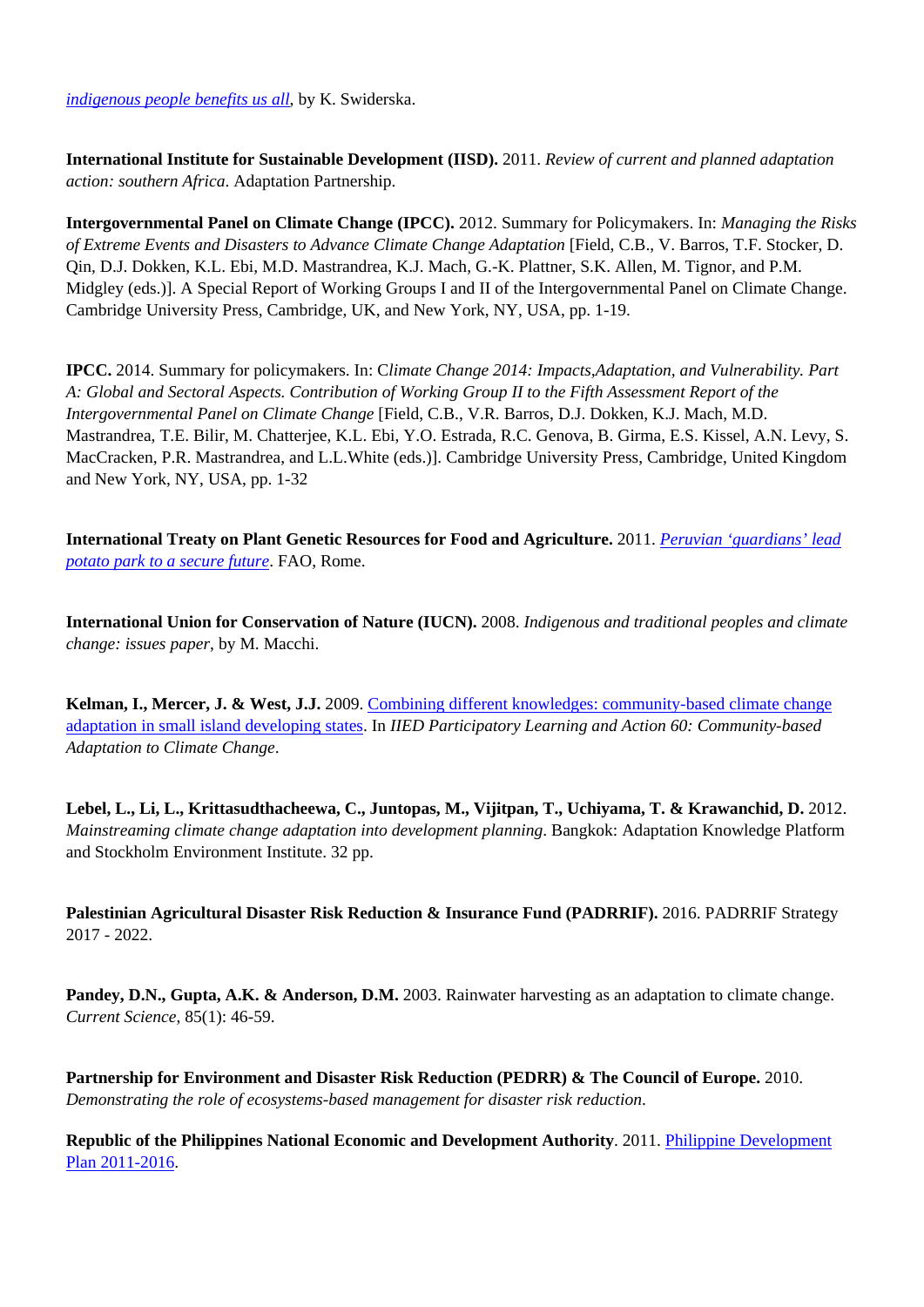**The Pacific Community.** 2016. *Framework for Resilient Development in the Pacific*, 2017-2030.

**United Nations Development Programme (UNDP), National Environment Management Authority (NEMA) & UNEP Poverty Environment Initiative.** 2009. *Enhancing the contribution of weather, climate and climate change to growth, employment and prosperity*. Kampala.

**United Nations (UN).** 2014. *Agriculture and Disaster Risk- A contribution by the United Nations to the consultation leading to the Third World Conference on Disaster Risk Reduction (WCDRR)*.

**United Nations Environment Programme (UNEP).** 2005. *After the tsunami: rapid environmental assessment, Indonesia*. Nairobi.

**UNEP.** 2007. *Environment and reconstruction in Aceh: two years after the tsunami*.

**UNEP.** 2010. *Linking ecosystems to risk and vulnerability reduction: the case of Jamaica.*

**United Nations Framework Convention on Climate Change (UNFCCC).** 2011. *Framework convention on climate change*.

**United Nations Office for Disaster Risk Reduction (UNISDR)**. 2008. *Towards national resilience good practices of national platforms for disaster risk reduction*.

**UNISDR.** 2009. *Adaptation to climate change by reducing disaster risks: country practices and lessons*. UNISDR Briefing Note 02.

**UNISDR**. 2011. Disaster risk reduction legislation as a basis for effective adaptation, by S. Llosa & I. Zodrow. In *Global Assessment Report on Disaster Risk Reduction 2011*.

**UNISDR**. 2015a. *[The human cost of weather-related disasters 1995-2015](http://www.preventionweb.net/publications/view/46796)*.

**UNISDR.** 2015b. *[Sendai Framework for Disaster Risk Reduction \(SFDRR\)](http://www.preventionweb.net/files/43291_sendaiframeworkfordrren.pdf) [2015-2030](http://www.preventionweb.net/files/43291_sendaiframeworkfordrren.pdf)*.

**UNISDR.** 2015c. *[Global Assessment Report on Disaster Risk Reduction 2015 - Pocket GAR 2015](http://www.preventionweb.net/english/hyogo/gar/2015/en/gar-pdf/GAR15_Pocket_EN.pdf)*.

**UNISDR.** 2016a. *Report of the Open-ended intergovernmental expert working group on indicators and terminology relating to disaster risk reduction*.

**UNISDR.** 2016b. *[Report of the Secretary-General on the Implementation of the Sendai Framework for Disaster](http://www.unisdr.org/files/resolutions/N1624116.pdf) [Risk Reduction 2015-2030](http://www.unisdr.org/files/resolutions/N1624116.pdf)*.